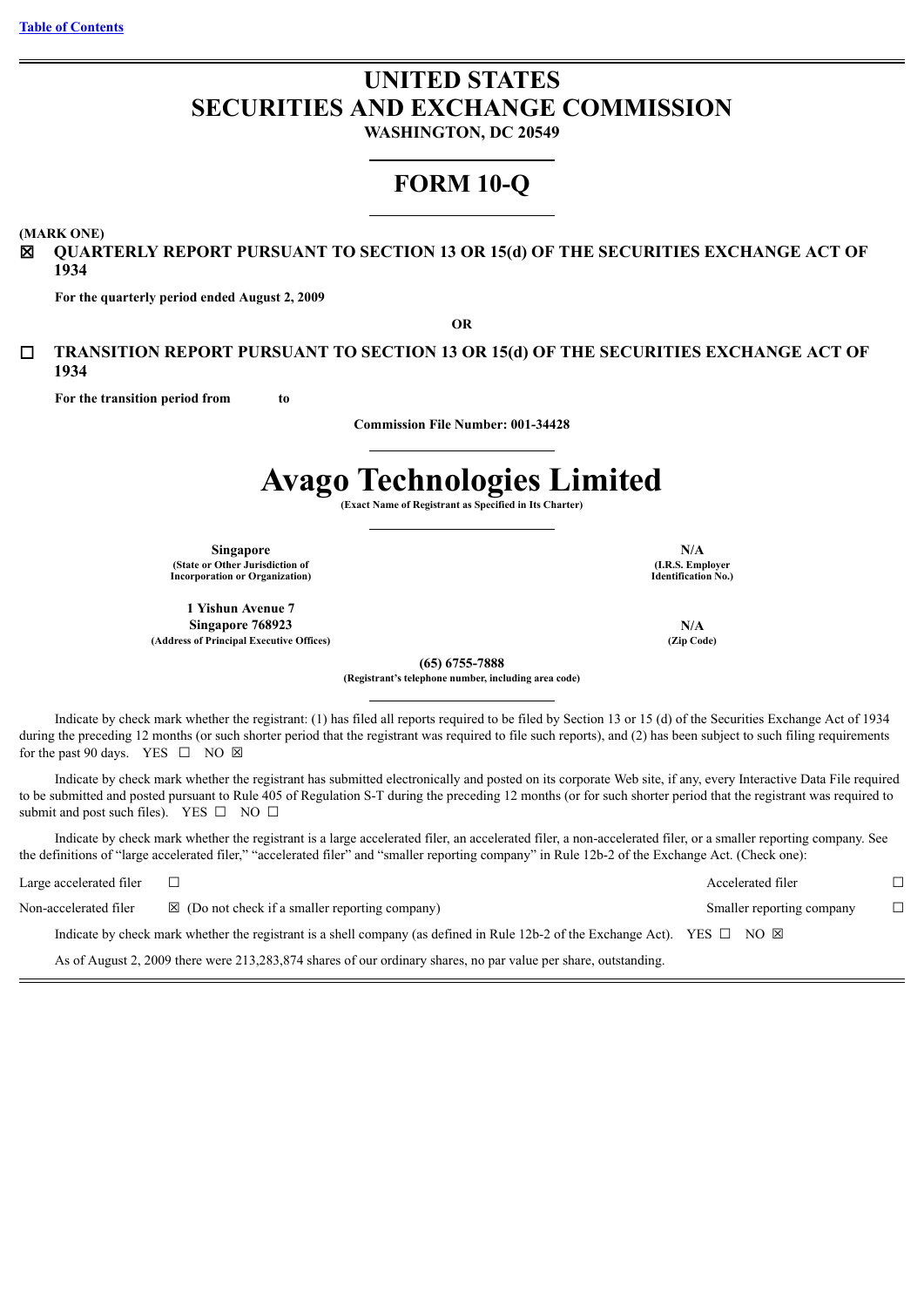# **AVAGO TECHNOLOGIES LIMITED Quarterly Report on Form 10-Q For the Quarterly Period Ended August 2, 2009**

# **TABLE OF CONTENTS**

**Page**

<span id="page-1-0"></span>

| <b>PART I - FINANCIAL INFORMATION</b> |  |
|---------------------------------------|--|
|---------------------------------------|--|

| Item 1. Condensed Consolidated Financial Statements - Unaudited                                      |    |
|------------------------------------------------------------------------------------------------------|----|
| <u>Item 2. Management's Discussion and Analysis of Financial Condition and Results of Operations</u> | 21 |
| Item 3. Quantitative and Qualitative Disclosures About Market Risk                                   | 32 |
| Item 4. Controls and Procedures                                                                      | 32 |
| <b>PART II - OTHER INFORMATION</b>                                                                   |    |
| Item 1. Legal Proceedings                                                                            | 33 |
| Item 1A. Risk Factors                                                                                | 33 |
| Item 2. Unregistered Sales of Equity Securities and Use of Proceeds                                  | 51 |
| Item 3. Defaults Upon Senior Securities                                                              | 52 |
| Item 4. Submission of Matters to a Vote of Security Holders                                          | 53 |
| Item 5. Other Information                                                                            | 53 |
| Item 6. Exhibits                                                                                     | 53 |
| SIGNATURES                                                                                           | 54 |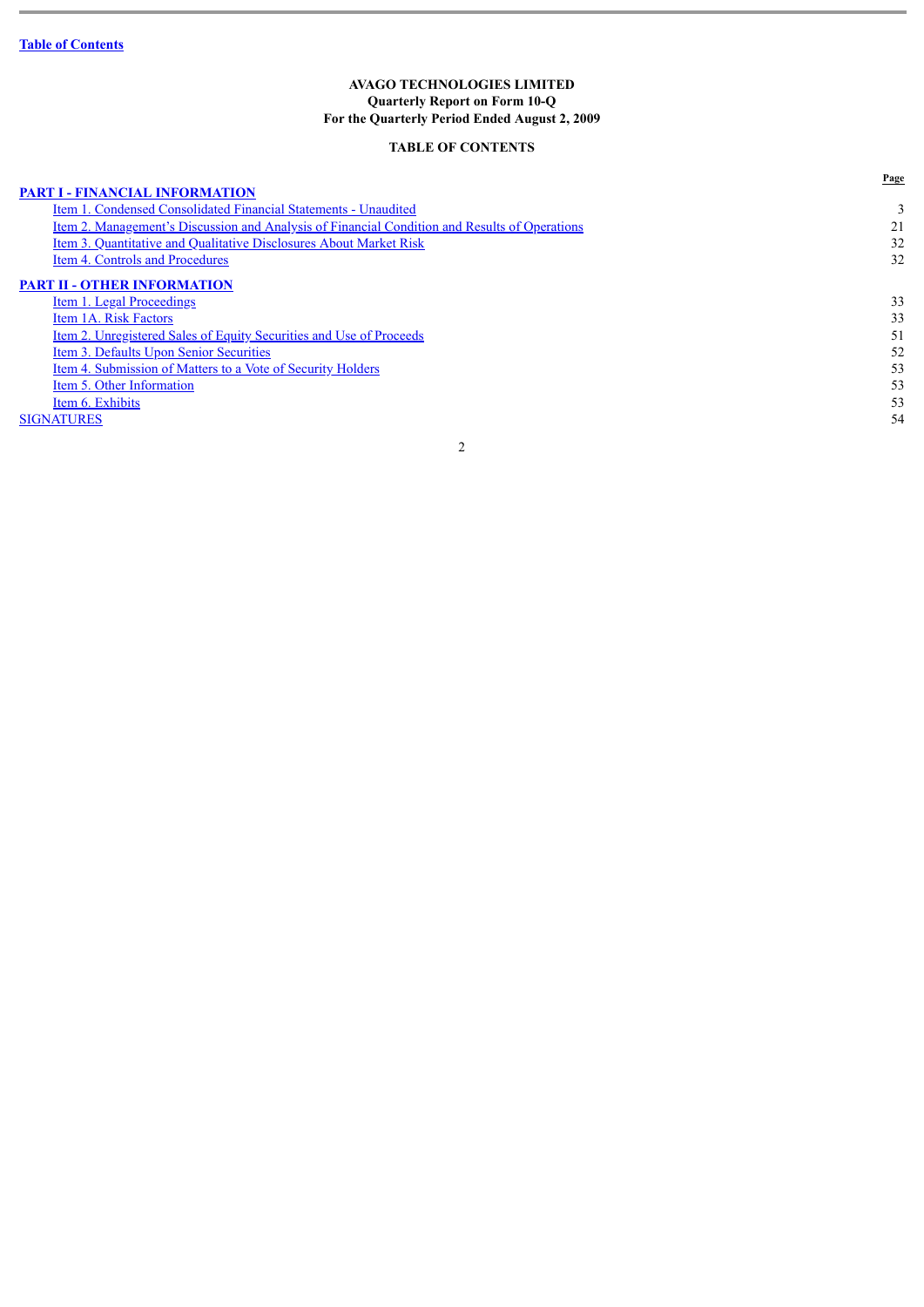# **PART I - FINANCIAL INFORMATION**

# <span id="page-2-1"></span><span id="page-2-0"></span>**Item 1. Condensed Consolidated Financial Statements - Unaudited**

# **AVAGO TECHNOLOGIES LIMITED CONDENSED CONSOLIDATED STATEMENTS OF OPERATIONS - UNAUDITED (IN MILLIONS, EXCEPT PER SHARE AMOUNTS)**

|                                                                      |             | <b>Ouarter Ended</b>  |                           |                       | <b>Nine Months Ended</b> |                       |             |                       |
|----------------------------------------------------------------------|-------------|-----------------------|---------------------------|-----------------------|--------------------------|-----------------------|-------------|-----------------------|
|                                                                      |             | <b>August 3, 2008</b> |                           | <b>August 2, 2009</b> |                          | <b>August 3, 2008</b> |             | <b>August 2, 2009</b> |
| Net revenue                                                          | $\mathbf S$ | 439                   | \$                        | 363                   | $\mathbf S$              | 1,252                 | $\mathbf S$ | 1,056                 |
| Costs and expenses:                                                  |             |                       |                           |                       |                          |                       |             |                       |
| Cost of products sold:                                               |             |                       |                           |                       |                          |                       |             |                       |
| Cost of products sold                                                |             | 251                   |                           | 205                   |                          | 718                   |             | 619                   |
| Amortization of intangible assets                                    |             | 14                    |                           | 15                    |                          | 42                    |             | 44                    |
| Restructuring charges                                                |             | 3                     |                           | $\overline{2}$        |                          | 5                     |             | 11                    |
| Total cost of products sold                                          |             | 268                   |                           | 222                   |                          | 765                   |             | 674                   |
| Research and development                                             |             | 68                    |                           | 59                    |                          | 196                   |             | 180                   |
| Selling, general and administrative                                  |             | 50                    |                           | 40                    |                          | 148                   |             | 122                   |
| Amortization of intangible assets                                    |             | $\overline{7}$        |                           | 5                     |                          | 21                    |             | 16                    |
| Restructuring charges                                                |             | $\overline{2}$        |                           | 13                    |                          | 5                     |             | 21                    |
| Total costs and expenses                                             |             | 395                   |                           | 339                   |                          | 1,135                 |             | 1,013                 |
| Income from operations                                               |             | 44                    |                           | 24                    |                          | 117                   |             | 43                    |
| Interest expense                                                     |             | (20)                  |                           | (20)                  |                          | (65)                  |             | (58)                  |
| Gain (loss) on extinguishment of debt                                |             |                       |                           |                       |                          | (10)                  |             | $\mathbf{1}$          |
| Other income, net                                                    |             |                       |                           | 4                     |                          | $\overline{2}$        |             |                       |
| Income (loss) from continuing operations before income taxes         |             | 24                    |                           | $\overline{8}$        |                          | 44                    |             | (14)                  |
| Provision for income taxes                                           |             | $\sqrt{5}$            |                           | 6                     |                          | 12                    |             | $\overline{9}$        |
| Income (loss) from continuing operations                             |             | 19                    |                           | $\overline{2}$        |                          | 32                    |             | (23)                  |
| Income from and gain on discontinued operations, net of income taxes |             | 25                    |                           |                       |                          | 33                    |             |                       |
| Net income (loss)                                                    | \$          | 44                    | $\boldsymbol{\mathsf{S}}$ | $\overline{2}$        | \$                       | $\overline{65}$       | \$          | $\overline{(23)}$     |
|                                                                      |             |                       |                           |                       |                          |                       |             |                       |
| Net income (loss) per share:                                         |             |                       |                           |                       |                          |                       |             |                       |
| Basic:                                                               |             |                       |                           |                       |                          |                       |             |                       |
| Income (loss) from continuing operations                             | \$          | 0.09                  | \$                        | 0.01                  | \$                       | 0.15                  | $\mathbb S$ | (0.11)                |
| Income from and gain on discontinued operations, net of income       |             |                       |                           |                       |                          |                       |             |                       |
| taxes                                                                |             | 0.12                  |                           |                       |                          | 0.15                  |             |                       |
| Net income (loss)                                                    | \$          | 0.21                  | \$                        | 0.01                  | \$                       | 0.30                  | \$          | (0.11)                |
|                                                                      |             |                       |                           |                       |                          |                       |             |                       |
| Diluted:                                                             |             |                       |                           |                       |                          |                       |             |                       |
| Income (loss) from continuing operations                             | \$          | 0.09                  | \$                        | 0.01                  | \$                       | 0.15                  | \$          | (0.11)                |
| Income from and gain on discontinued operations, net of income       |             |                       |                           |                       |                          |                       |             |                       |
| taxes                                                                |             | 0.11                  |                           |                       |                          | 0.15                  |             |                       |
| Net income (loss)                                                    | \$          | 0.20                  | \$                        | 0.01                  | \$                       | 0.30                  | \$          | (0.11)                |
|                                                                      |             |                       |                           |                       |                          |                       |             |                       |
| Weighted average shares:                                             |             |                       |                           |                       |                          |                       |             |                       |
| Basic                                                                |             | 214                   |                           | 213                   |                          | 214                   |             | 214                   |
| Diluted                                                              |             | 219                   |                           | 218                   |                          | 219                   |             | 214                   |
|                                                                      |             |                       |                           |                       |                          |                       |             |                       |

The accompanying notes are an integral part of these unaudited condensed consolidated financial statements.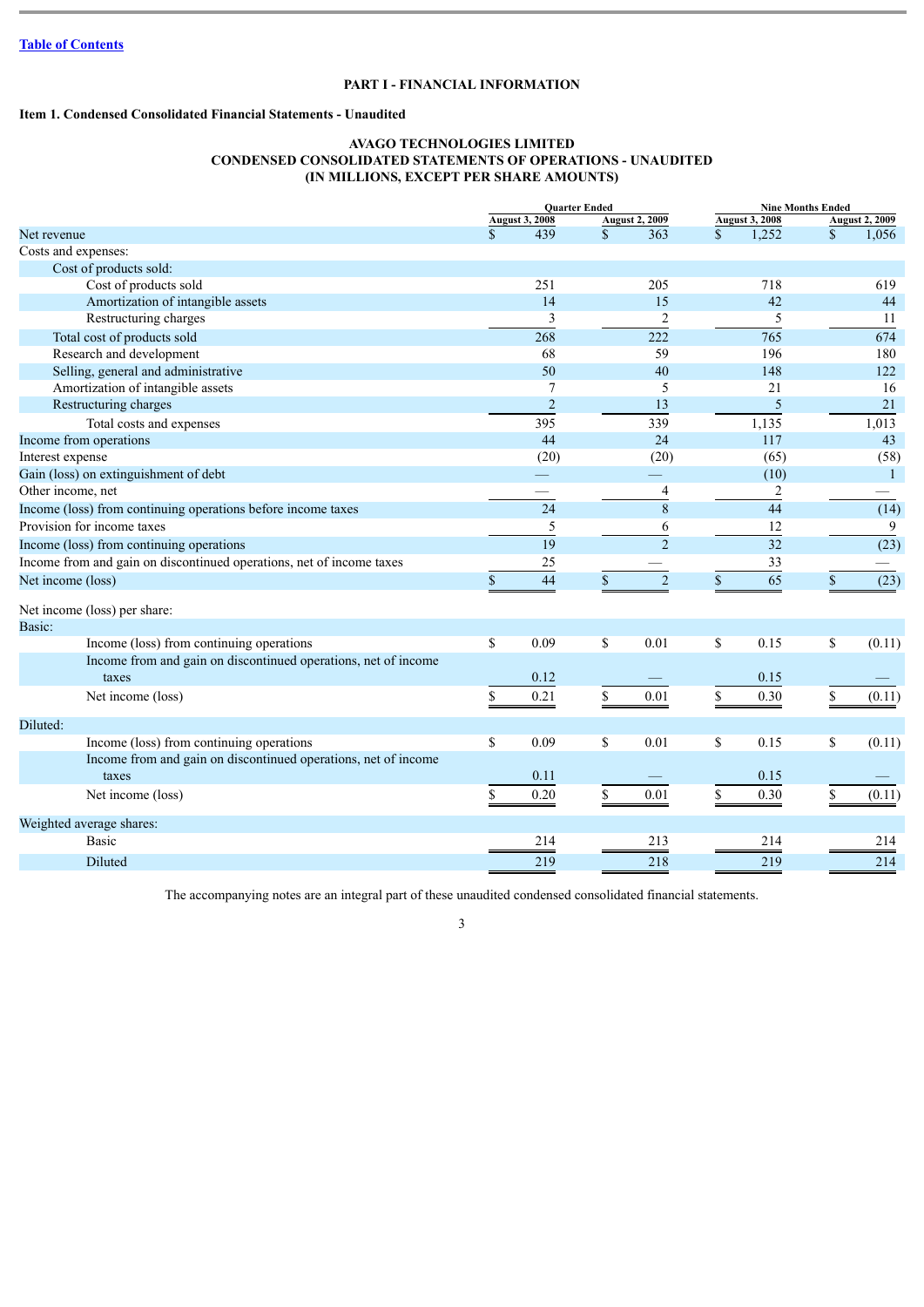# **AVAGO TECHNOLOGIES LIMITED CONDENSED CONSOLIDATED BALANCE SHEETS - UNAUDITED (IN MILLIONS, EXCEPT SHARE AMOUNTS)**

|                                                                                             |              | November 2, 2008 (1) | <b>August 2, 2009</b> |       |  |
|---------------------------------------------------------------------------------------------|--------------|----------------------|-----------------------|-------|--|
| <b>ASSETS</b>                                                                               |              |                      |                       |       |  |
| Current assets:                                                                             |              |                      |                       |       |  |
| Cash and cash equivalents                                                                   | $\mathbf S$  | 213                  | $\mathbf S$           | 254   |  |
| Trade accounts receivable, net                                                              |              | 184                  |                       | 178   |  |
| Inventory                                                                                   |              | 188                  |                       | 153   |  |
| Other current assets                                                                        |              | 34                   |                       | 31    |  |
| Total current assets                                                                        |              | 619                  |                       | 616   |  |
| Property, plant and equipment, net                                                          |              | 299                  |                       | 273   |  |
| Goodwill                                                                                    |              | 169                  |                       | 171   |  |
| Intangible assets, net                                                                      |              | 721                  |                       | 665   |  |
| Other long-term assets                                                                      |              | 63                   |                       | 50    |  |
| <b>Total assets</b>                                                                         | \$           | 1,871                | \$                    | 1,775 |  |
| <b>LIABILITIES AND SHAREHOLDERS' EQUITY</b>                                                 |              |                      |                       |       |  |
| Current liabilities:                                                                        |              |                      |                       |       |  |
| Accounts payable                                                                            | $\mathbb{S}$ | 174                  | $\mathbb{S}$          | 152   |  |
| Employee compensation and benefits                                                          |              | 74                   |                       | 47    |  |
| Accrued interest                                                                            |              | 32                   |                       | 13    |  |
| Capital lease obligations - current                                                         |              | $\overline{2}$       |                       | 2     |  |
| Other current liabilities                                                                   |              | 46                   |                       | 37    |  |
| Total current liabilities                                                                   |              | 328                  |                       | 251   |  |
| Long-term liabilities:                                                                      |              |                      |                       |       |  |
| Long-term debt                                                                              |              | 703                  |                       | 700   |  |
| Capital lease obligations - non-current                                                     |              | 5                    |                       | 3     |  |
| Other long-term liabilities                                                                 |              | 55                   |                       | 63    |  |
| <b>Total liabilities</b>                                                                    |              | 1.091                |                       | 1,017 |  |
| Commitments and contingencies (Note 14)                                                     |              |                      |                       |       |  |
| Shareholders' equity:                                                                       |              |                      |                       |       |  |
| Ordinary shares, no par value; 213,517,292 and 213,283,874 shares issued and outstanding on |              |                      |                       |       |  |
| November 2, 2008 and August 2, 2009                                                         |              | 1,084                |                       | 1,084 |  |
| Accumulated deficit                                                                         |              | (312)                |                       | (335) |  |
| Accumulated other comprehensive income                                                      |              | 8                    |                       | 9     |  |
| Total shareholders' equity                                                                  |              | 780                  |                       | 758   |  |
| Total liabilities and shareholders' equity                                                  | \$           | 1,871                | \$                    | 1,775 |  |

(1) Amounts as of November 2, 2008 have been derived from audited financial statements as of that date.

The accompanying notes are an integral part of these unaudited condensed consolidated financial statements. 4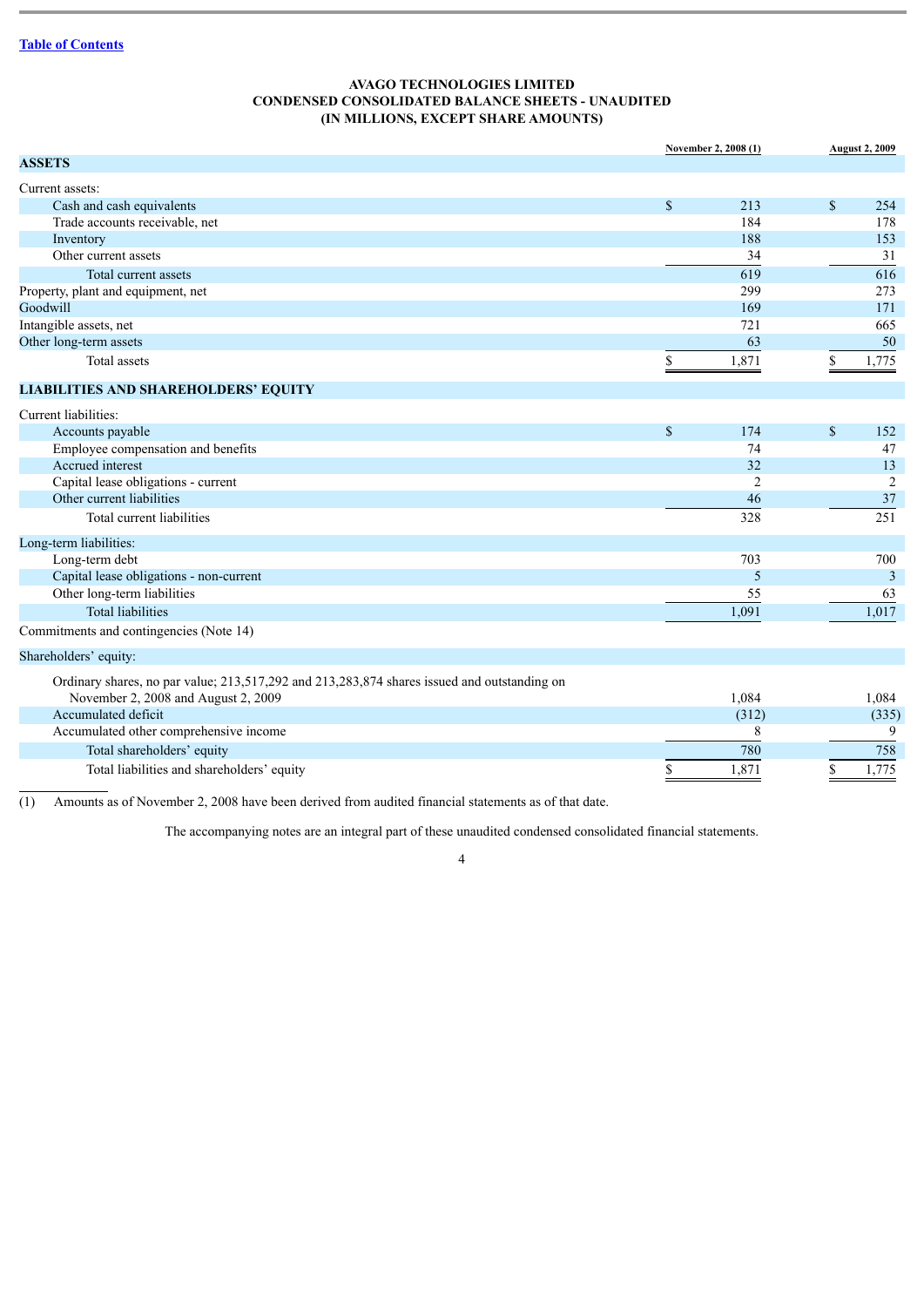# **AVAGO TECHNOLOGIES LIMITED CONDENSED CONSOLIDATED STATEMENTS OF CASH FLOWS - UNAUDITED (IN MILLIONS)**

| <b>August 3, 2008</b>                                                                    |                       |
|------------------------------------------------------------------------------------------|-----------------------|
|                                                                                          | <b>August 2, 2009</b> |
| Cash flows from operating activities:                                                    |                       |
| \$<br>Net income (loss)<br>65<br>S                                                       | (23)                  |
| Adjustments to reconcile net income (loss) to net cash provided by operating activities: |                       |
| Depreciation and amortization<br>117                                                     | 120                   |
| Amortization of debt issuance costs<br>$\overline{3}$                                    | $\overline{3}$        |
| Gain on discontinued operations<br>(34)                                                  |                       |
| (Gain) loss on extinguishment of debt<br>6                                               | (1)                   |
| Non-cash portion of restructuring charges                                                | 1                     |
| Loss on sale of property, plant and equipment                                            | $\mathbf{1}$          |
| Impairment of investment                                                                 | $\overline{2}$        |
| Share-based compensation<br>12                                                           | $7\phantom{.0}$       |
| Changes in assets and liabilities, net of acquisitions and dispositions:                 |                       |
| Trade accounts receivable<br>9                                                           | 8                     |
| Inventory<br>(52)                                                                        | 36                    |
| Accounts payable<br>(29)                                                                 | (25)                  |
| Employee compensation and benefits<br>14                                                 | (27)                  |
| Other current assets and current liabilities<br>(37)                                     | (26)                  |
| Other long-term assets and long-term liabilities<br>19                                   | 17                    |
| Net cash provided by operating activities<br>94                                          | 93                    |
| Cash flows from investing activities:                                                    |                       |
| Purchase of property, plant and equipment<br>(47)                                        | (37)                  |
| Acquisitions and investment, net of cash acquired<br>(46)                                | (7)                   |
| Purchase of intangible assets<br>(6)                                                     |                       |
| Proceeds from sale of discontinued operations<br>50                                      | $\overline{c}$        |
| Net cash used in investing activities<br>(49)                                            | (42)                  |
| Cash flows from financing activities:                                                    |                       |
| Debt repayments<br>(202)                                                                 | (2)                   |
| Repurchase of ordinary shares<br>(4)                                                     | (6)                   |
| Excess tax benefits of share-based compensation<br>$\mathbf{1}$                          |                       |
| Cash settlement of equity awards<br>(1)                                                  | (1)                   |
| Payment on capital lease obligation                                                      | (1)                   |
| Net cash used in financing activities<br>(206)                                           | (10)                  |
| Net increase (decrease) in cash and cash equivalents<br>(161)                            | 41                    |
| Cash and cash equivalents at the beginning of period<br>309                              | 213                   |
| Cash and cash equivalents at end of period<br>\$<br>148<br>$\mathbf S$                   | 254                   |

The accompanying notes are an integral part of these unaudited condensed consolidated financial statements.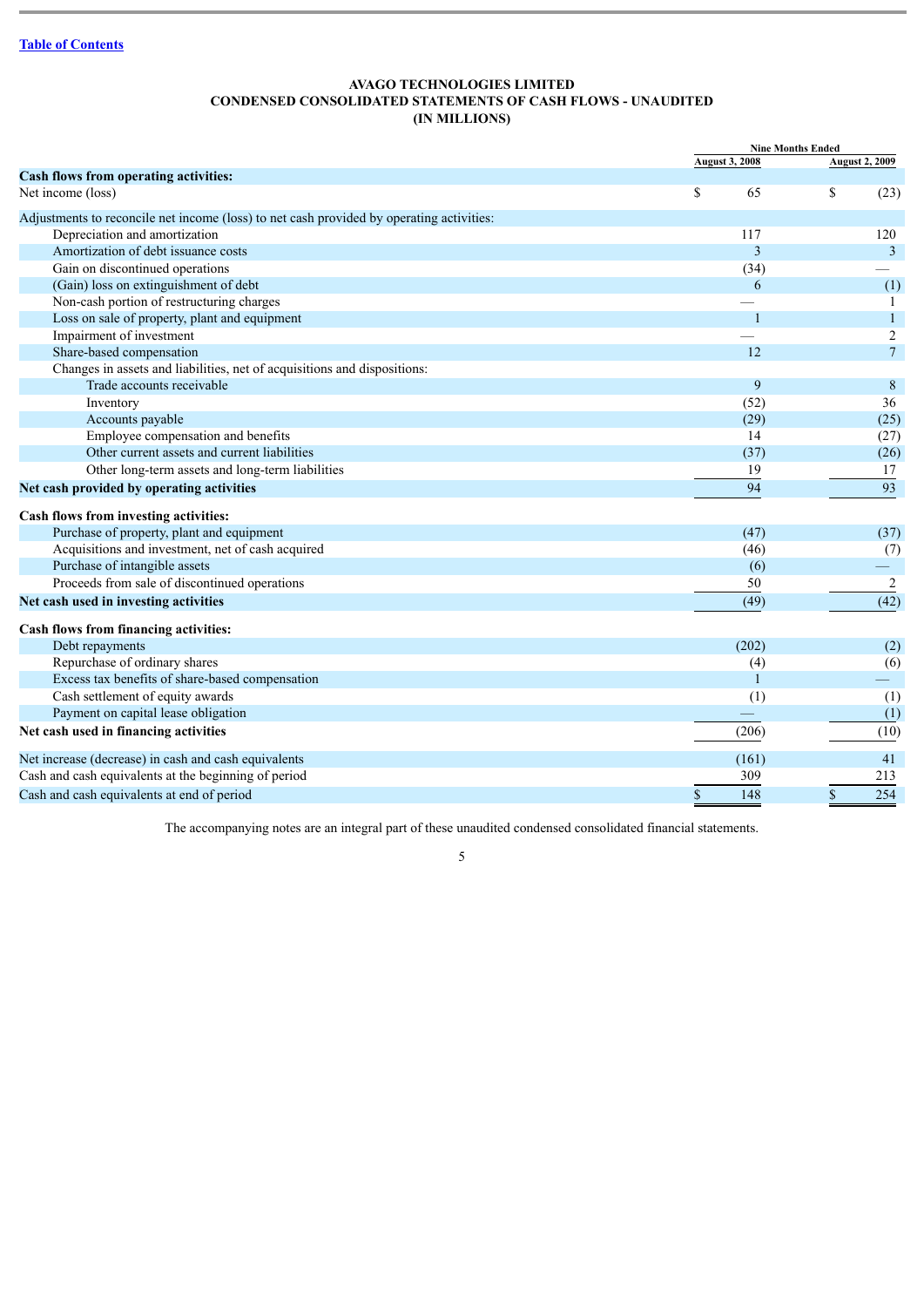# **AVAGO TECHNOLOGIES LIMITED**

# **NOTES TO UNAUDITED CONDENSED CONSOLIDATED FINANCIAL STATEMENTS**

# **1. Overview and Basis of Presentation**

# *Overview*

Avago Technologies Limited, or the Company, we, or Avago, was organized under the laws of the Republic of Singapore in August 2005.

We are a designer, developer and global supplier of analog semiconductor devices with a focus on III-V based products. We offer products in four primary target markets: wireless communications, wired infrastructure, industrial and automotive electronics, and consumer and computing peripherals. Applications for our products in these target markets include cellular phones, consumer appliances, data networking and telecommunications equipment, enterprise storage and servers, factory automation, displays, optical mice and printers.

#### *Basis of Presentation*

# *Fiscal Periods*

We adopted a 52- or 53-week fiscal year beginning with our fiscal year 2008. Our fiscal year ends on the Sunday closest to October 31. Our first quarter for fiscal year 2009 ended on February 1, 2009, the second quarter ended on May 3, 2009, the third quarter ended on August 2, 2009, and the fourth quarter will end on November 1, 2009.

#### *Information*

The unaudited condensed consolidated financial statements include the accounts of Avago and all of our wholly-owned subsidiaries and are prepared in accordance with accounting principles generally accepted in the United States of America, or GAAP. Intercompany transactions and balances have been eliminated in consolidation.

Interim information presented in the unaudited condensed consolidated financial statements has been prepared by management and, in the opinion of management, includes all adjustments of a normal recurring nature that are necessary for the fair statement of the financial position, results of operations and cash flows for the periods shown, and is in accordance with GAAP. These unaudited condensed consolidated financial statements should be read in conjunction with the consolidated financial statements and related notes for the fiscal year ended November 2, 2008 included in our final prospectus, or the Prospectus, filed pursuant to Rule 424(b)(4) under the Securities Act of 1933, as amended, with the Securities and Exchange Commission, or the SEC, on August 6, 2009.

The operating results for the quarter and nine months ended August 2, 2009 are not necessarily indicative of the results that may be expected for the year ending November 1, 2009 or for any other future period. The balance sheet as of November 2, 2008 is derived from the audited financial statements as of that date. We consider events or transactions that occur after the balance sheet date but before the financial statements are issued to provide additional evidence relative to certain estimates or to identify matters that require additional disclosure. Subsequent events have been evaluated through September 3, 2009, the date of issuance of these unaudited condensed consolidated financial statements.

*Use of estimates.* The preparation of financial statements in conformity with GAAP requires management to make estimates, judgments and assumptions that affect the reported amounts of assets and liabilities and disclosure of contingent assets and liabilities at the date of the financial statements and the reported amounts of revenues and expenses during the reporting period. Actual results could differ from those estimates, and such differences could affect the results of operations reported in future periods.

*Out-of-period Adjustment.* During the quarter ended May 3, 2009, we recorded an accrual of \$4 million for indirect taxes on certain prior years' purchases and sales transactions. This accrual increased each of cost of products sold and research and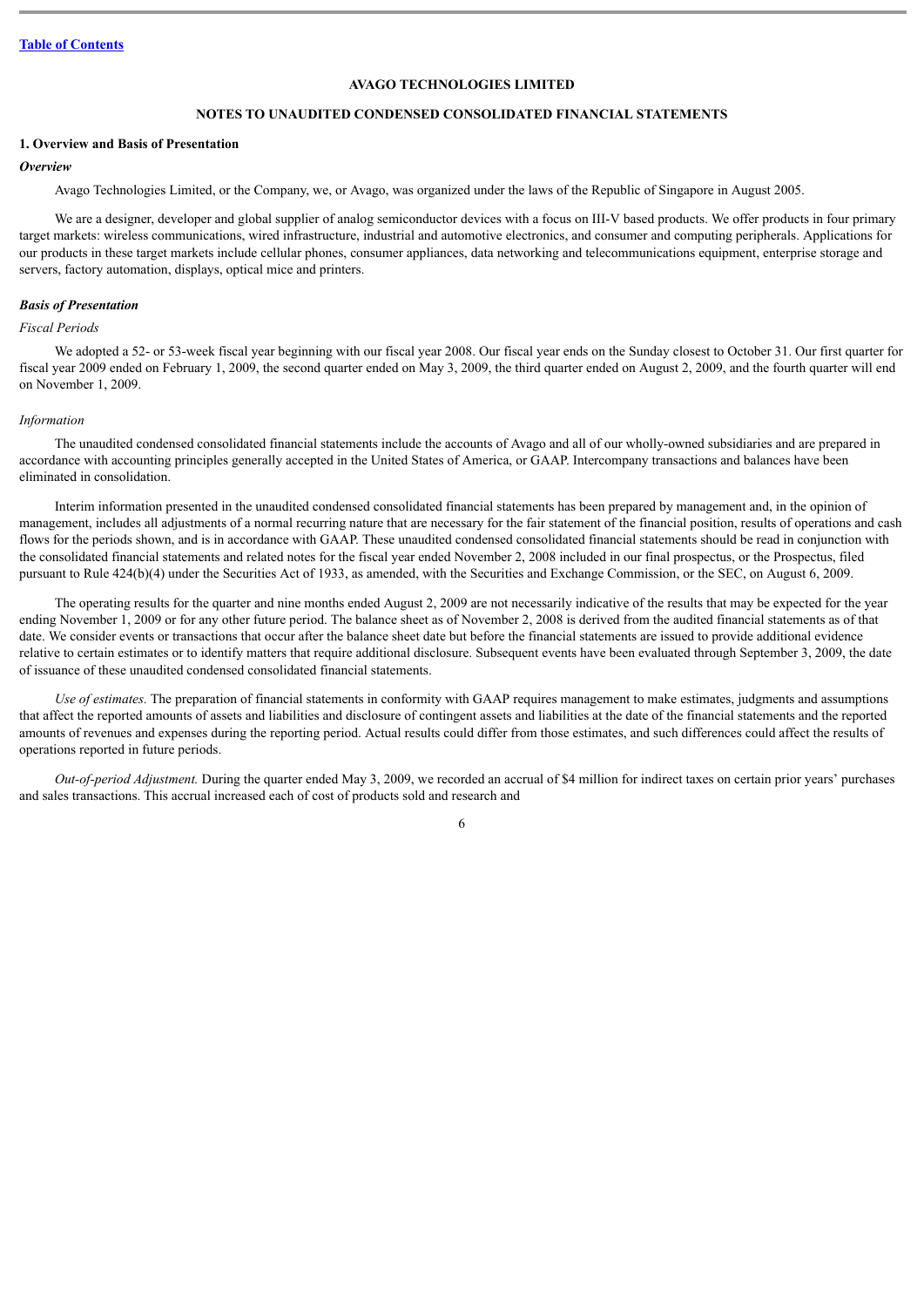development expenses for the second quarter of fiscal year 2009 by \$2 million and increased net loss for the period by \$4 million. We determined that the impact of the adjustment was not material to prior periods or to the expected results for the year ending November 1, 2009, and the adjustment was therefore recorded in the second quarter of fiscal year 2009 under the provisions of Accounting Principles Board Opinion No. 28, "Interim Financial Reporting."

*Concentrations of credit risk and significant customers.* Credit risk with respect to accounts receivable is generally diversified due to the large number of entities comprising our customer base and their dispersion across many different industries and geographies. We perform ongoing credit evaluations of our customers' financial conditions, and require collateral, such as letters of credit and bank guarantees, in certain circumstances.

During the quarter ended August 3, 2008, one of our customers accounted for 11% of our net revenue from continuing operations, and during the nine months ended August 3, 2008, one of our customers accounted for 11% of our net revenue from continuing operations. During both the quarter and nine months ended August 2, 2009, none of our customers accounted for 10% or more of our net revenue from continuing operations. As of November 2, 2008, one of our customers accounted for 12% of our net accounts receivable. As of August 2, 2009, one of our customers accounted for 11% of our net accounts receivable.

*Warranty*. We accrue for the estimated costs of product warranties at the time revenue is recognized. Product warranty costs are estimated based upon our historical experience and specific identification of the products' requirements, which may fluctuate based on product mix. Specific accruals are recorded for known product warranty issues.

The following table summarizes the changes in accrued warranty for the nine months ended August 3, 2008 and August 2, 2009 (in millions):

| Balance as of October 31, 2007                                       |                 |  |
|----------------------------------------------------------------------|-----------------|--|
| Charged to cost of products sold                                     |                 |  |
| Balance as of August 3, 2008 - included in other current liabilities | $\frac{\$ 4}{}$ |  |
|                                                                      |                 |  |
| Balance as of November 2, 2008                                       |                 |  |
| Charged to cost of products sold                                     |                 |  |
| Utilized                                                             |                 |  |
| Balance as of August 2, 2009 - included in other current liabilities |                 |  |

*Net income (loss) per share.* Basic net income (loss) per share is computed by dividing net income (loss)—the numerator—by the weighted average number of shares outstanding—the denominator—during the period excluding the dilutive effect of options and other employee plans. Diluted net income (loss) per share gives effect to all potentially dilutive ordinary share equivalents outstanding during the period. In computing diluted net income (loss) per share under the treasury stock method, the average share price for the period is used in determining the number of shares assumed to be purchased from the proceeds of option exercises.

For each of the quarter and nine months ended August 3, 2008 and August 2, 2009, the number of shares assumed to be purchased also considered the amount of unrecognized compensation cost for future service as required under Statement of Financial Accounting Standards, or SFAS, No. 123R, "Share-Based Payment," or SFAS No. 123R. Diluted net income (loss) per share for quarter and nine months ended August 3, 2008 and August 2, 2009 excluded the potentially dilutive effect of weighted average options to purchase 5 million, 5 million, 11 million and 11 million ordinary shares, respectively, as their effect was antidilutive.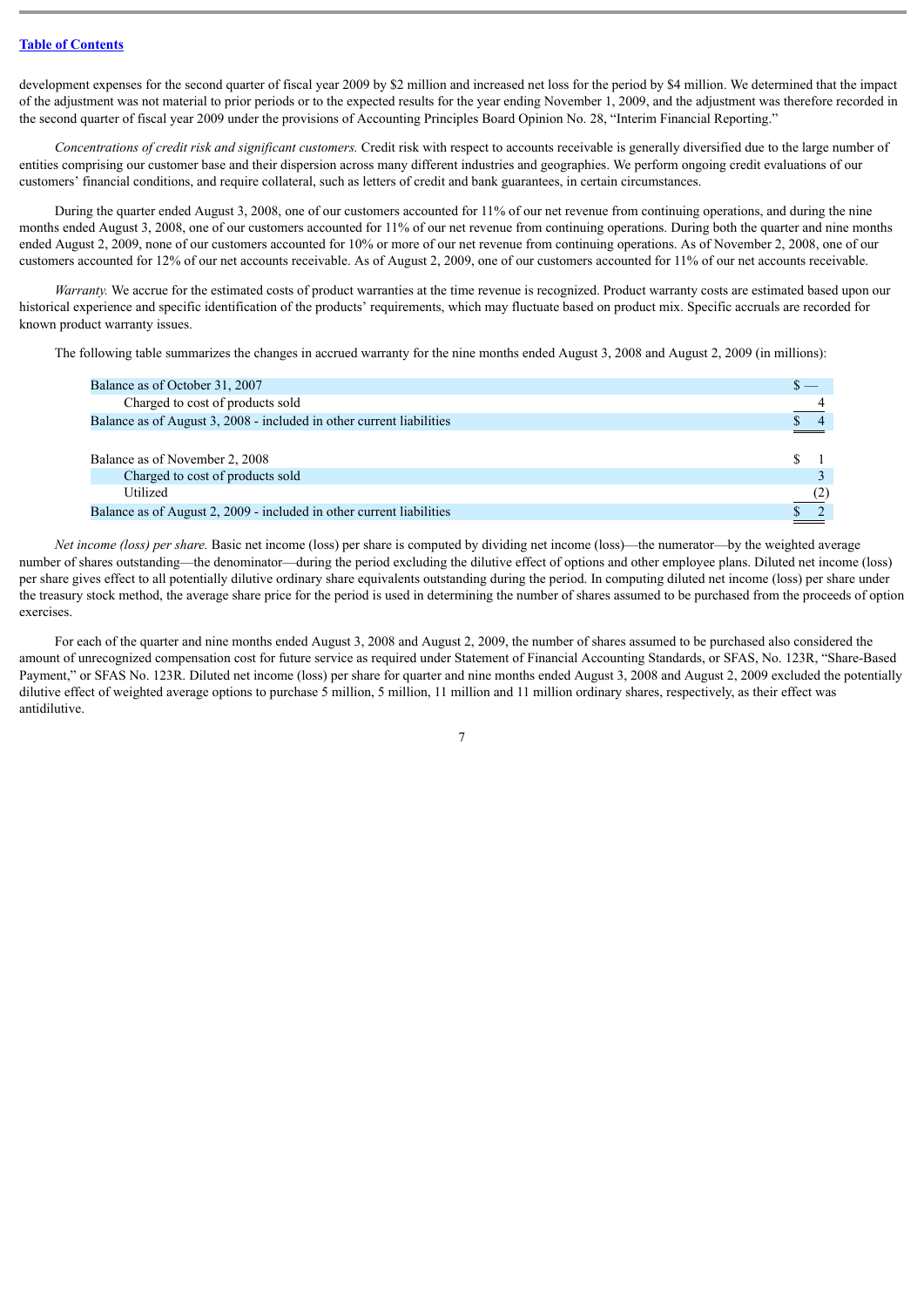The following is a reconciliation of the numerators and denominators of the basic and diluted net income (loss) per share computations for the periods presented (in millions, except per share data):

|                                                                      |   | <b>Ouarter Ended</b>  |    |                       | <b>Nine Months Ended</b> |                       |    |                       |
|----------------------------------------------------------------------|---|-----------------------|----|-----------------------|--------------------------|-----------------------|----|-----------------------|
|                                                                      |   | <b>August 3, 2008</b> |    | <b>August 2, 2009</b> |                          | <b>August 3, 2008</b> |    | <b>August 2, 2009</b> |
| <b>Net income(loss) (Numerator):</b>                                 |   |                       |    |                       |                          |                       |    |                       |
| Income (loss) from continuing operations                             | S | 19                    | \$ | 2                     | S                        | 32                    | S  | (23)                  |
| Income from and gain on discontinued operations, net of income taxes |   | 25                    |    |                       |                          | 33                    |    |                       |
| Net income (loss)                                                    |   | 44                    |    |                       |                          | 65                    |    | (23)                  |
| <b>Shares (Denominator):</b>                                         |   |                       |    |                       |                          |                       |    |                       |
| Basic weighted average ordinary shares outstanding                   |   | 214                   |    | 213                   |                          | 214                   |    | 214                   |
| Add: Incremental shares for:                                         |   |                       |    |                       |                          |                       |    |                       |
| Dilutive effect of share options                                     |   |                       |    |                       |                          |                       |    |                       |
| Shares used in diluted computation                                   |   | 219                   |    | 218                   |                          | 219                   |    | 214                   |
| Net income (loss) per share:                                         |   |                       |    |                       |                          |                       |    |                       |
| <b>Basic:</b>                                                        |   |                       |    |                       |                          |                       |    |                       |
| Income (loss) from continuing operations                             | S | 0.09                  | \$ | 0.01                  | S                        | 0.15                  | S. | (0.11)                |
| Income from and gain on discontinued operations, net of income taxes |   | 0.12                  |    |                       |                          | 0.15                  |    |                       |
| Net income (loss)                                                    |   | 0.21                  |    | 0.01                  |                          | 0.30                  |    | (0.11)                |
| Diluted:                                                             |   |                       |    |                       |                          |                       |    |                       |
| Income (loss) from continuing operations                             | S | 0.09                  | \$ | 0.01                  | \$                       | 0.15                  | \$ | (0.11)                |
| Income from and gain on discontinued operations, net of income taxes |   | 0.11                  |    |                       |                          | 0.15                  |    |                       |
| Net income (loss)                                                    |   | 0.20                  |    | 0.01                  |                          | 0.30                  |    | (0.11)                |

#### *Recent Accounting Pronouncements*

In June 2009, the Financial Accounting Standards Board, or FASB, issued SFAS No. 167, "Amendments to FASB Interpretation No. 46(R)," or SFAS No. 167. SFAS No. 167 eliminates Interpretation No. 46(R)'s exceptions to consolidating qualifying special-purpose entities, contains new criteria for determining the primary beneficiary, and increases the frequency of required reassessments to determine whether a company is the primary beneficiary of a variable interest entity. SFAS No. 167 also contains a new requirement that any term, transaction, or arrangement that does not have a substantive effect on an entity's status as a variable interest entity, a company's power over a variable interest entity, or a company's obligation to absorb losses or its right to receive benefits of an entity must be disregarded in applying Interpretation No. 46(R)'s provisions. SFAS No. 167 will be effective for our fiscal year beginning November 1, 2010. We are currently assessing the impact that this standard will have on our results of operations and financial position.

In May 2009, the FASB issued SFAS No. 165, "Subsequent Events," or SFAS No. 165. SFAS No. 165 establishes general standards of accounting for and disclosure of events that occur after the balance sheet date but before financial statements are issued or are available to be issued. It should not result in significant changes in the subsequent events that an entity reports, either through recognition or disclosure in its financial statements. SFAS No. 165 introduces the concept of financial statements being available to be issued. It requires the disclosure of the date through which an entity has evaluated subsequent events and the basis for that date, that is, whether that date represents the date the financial statements were issued or were available to be issued. This disclosure should alert all users of financial statements that an entity has not evaluated subsequent events after that date in the set of financial statements being presented. We adopted SFAS No. 165 in the third quarter of fiscal year 2009. Although the adoption of this SFAS did not have any impact on our results of operations and financial position, we are now required to provide additional disclosures, which are included elsewhere in Note 1.

In April 2009, the FASB issued FASB Staff Position, or FSP, No. FAS 107-1 and APB 28-1, "Interim Disclosures about Fair Value of Financial Instruments," or FSP No. FAS 107-1 and APB 28-1. This FSP requires disclosures about fair value of financial instruments for interim reporting periods as well as in annual financial statements. FSP No. FAS 107-1 and APB 28-1 is effective for interim and annual periods ending after June 15, 2009. We adopted FSP No. FAS 107-1 and APB 28-1 in the third quarter of fiscal year 2009. The adoption of this FSP did not have a material impact on our results of operations, financial position or our financial statement disclosures as applicable. See Note 3. "Fair Value" for fair value disclosures required by this FSP.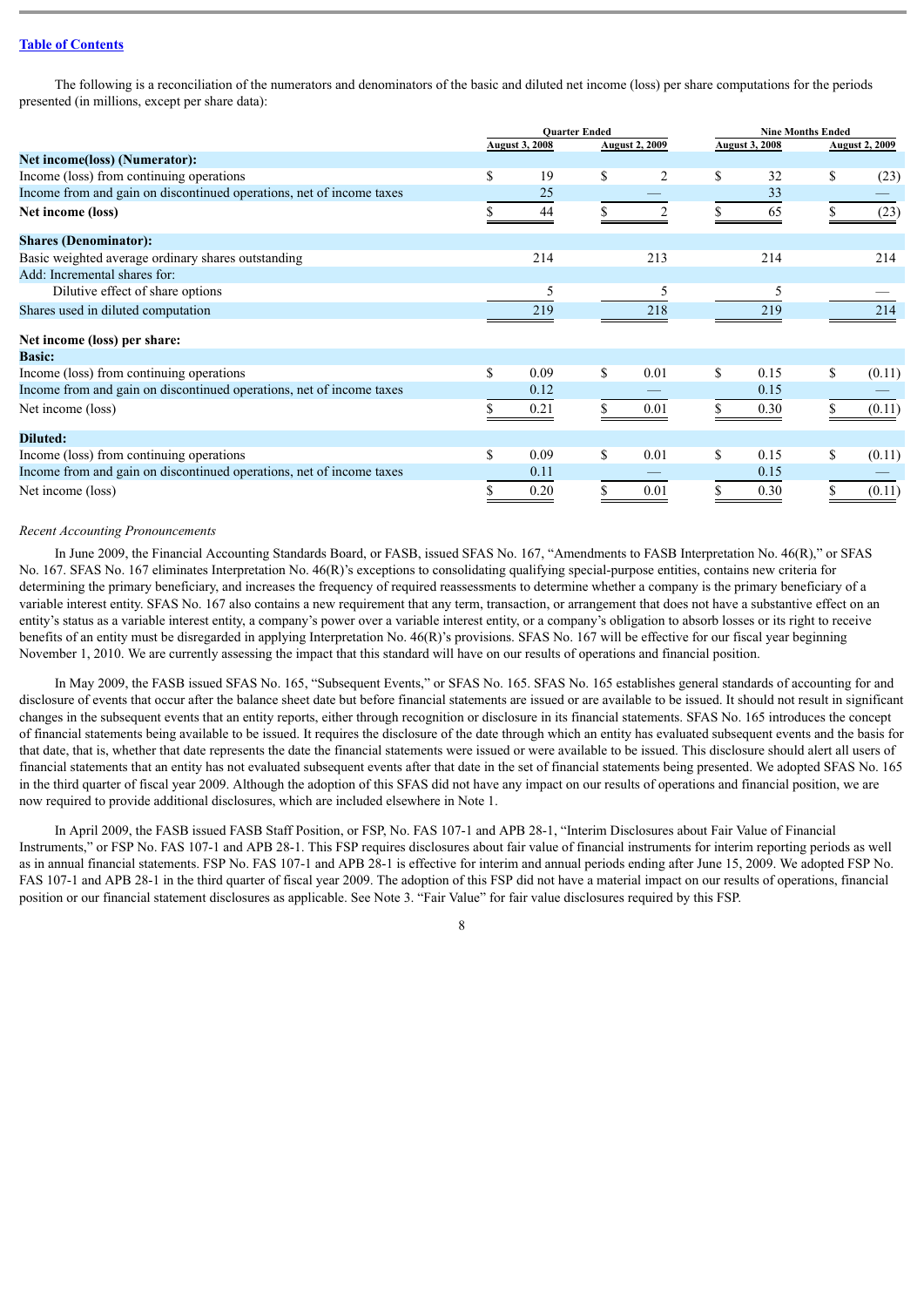In December 2008, the FASB issued FSP No. FAS 132(R)-1, "Employers' Disclosures about Postretirement Benefit Plan Assets," or FSP No. FAS 132(R) -1. This FSP amends SFAS No. 132(R) to provide guidance on an employer's disclosures about plan assets of a defined benefit pension or other postretirement plan. FSP No. FAS 132(R)-1 requires disclosures surrounding how investment allocation decisions are made, including the factors that are pertinent to an understanding of investment policies and strategies. Additional disclosures include (a) the major categories of plan assets, (b) the inputs and valuation techniques used to measure the fair value of plan assets, (c) the effect of fair value measurements using significant unobservable inputs (Level 3) on changes in plan assets for the period and (d) the significant concentrations of risk within plan assets. FSP No. FAS 132(R)-1 does not change the accounting treatment for postretirement benefit plans. FSP No. FAS 132(R)-1 will be effective for us in fiscal year 2010. We are currently assessing the impact that this FSP will have on our financial statement disclosures.

In April 2008, the FASB issued FSP No. FAS 142-3, "Determination of the Useful Life of Intangible Assets," or FSP No. FAS 142-3. This FSP amends the factors that should be considered in developing renewal or extension assumptions used to determine the useful life of a recognized intangible asset under SFAS No. 142, "Goodwill and Other Intangible Assets," or SFAS No. 142. This FSP is intended to improve the consistency between the useful life of an intangible asset determined under SFAS No. 142 and the period of expected cash flows used to measure the fair value of the asset under SFAS No. 141 (revised 2007), "Business Combinations," and other principles under GAAP. FSP No. FAS 142-3 is effective for financial statements issued for fiscal years beginning after December 15, 2008, and interim periods within those fiscal years. Early adoption is prohibited. FSP No. FAS 142-3 will be effective for us in fiscal year 2010. We are currently assessing the impact that this FSP will have on our results of operations and financial position.

In March 2008, the FASB issued SFAS No. 161, "Disclosures about Derivative Instruments and Hedging Activities, an amendment of FASB Statement No. 133," or SFAS No. 161, which requires additional disclosures about the objectives of using derivative instruments, the method by which the derivative instruments and related hedged items are accounted for under SFAS No. 133, "Accounting for Derivative Instrument and Hedging Activities," and its related interpretations, and the effect of derivative instruments and related hedged items on financial position, financial performance, and cash flows. SFAS No. 161 also requires disclosure of the fair values of derivative instruments and their gains and losses in a tabular format. We adopted SFAS No. 161 in February 2009 but have not presented separate disclosures required by SFAS No. 161 and SFAS No. 133 because the impact of derivative instruments is immaterial to our results of operations and financial position.

In December 2007, the FASB issued SFAS No. 141 (revised 2007), "Business Combinations," or SFAS No. 141(R). SFAS No. 141(R) will significantly change current practices regarding business combinations. Among the more significant changes, SFAS No. 141(R) expands the definition of a business and a business combination; requires the acquirer to recognize the assets acquired, liabilities assumed and noncontrolling interests (including goodwill), measured at fair value at the acquisition date; requires acquisition-related expenses and restructuring costs to be recognized separately from the business combination; requires assets acquired and liabilities assumed to be recognized at their acquisition-date fair values with subsequent changes recognized in earnings; and requires inprocess research and development to be capitalized at fair value as an indefinite-lived intangible asset. In April 2009, the FASB issued FSP No. FAS 141(R)-1, "Accounting for Assets Acquired and Liabilities Assumed in a Business Combination That Arise from Contingencies," or FSP No. FAS 141(R)-1. FSP No. FAS  $141(R)$ -1 amends and clarifies SFAS No.  $141(R)$  to address application issues on initial recognition and measurement, subsequent measurement and accounting, and disclosure of assets and liabilities arising from contingencies in a business combination. SFAS No. 141(R) and FSP No. FAS 141(R)-1 are effective for us beginning in fiscal year 2010. We are currently assessing the impact that SFAS No. 141(R) and FSP No. FAS 141(R)-1 will have on our results of operations and financial position. The adoption of SFAS 141(R) and FSP No. FAS 141(R)-1 will change our accounting treatment for business combinations on a prospective basis beginning in the first quarter of fiscal year 2010.

In December 2007, the FASB issued SFAS No. 160, "Noncontrolling Interests in Consolidated Financial Statements—an amendment of ARB No. 51," or SFAS No. 160. SFAS No. 160 will change the accounting and reporting for minority interests, reporting them as equity separate from the parent entity's equity, as well as requiring expanded disclosures. SFAS No. 160 is effective for us for fiscal year 2010. We are currently assessing the impact that SFAS No. 160 will have on our results of operations and financial position.

In September 2006, the FASB issued SFAS No. 158, "Employers' Accounting for Defined Benefit Pension and Other Postretirement Plans-an amendment of FASB Statements No. 87, 88, 106, and 132(R)," or SFAS No. 158. SFAS No. 158 requires an employer to recognize the overfunded or underfunded status of a defined benefit post-retirement plan (other than a multi-employer plan) as an asset or liability in its statement of financial position and to recognize changes in that funded status in the year in which the changes occur through comprehensive income. We have adopted this provision of SFAS No. 158, along with disclosure requirements, at the end of fiscal year 2007, and the effects are reflected in the consolidated financial statements as of October 31, 2007. SFAS No. 158 also requires an employer to measure the funded status of a plan as of the date of its year-end statement of financial position, with limited exceptions. This additional provision is effective for us in fiscal year 2009. We do not expect the change in measurement date to have a material impact on our financial statements.

 $\alpha$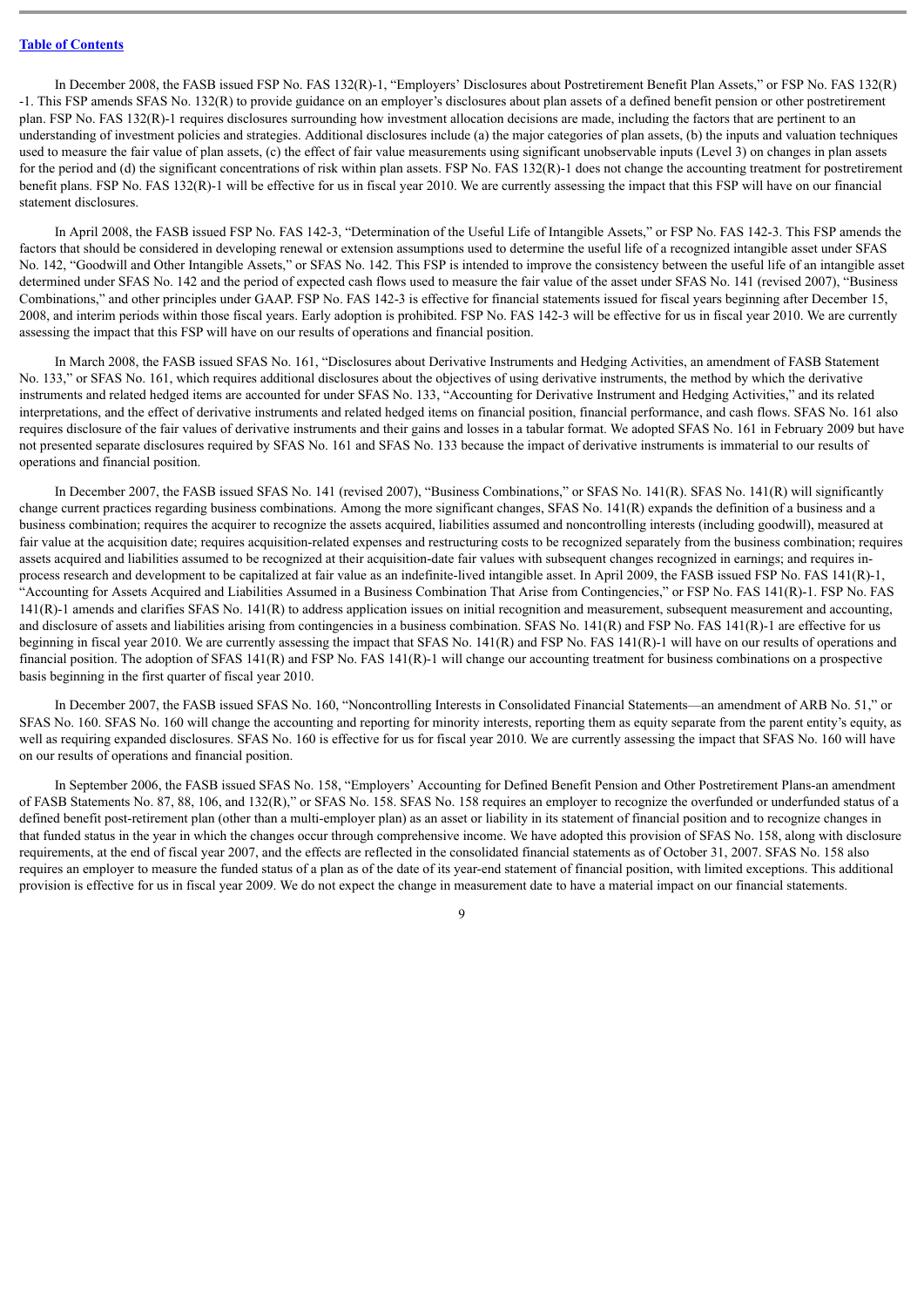#### **2. Inventory**

Inventory consists of the following (in millions):

|                 | <b>November 2, 2008</b> | <b>August 2, 2009</b> |    |  |
|-----------------|-------------------------|-----------------------|----|--|
| Finished goods  | 80                      |                       | 61 |  |
| Work-in-process | 87                      |                       | 66 |  |
| Raw materials   | 21                      |                       | 26 |  |
| Total inventory | 188                     |                       |    |  |

During the nine months ended August 2, 2009, we recorded write-downs to inventories of \$21 million primarily associated with reduced demand assumptions compared to \$9 million during the nine months ended August 3, 2008.

#### **3. Fair Value**

# **Fair Value Measurements**

In September 2006, the FASB issued SFAS No. 157, "Fair Value Measurements," or SFAS No. 157. SFAS No. 157 provides enhanced guidance for using fair value to measure assets and liabilities. The standard also provides for expanded information about the extent to which companies measure assets and liabilities at fair value, the information used to measure fair value and the effect of fair value measurements on earnings. SFAS No. 157 applies whenever other standards require or permit assets or liabilities to be measured at fair value. This standard does not expand the use of fair value in any new circumstances. In February 2008, the FASB issued FSP No. FAS 157-1 and FSP No. FAS 157-2. FSP No. FAS 157-1 amends SFAS No. 157 to exclude SFAS No. 13, "Accounting for Leases," and its related interpretive accounting pronouncements that address leasing transactions. FSP No. FAS 157-2 delays the effective date of SFAS No. 157 by one year for nonfinancial assets and nonfinancial liabilities that are recognized or disclosed at fair value in the financial statements on a nonrecurring basis. For items covered by FSP No. FAS 157-2, SFAS No. 157 will not go into effect until fiscal years beginning after November 15, 2008 and interim periods within those fiscal years. In October 2008, the FASB issued FSP No. FAS 157-3, "Determining the Fair Value of a Financial Asset When The Market for That Asset Is Not Active," or FSP No. FAS 157-3, to clarify the application of the provisions of SFAS No. 157 in an inactive market and how an entity would determine fair value in an inactive market. FSP No. FAS 157-3 is effective immediately.

We adopted SFAS No. 157, at the beginning of fiscal year 2009. SFAS No. 157 is effective for nonfinancial assets and liabilities in financial statements issued for fiscal years beginning after November 15, 2008, which is our fiscal year 2010. The adoption of SFAS No. 157 did not impact our consolidated financial position or results of operations.

SFAS No. 157 defines fair value as the price that would be received to sell an asset or paid to transfer a liability in an orderly transaction between market participants at the measurement date.

SFAS No. 157 establishes a three level hierarchy to prioritize the inputs to valuation techniques used to measure fair value. The hierarchy gives the highest priority to unadjusted quoted prices in active markets for identical assets or liabilities (Level 1 measurements) and the lowest priority to unobservable inputs (Level 3 measurements).

The three levels of the fair value hierarchy under SFAS No. 157 are described below:

*Level 1*—Level 1 inputs are quoted prices (unadjusted) in active markets for identical assets or liabilities that the reporting entity has the ability to access at the measurement date. As of August 2, 2009, we held no Level 1 assets or liabilities.

Level 2—Level 2 inputs are inputs other than quoted prices included within Level 1 that are observable for the asset or liability, either directly or indirectly. If the asset or liability has a specified (contractual) term, a Level 2 input must be observable for substantially the full term of the asset or liability.

Level 3—Level 3 inputs are unobservable inputs for the asset or liability in which there is little, if any market activity for the asset or liability at the measurement date.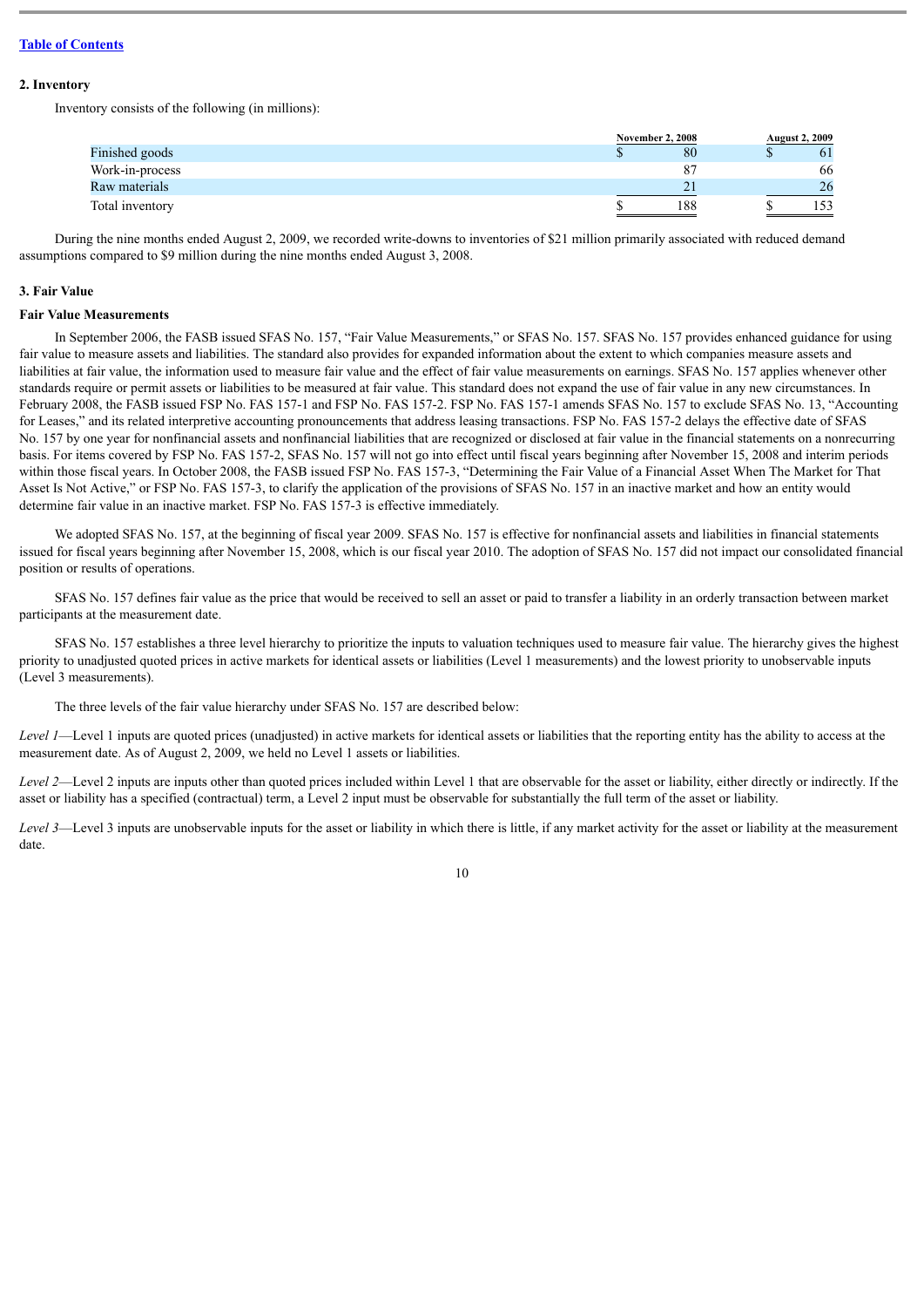#### *Assets Measured at Fair Value on a Recurring Basis*

The table below sets forth by level our financial assets that were accounted for at fair value as of August 2, 2009. The table does not include cash on hand and also does not include assets that are measured at historical cost or any basis other than fair value (in millions).

|                                     | Portion of<br>Carrying<br>Value<br><b>Measured at</b><br><b>Fair Value as</b><br>of August 2,<br>2009 | <b>Fair Value</b><br>Measurement at<br><b>Reporting Date</b><br>using Significant<br><b>Other Observable</b><br>Inputs (Level 2) |
|-------------------------------------|-------------------------------------------------------------------------------------------------------|----------------------------------------------------------------------------------------------------------------------------------|
| Time deposits $(1)$                 | 152                                                                                                   | 152                                                                                                                              |
| Total assets measured at fair value | 152                                                                                                   | 152                                                                                                                              |

(1) Included in cash and cash equivalents in our unaudited condensed consolidated balance sheet

We measure time deposits at fair value quoted by the banks which do not materially differ from the carrying values of these instruments in the financial statements.

#### *Assets Measured at Fair Value on a Nonrecurring Basis*

The following table presents our assets that are measured at fair value on a nonrecurring basis at least annually or on a quarterly basis, if impairment is indicated (in millions):

|                                        |                      | <b>Fair Value</b>     |                       |                    |
|----------------------------------------|----------------------|-----------------------|-----------------------|--------------------|
|                                        |                      | <b>Measurement at</b> |                       | Impairment         |
|                                        |                      | <b>Reporting Date</b> |                       | <b>Charges for</b> |
|                                        |                      | using Significant     | Impairment            | the nine           |
|                                        | <b>Fair Value as</b> | Other                 | Charges for the       | months ended       |
|                                        | of August 2,         | Unobservable          | quarter ended         | August 2,          |
|                                        | 2009                 | Inputs (Level 3)      | <b>August 2, 2009</b> | 2009               |
| Investment in a Privately-Held Company |                      |                       |                       | (2)                |
|                                        |                      |                       |                       |                    |

The following table presents our Level 3 asset activities during the nine months ended August 2, 2009 (in millions):

|                                        |                                           | <b>Loss Recognized</b> |                    |                          |                 |        |  |  |  |
|----------------------------------------|-------------------------------------------|------------------------|--------------------|--------------------------|-----------------|--------|--|--|--|
|                                        | l`ransfer Into<br>oeginning               |                        |                    |                          | n Statements of | Ending |  |  |  |
|                                        | <b>Balance</b>                            | Level?                 | <b>J</b> perations | <b>Balance</b>           |                 |        |  |  |  |
| Investment in a Privately-Held Company | $\qquad \qquad \overline{\qquad \qquad }$ |                        | $\sim$             | $\overline{\phantom{a}}$ |                 |        |  |  |  |
|                                        |                                           |                        |                    |                          |                 |        |  |  |  |

Our investments in privately-held companies are accounted for using the cost method as we have no significant influence over the investee. The investments are recorded in other long-term assets. The investments are subject to periodic impairment review, which requires significant judgment to identify events or circumstances that would likely have a significant adverse effect on the future value of the investment. One of our investments was measured at fair value during the first nine months of fiscal year 2009 due to events or circumstances identified that significantly impacted the fair value of this investment. We measured fair value using analysis of the financial condition and near-term prospect of the investee, including recent liquidity issues as well as other economic variables. As a result, for the quarter ended May 3, 2009, we recorded a \$2 million other-than-temporary impairment charge related to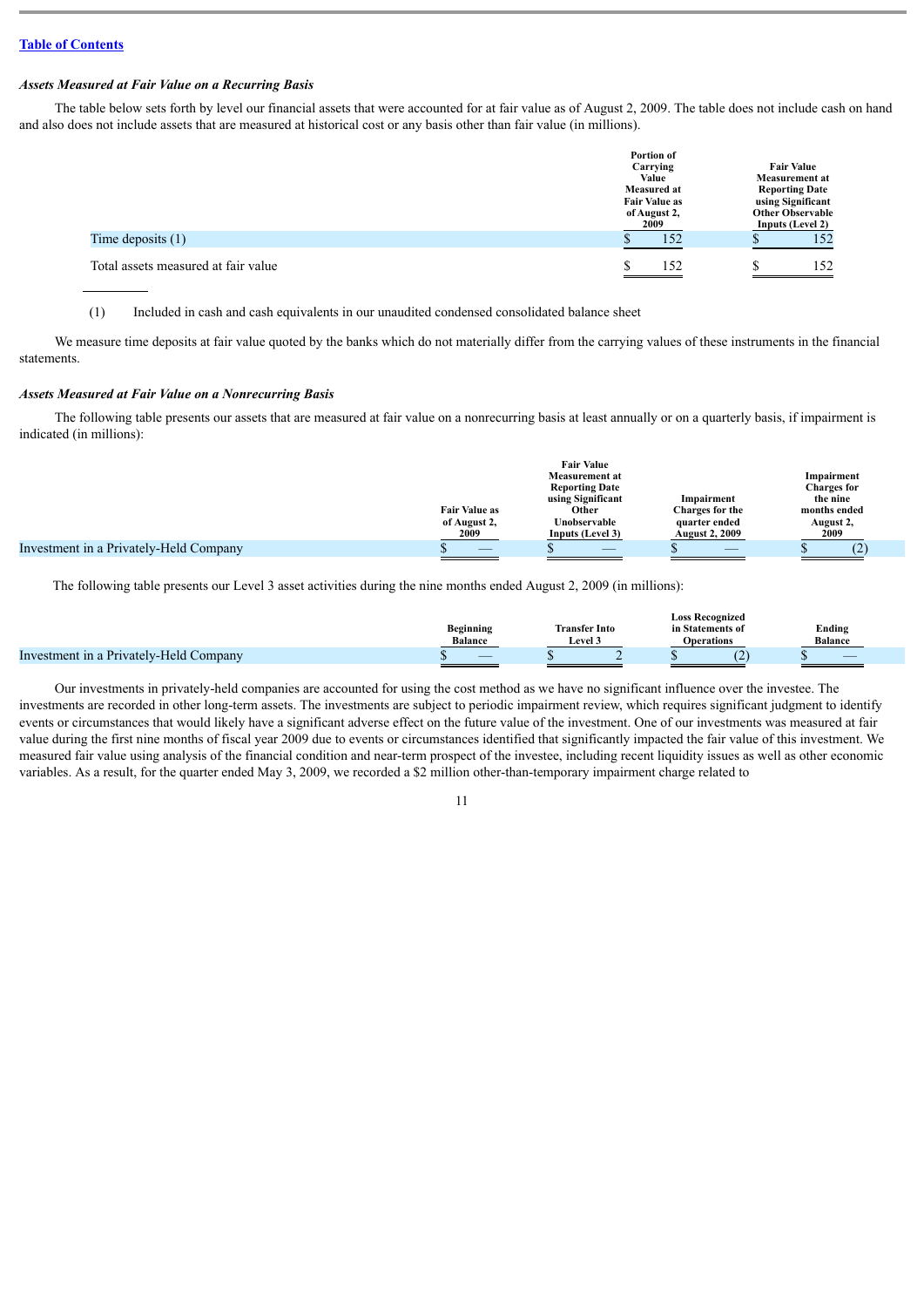this investment. The impairment charge was included in other income (expense), net in the unaudited condensed consolidated statements of operations. No impairment charges were recorded during the quarter and nine months ended August 3, 2008. The investment was classified as a Level 3 asset because we used unobservable inputs to value it, reflecting our assumptions about the assumptions market participants would use in pricing this investment due to the absence of quoted market prices and inherent lack of liquidity.

# **Fair Value of Other Financial Assets**

Effective May 3, 2009, we adopted FSP No. FAS 107-1 and APB 28-1 which requires interim and annual disclosure of the estimated fair value of financial instrument including those financial instruments for which we did not elect the fair value option.

The following table presents the carrying amounts and fair values of financial instruments as of November 2, 2008 and August 2, 2009 (in millions):

|                    | <b>November 2, 2008</b> |       | <b>August 2, 2009</b> |          |  |
|--------------------|-------------------------|-------|-----------------------|----------|--|
|                    | Carrving                | Fair  | Carrving              | Fair     |  |
|                    | Value                   | Value | Value                 | Value    |  |
| Variable rate debt | 50                      | \$42  | 50                    | -44<br>ጠ |  |
| Fixed rate debt    | 653                     | 541   | 650                   | 664      |  |

The fair values of cash and cash equivalents, trade accounts receivable, accounts payable and accrued liabilities, to the extent the underlying liability will be settled in cash, approximate carrying values because of the short-term nature of these instruments. The fair value of our long-term debt is based on quoted market rates.

#### **4. Acquisition**

During the second quarter of fiscal year 2009, we completed the acquisition of a manufacturer of motion control encoders from a Japan-based company for \$7 million in cash, net of cash acquired, plus \$3 million payable by us upon the collection of a specific trade receivable within six months of the close. The preliminary purchase price was allocated to the acquired net assets based on preliminary estimates of fair values as follows: total assets of \$11 million, including intangible assets of \$4 million, goodwill of \$1 million, and total liabilities of \$4 million. The unaudited condensed consolidated financial statements include the results of operations commencing as of the acquisition date. Pro forma results of operations for the acquisition have not been presented because the effects of the acquisition were not material to our financial results.

### **5. Goodwill**

The following table summarizes the changes in goodwill (in millions):

| <b>Balance as of November 2, 2008</b> | \$169 |
|---------------------------------------|-------|
| <b>Additions</b>                      |       |
| Balance as of August 2, 2009          | 0.171 |

In connection with an acquisition completed during the second quarter of fiscal year 2009, we recorded \$1 million to goodwill as purchase consideration. See Note 4. "Acquisition."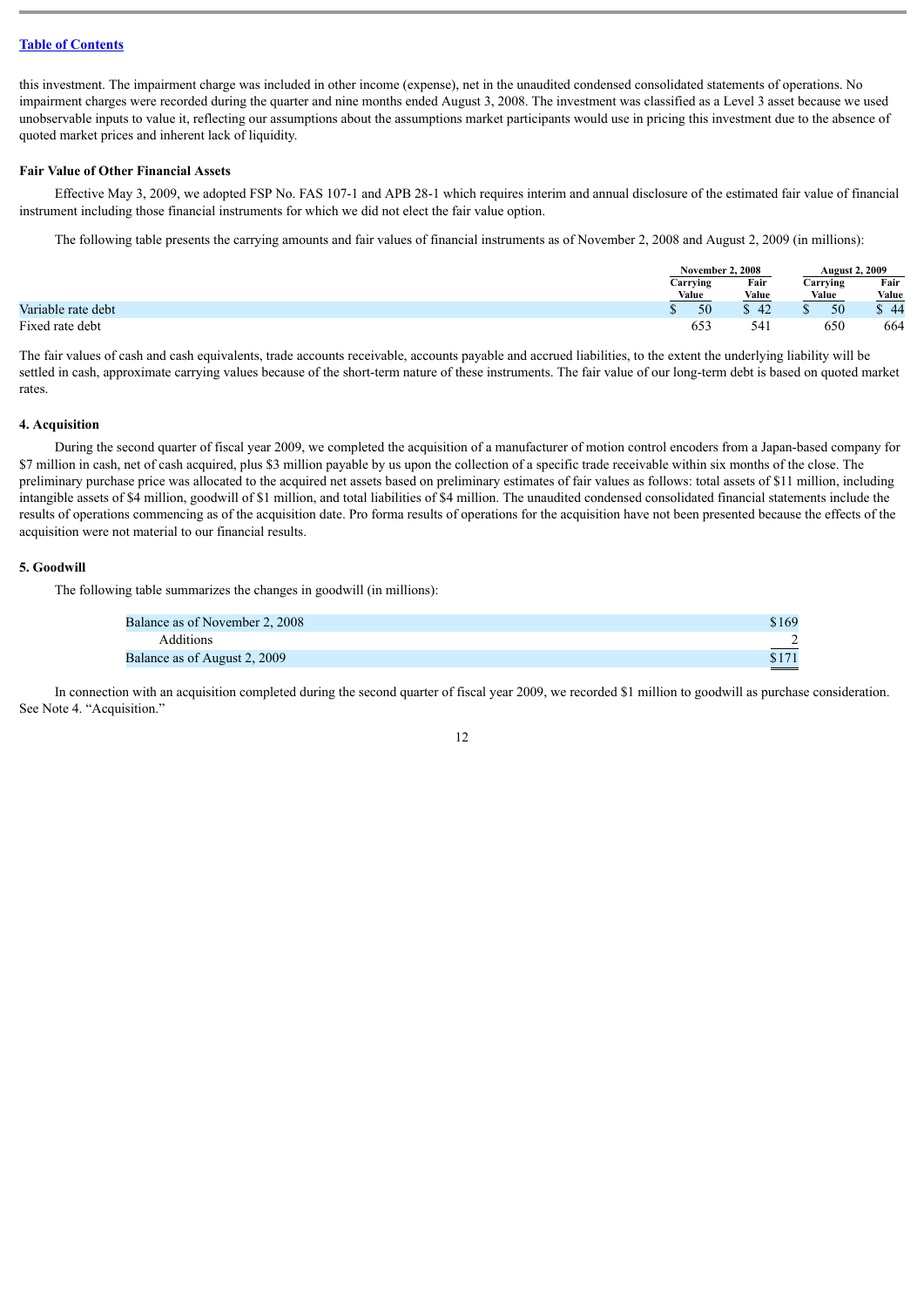#### **6. Intangible Assets**

The components of amortizable purchased intangibles as of November 2, 2008 and August 2, 2009 are shown in the table below (in millions):

|                                        | <b>Gross Carrying</b><br>Amount |     | Accumulated<br>Amortization |       | <b>Net Book Value</b> |     |
|----------------------------------------|---------------------------------|-----|-----------------------------|-------|-----------------------|-----|
| As of November 2, 2008                 |                                 |     |                             |       |                       |     |
| Purchased technology                   |                                 | 726 | \$                          | (174) |                       | 552 |
| Customer and distributor relationships |                                 | 246 |                             | (77)  |                       | 169 |
| Other                                  |                                 |     |                             |       |                       | __  |
| Total                                  |                                 | 974 |                             | (253) |                       | 721 |
| As of August 2, 2009                   |                                 |     |                             |       |                       |     |
| Purchased technology                   | ¢                               | 726 | \$                          | (217) |                       | 509 |
| Customer and distributor relationships |                                 | 249 |                             | (94)  |                       | 155 |
| Other                                  |                                 |     |                             | (2)   |                       |     |
| Total                                  |                                 | 978 |                             | (313) |                       | 665 |

Amortization of intangible assets included in continuing operations was \$21 million and \$20 million for the quarters ended August 3, 2008 and August 2, 2009, respectively, and \$63 million and \$60 million for the nine months ended August 3, 2008 and August 2, 2009, respectively.

During the quarter ended May 3, 2009, we recorded \$4 million in intangible assets in conjunction with an acquisition. See Note 4. "Acquisition."

Based on the amount of intangible assets subject to amortization at August 2, 2009, the expected amortization expense for each of the next five fiscal years and thereafter is as follows (in millions):

| <b>Fiscal Year</b> | Amount |                 |
|--------------------|--------|-----------------|
| 2009 (remaining)   | Φ      | 19              |
| 2010               |        | 79              |
| 2011               |        | 77              |
| 2012               |        | 76              |
| 2013               |        | 76              |
| 2014               |        | 76              |
| Thereafter         |        | $\frac{262}{2}$ |
|                    |        | 665             |

The weighted average amortization periods remaining by intangible asset category at August 2, 2009 were as follows:

|                                        | <b>Years</b> |
|----------------------------------------|--------------|
| Amortizable intangible assets:         |              |
| Purchased technology                   |              |
| Customer and distributor relationships | $\Omega$     |
| Other                                  |              |

# **7. Senior Credit Facilities and Borrowings**

#### *Senior Credit Facilities*

As of August 2, 2009, we have a revolving senior secured credit facility in the amount of \$350 million which includes borrowing capacity available for letters of credit and for borrowings and is available to us and certain of our subsidiaries in U.S. dollars and other currencies. As of August 2, 2009, we had no borrowing amounts outstanding under the revolving credit facility, although we had \$17 million of letters of credit outstanding under the facility, which reduces the amount available under the revolving credit facility on a dollar-for-dollar basis.

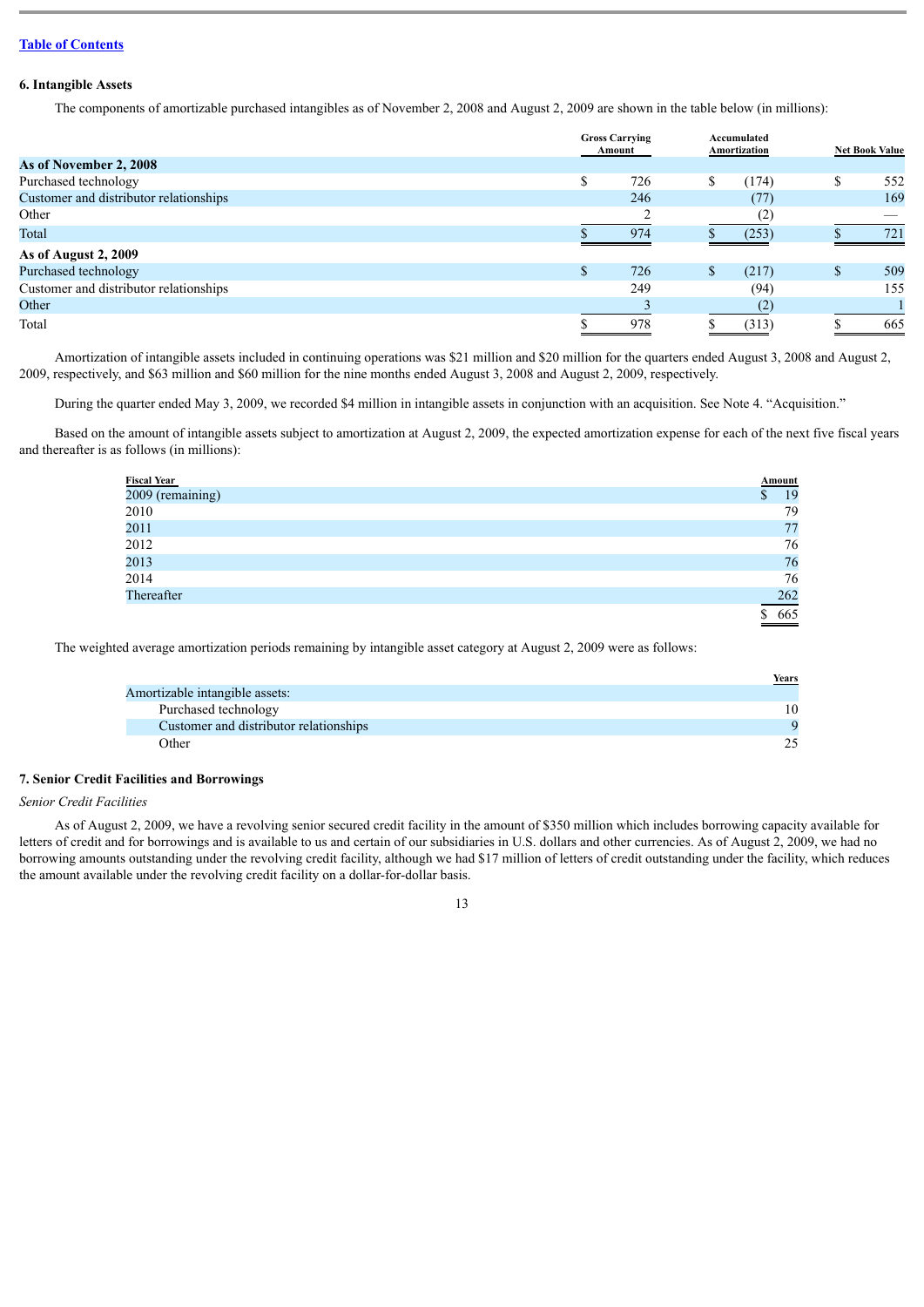#### *Senior Notes and Senior Subordinated Notes*

In connection with the acquisition of the Semiconductor Products Group of Agilent Technologies, Inc., or the SPG Acquisition, in fiscal year 2005, we completed a private placement of \$1,000 million principal amount of unsecured debt consisting of (i) \$500 million principal amount of 10 1/8 % senior notes due December 1, 2013, or the senior fixed rate notes, (ii) \$250 million principal amount of senior floating rate notes due June 1, 2013, or the senior floating rate notes and, together with the senior fixed rate notes, the senior notes, and (iii) \$250 million principal amount of 11 //8 % senior subordinated notes due December 1, 2015, or the senior subordinated notes. The senior notes and the senior subordinated notes are collectively referred to as the notes. We received proceeds of \$966 million, net of \$34 million of related transaction expenses in the year ended October 31, 2006. Such transaction expenses are deferred as debt issuance costs and are being amortized over the life of the loans as incremental interest expense. The rate for the senior floating rate notes was 6.17% at August 2, 2009.

During the nine months ended August 3, 2008, we redeemed \$200 million in principal amount of the senior floating rate notes. We redeemed the senior floating rate notes at 2% premium of the principal amount, plus accrued interest, resulting in a loss on extinguishment of debt of \$10 million, which consisted of the \$4 million premium and a \$6 million write-off of debt issuance costs and other related expenses.

During the nine months ended August 2, 2009, we repurchased \$3 million in principal amount of senior subordinated notes from the open market, resulting in a gain on extinguishment of debt of \$1 million.

#### *Other Borrowing*

In connection with an acquisition in the first quarter of fiscal year 2008, we assumed a \$2 million loan secured by land and building which was repaid during the quarter ended August 3, 2008.

# **8. Restructuring Charges**

In January 2009, we committed to a restructuring plan intended to realign our cost structure with the current macroeconomic business conditions. The plan eliminates approximately 230 positions or 6% of our global workforce and was substantially completed in the second quarter of fiscal year 2009. In May 2009, we announced we will further reduce our worldwide workforce by up to 200 employees. The plan is expected to be completed in the fourth quarter of fiscal year 2009. These employment terminations occurred in various geographies and functions worldwide. As a result, we incurred \$14 million and \$24 million in one-time employee termination costs during the quarter and the nine months ended August 2, 2009 respectively. As of August 2, 2009, \$16 million of this charge has been paid and the remaining balance will be paid in the fourth quarter of fiscal year 2009.

In January 2009, we committed to a plan to outsource certain manufacturing facilities in Germany relating to an acquisition completed in fiscal year 2007. During the nine months ended August 2, 2009, we recorded \$5 million of one-time employee termination costs and \$1 million related to asset abandonment and other exit costs and approximately \$1 million related to excess lease costs in connection with this plan. As of August 2, 2009, \$1 million of the one-time employee termination costs has been paid and the remaining balance will be paid in the fourth quarter of fiscal year 2009.

During the quarter ended February 1, 2009, we recorded \$1 million of estimated one-time employee termination costs in connection with the departure of our Chief Operating Officer in January 2009. During the quarter ended August 2, 2009, this amount has been paid in full. In addition, we recognized \$2 million as share-based compensation expense in connection with the employee separation agreement with our former Chief Operating Officer during the quarter ended May 3, 2009.

During fiscal year 2008, we continued to expand our outsourcing strategy and initiated restructuring plans in connection with product line rationalizations. We incurred \$10 million of restructuring expense predominantly representing associated one-time employee termination costs in connection with these plans during the nine months ended August 3, 2008.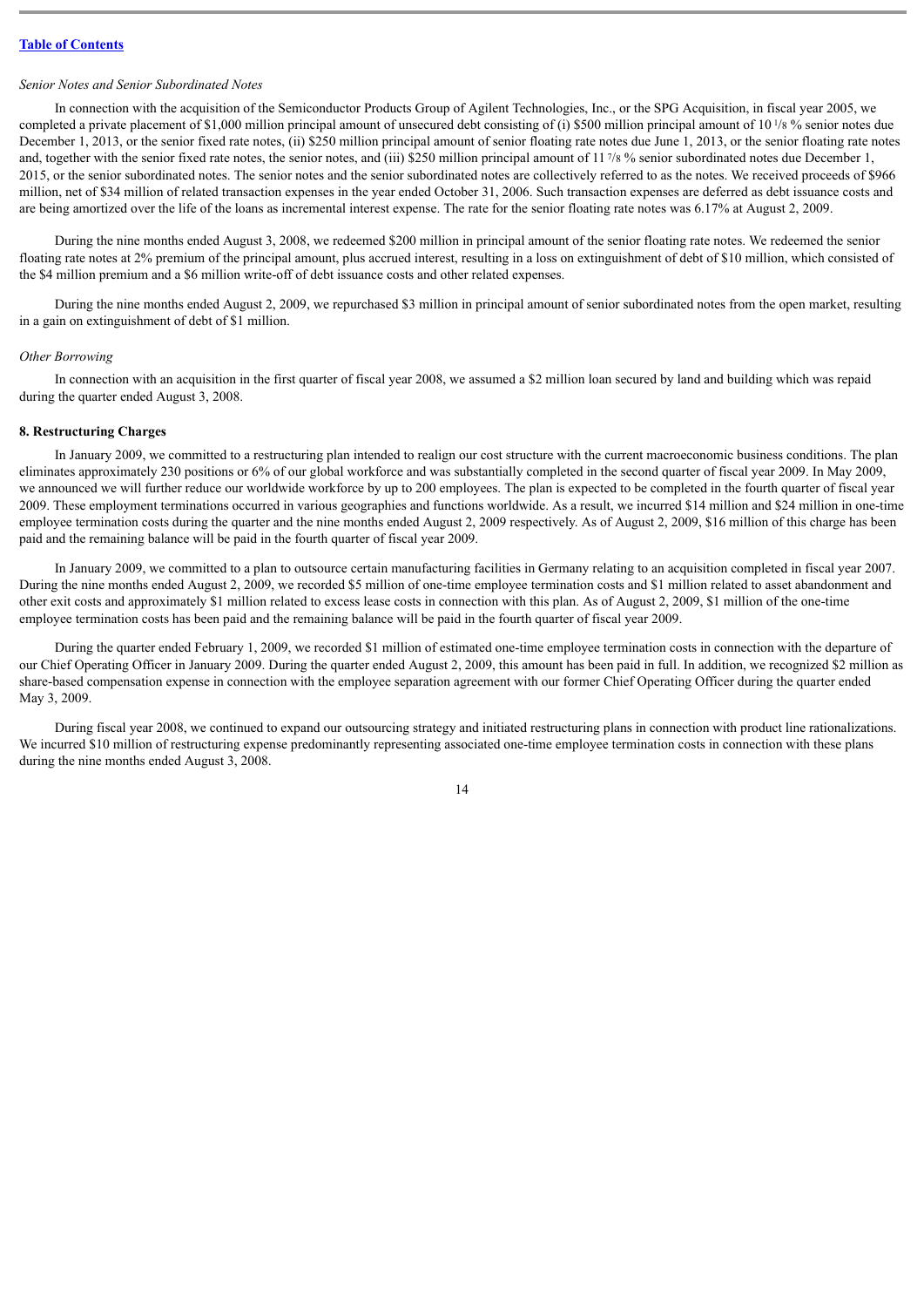The following table summarizes significant activity within and components of the restructuring charges during the nine months ended August 2, 2009 (in millions):

|                                                                                    |       | <b>Employee</b><br>Termination |  | Asset<br>Abandonment | <b>Excess</b> |              |
|------------------------------------------------------------------------------------|-------|--------------------------------|--|----------------------|---------------|--------------|
|                                                                                    | Costs |                                |  | Costs                | Lease         | <b>Total</b> |
| Balance as of November 2, 2008                                                     |       |                                |  |                      | <u>&gt; —</u> |              |
| Cost of products sold                                                              |       | 10                             |  |                      |               |              |
| Operating expenses                                                                 |       | 20                             |  |                      |               | 21           |
| Non-cash portion                                                                   |       |                                |  | $\perp$              |               | (1)          |
| Cash payments                                                                      |       | 19                             |  |                      |               | (19)         |
| Accrued restructuring as of August 2, 2009 - included in other current liabilities |       |                                |  |                      |               |              |

# **9. Shareholders' Equity**

*Ordinary Shares*

At November 2, 2008 and August 2, 2009, 3,056,029 and 2,248,229 ordinary shares, are considered temporary equity under the provisions of SEC Accounting Series Release No. 268, "Presentation in Financial Statements of 'Redeemable Preferred Stocks'," due to having a contingent cash-settlement feature upon the death or disability of the shareholder for a period of five years from the issuance of such shares. As such, \$12 million and \$6 million presented as ordinary shares should be considered our temporary equity at November 2, 2008 and August 2, 2009, respectively.

#### *Share-based Compensation*

We follow the accounting provisions of the SFAS No. 123R, "Share-Based Payment," for share-based awards granted to employees, directors, and nonemployees.

The following table summarizes share-based compensation expense for the quarters and nine months ended August 3, 2008 and August 2, 2009 (in millions):

|                                        |                   | <b>Ouarter Ended</b> | <b>Nine Months Ended</b> |                   |  |  |
|----------------------------------------|-------------------|----------------------|--------------------------|-------------------|--|--|
|                                        | August 3,<br>2008 | August 2,<br>2009    | August 3,<br>2008        | August 2,<br>2009 |  |  |
| Research and development               |                   |                      |                          |                   |  |  |
| Selling, general and administrative    |                   |                      |                          |                   |  |  |
| Total share-based compensation expense |                   |                      |                          |                   |  |  |

*Grant-Date Fair Value*—We use the Black-Scholes option pricing model to calculate the grant-date fair value of an award.

The weighted-average assumptions utilized for our Black-Scholes valuation model were as follows:

|                          |                   | <b>Ouarter Ended</b> |                   | <b>Nine Months Ended</b> |
|--------------------------|-------------------|----------------------|-------------------|--------------------------|
|                          | August 3,<br>2008 | August 2,<br>2009    | August 3,<br>2008 | August 2,<br>2009        |
| Risk-free interest rate  | 3.6%              | $3.2\%$              | 3.4%              | 2.3%                     |
| Dividend vield           | $0.0\%$           | $0.0\%$              | $0.0\%$           | $0.0\%$                  |
| Volatility               | 44.0%             | 53.0%                | 44.0%             | 57.0%                    |
| Expected term (in years) | 0.2               |                      |                   | 6.5                      |

The dividend yield of zero is based on the fact that we have no present intention to pay cash dividends. Expected volatility is based on the combination of historical volatility of guideline publicly traded companies over the period commensurate with the expected life of the options and the implied volatility of guideline publicly traded companies from traded options with a term of 180 days or greater measured over the last three months. The risk-free interest rate is derived from the average U.S. Treasury Strips rate during the period, which approximates the rate in effect at the time of grant. The expected life calculation is based on the simplified method of estimating expected life outlined by the SEC in the Staff Accounting Bulletin No. 107. This method was allowed until December 31, 2007. However, on December 21, 2007, the SEC issued Staff Accounting Bulletin No. 110, "Year-End Help For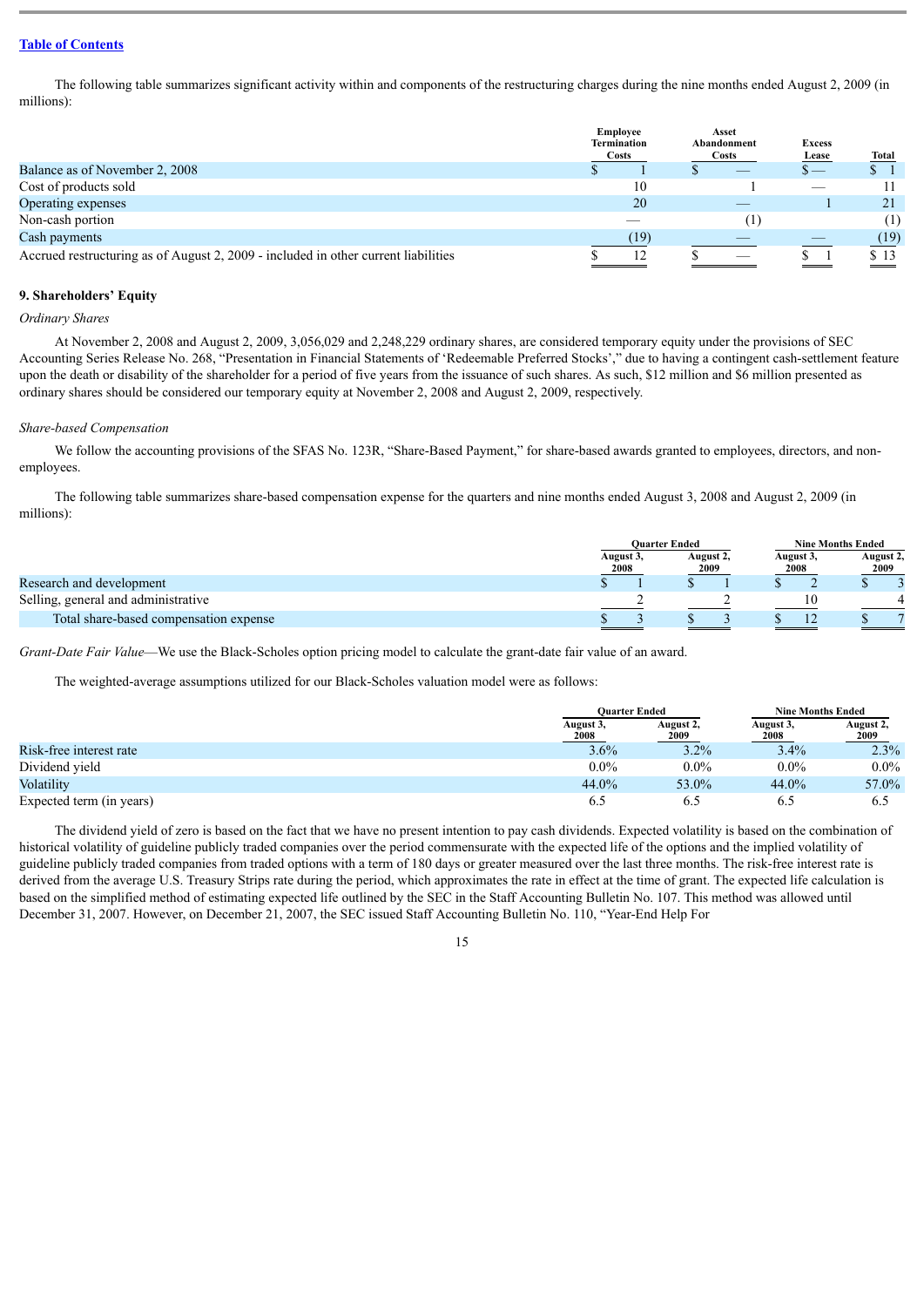Expensing Employee Stock Options," or SAB No. 110, which will allow continued use of the simplified method under certain circumstances. As a result, we will continue to use the simplified method until we have sufficient historical data to provide a reasonable basis to estimate the expected term. For a portion of the option grants issued during the quarters ended May 3, 2009 and August 2, 2009 which did not meet the criteria of "plain vanilla" options under SAB No. 110, our computation of expected life was based on other data, such as the data of peer companies and company-specific attributes which management believed could affect employees' exercise behavior.

Based on the above assumptions, the weighted-average fair values of the options granted under the share option plans for the quarters ended August 3, 2008 and August 2, 2009 were \$5.22 and \$4.00, respectively, and \$5.04 and \$3.62 for the nine months ended August 3, 2008 and August 2, 2009, respectively.

Based on our historical experience of pre-vesting option cancellations, we have assumed an annualized forfeiture rate of 15% for our options. Under the true-up provisions of SFAS No. 123R, we will record additional expense if actual forfeitures are lower than we estimated, and will record a recovery of prior expense if actual forfeitures are higher than we estimated.

On July 20, 2009, our Compensation Committee approved a change in the vesting schedules associated with performance-based options to purchase 2.3 million ordinary shares outstanding under our equity incentive plans. The Compensation Committee approved the amendment of performance-based options held by our named executive officers to provide that such options will no longer vest based on the attainment of performance targets but instead each portion of such options shall vest two years following the first date such portion could have vested had the performance goals for such portion been achieved, subject to the named executive officer's continued service with us through such vesting date. The performance-based options held by employees who are not named executive officers were amended to provide that any portion of such options that fail to vest based upon the attainment of a performance goal shall vest on the date two years following the first date such portion could have vested had such performance goal been attained, subject to the employee's continued service with us through such vesting date. The Compensation Committee made these changes to performance-based options in light of our current financial projections, which are lower than when the performance goals for such options were last determined, the uncertainty present in the current global economy and the importance of retaining key employees to continue in our employment following our initial public offering, or IPO. This change has been accounted for as a modification under SFAS No. 123R and as a result we expect to record approximately \$19 million in additional share-based compensation expense, net of estimated forfeitures, over the remaining weighted average service period of 4 years.

Total compensation cost of options granted but not yet vested, as of August 2, 2009, was \$41 million, which is expected to be recognized over the weighted average period of 4 years.

During the second quarter of fiscal year 2009, we recorded \$2 million as share-based compensation expense in connection with the employee separation agreement entered into with our former Chief Operating Officer. See Note 8. "Restructuring Charges."

A summary of award activity is described as follows (in millions, except per share amounts and years):

| <b>Awards Outstanding</b>                                               |     |    |      |                                                                            |   |                                 |
|-------------------------------------------------------------------------|-----|----|------|----------------------------------------------------------------------------|---|---------------------------------|
| Awards<br><b>Available for</b><br><b>Number</b><br>Grant<br>Outstanding |     |    |      | Weighted-<br>Average<br>Remaining<br><b>Contractual Life</b><br>(in years) |   | Aggregate<br>Intrinsic<br>Value |
|                                                                         | 21  | Л. | 7.03 |                                                                            |   |                                 |
| (3)                                                                     |     | S  | 9.25 |                                                                            |   |                                 |
|                                                                         | (1) | \$ | 5.00 |                                                                            |   |                                 |
|                                                                         | (2) | \$ | 6.56 |                                                                            |   |                                 |
|                                                                         | 21  | \$ | 7.49 | 7.20                                                                       |   | 161                             |
|                                                                         | 9   | \$ | 6.10 | 6.22                                                                       |   | 78                              |
|                                                                         | 18  | S. | 7.24 | 7.02                                                                       | S | 141                             |
|                                                                         |     |    |      | Weighted-<br>Average<br><b>Exercise Price</b><br>Per Share                 |   |                                 |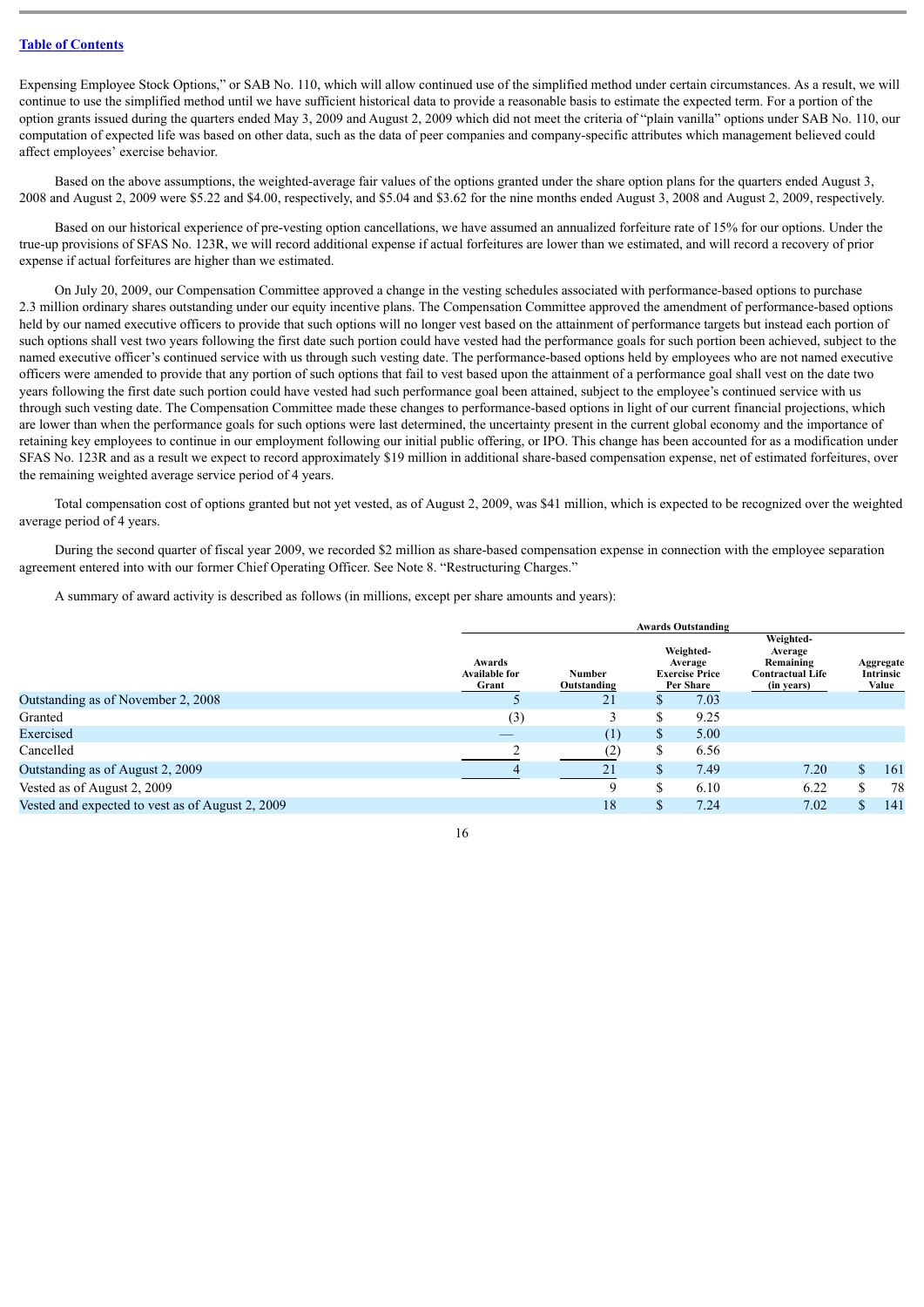The following table summarizes significant ranges of outstanding and exercisable awards as of August 2, 2009 (in millions, except per share amounts and years):

|                        |                       | <b>Awards Outstanding</b>                                                                                                         |  |                              |              | <b>Awards Exercisable</b>                                         |       |
|------------------------|-----------------------|-----------------------------------------------------------------------------------------------------------------------------------|--|------------------------------|--------------|-------------------------------------------------------------------|-------|
| <b>Exercise Prices</b> | Number<br>Outstanding | Weighted-<br>Weighted-<br>Average<br>Remaining<br>Average<br><b>Exercise Price</b><br>Contractual<br>Per Share<br>Life (in years) |  | <b>Number</b><br>Exercisable |              | Weighted-<br>Average<br><b>Exercise Price</b><br><b>Per Share</b> |       |
| $$0.00-4.00$           |                       | 3.32                                                                                                                              |  | 1.25                         |              |                                                                   | 1.25  |
| $4.01 - 8.00$          | 10                    | 6.15                                                                                                                              |  | 5.19                         | <sub>(</sub> |                                                                   | 5.13  |
| 8.01-12.00             | 10                    | 8.47                                                                                                                              |  | 10.14                        |              |                                                                   | 10.28 |
| Total                  |                       | 7.20                                                                                                                              |  | 7.49                         |              |                                                                   | 6.10  |

# **10. Income Taxes**

We adopted the provisions of FASB Interpretation No. 48, "Accounting for Uncertainty in Income Taxes," or FIN No. 48, on November 1, 2007. As a result of the implementation of FIN No. 48, our total unrecognized tax benefit was approximately \$20 million at the date of adoption, for which we recognized approximately a \$10 million increase in the liability for unrecognized tax benefits. At the adoption, our balance sheet also reflected an increase in other long-term liabilities, accumulated deficit, and deferred tax assets of approximately \$10 million, \$9 million, and \$1 million, respectively.

We recognize interest and penalties related to unrecognized tax benefits within the provision for income taxes line in the accompanying unaudited condensed consolidated statement of operations. Accrued interest and penalties are included within the other long-term liabilities line in the unaudited condensed consolidated balance sheet.

Prior to the adoption of FIN No. 48, we did not recognize an accrual for penalties and interest. Upon adoption of FIN No. 48 on November 1, 2007, we increased our accrual for interest and penalties to approximately \$1 million, which was also accounted for as an increase to the November 1, 2007 balance of accumulated deficit. During the year ended November 2, 2008, we provided for additional interest that increased our accrual of interest and penalties to approximately \$3 million, which is included in the consolidated balance sheet at November 2, 2008. The accrual for interest and penalties increased by less than \$1 million and \$1 million during the quarter and nine months ended August 2, 2009.

The total liability for gross unrecognized tax benefits was \$18 million on November 2, 2008, of which \$16 million would affect our effective tax rate if recognized upon resolution of the related uncertain tax position. During the quarter and nine months ended August 2, 2009, the unrecognized tax benefits did not change materially.

Although the timing of the resolution and/or closure on tax audits is highly uncertain, it is reasonably possible that the balance of gross unrecognized tax benefits could significantly change in the next 12 months. However, given the number of years remaining subject to examination, we are unable to estimate the range of possible adjustments to the balance of gross unrecognized tax benefits.

We are subject to examination by the tax authorities with respect to the periods subsequent to the SPG Acquisition. We are not under Singapore income tax examination at this time. We are subject to Singapore income tax examinations for all years from the year ended October 31, 2006. We are also subject to examinations in major foreign jurisdictions, including the United States, for all years from the year ended October 31, 2006.

For the quarter ended August 3, 2008, we recorded an estimated income tax provision of \$5 million in continuing operations compared to a \$6 million income tax provision for the quarter ended August 2, 2009. For the nine months ended August 3, 2008, we recorded an estimated income tax provision of \$12 million in continuing operations compared to \$9 million for the nine months ended August 2, 2009.

### **11. Discontinued Operations**

### **Infra-red Operation**

In January 2008, we completed the sale of our infra-red operations to Lite-On Technology Corporation, or Lite-On, for \$19 million in cash, an additional \$2 million payable upon receipt of local regulatory approvals (such approvals were received on February 19, 2008), and the right to receive guaranteed cost reductions or rebates of \$10 million based on our future purchases of non infra-red products from Lite-On (which we recorded as an asset based on the estimated fair values of the future cost reductions or rebates).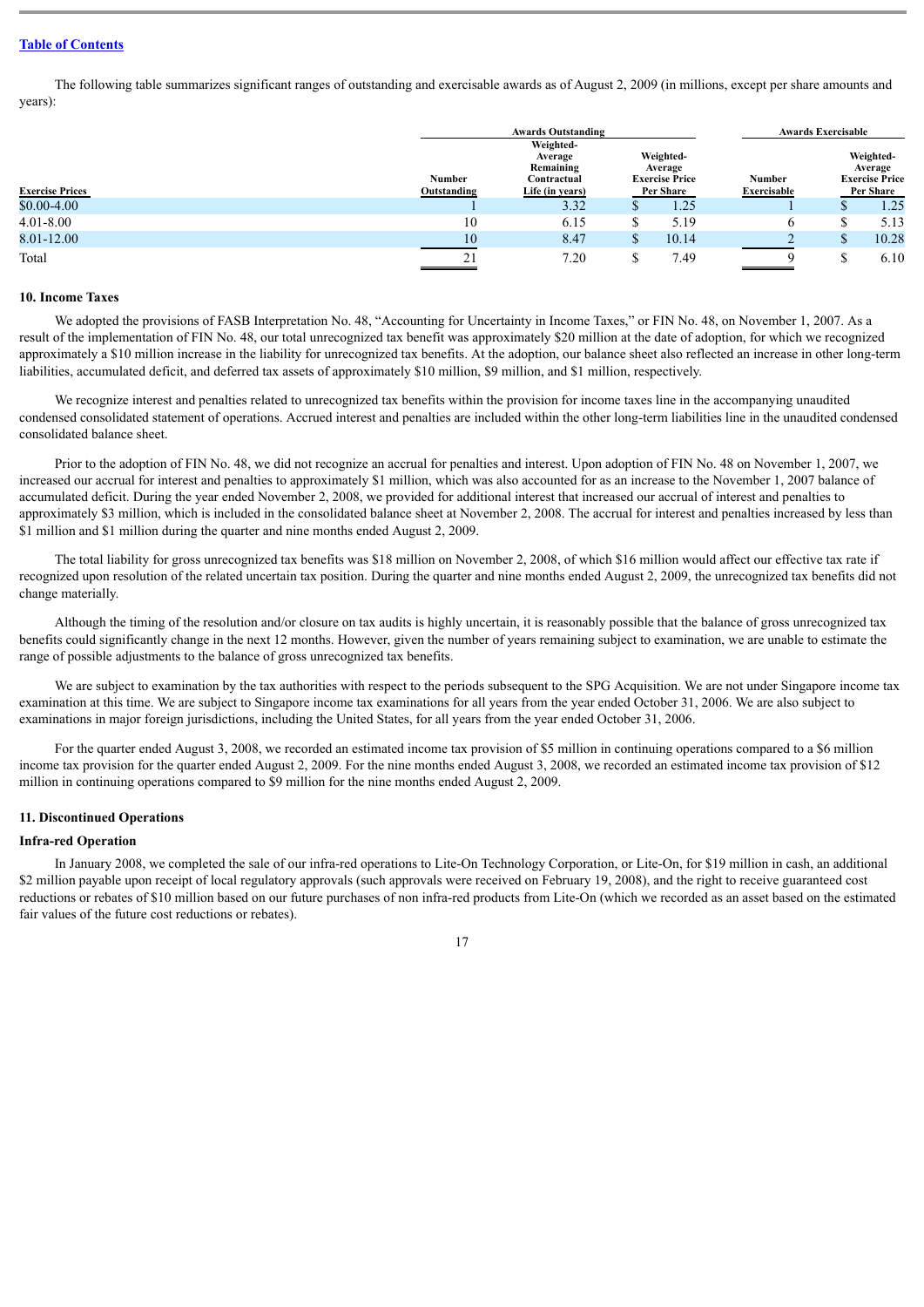During the quarter ended February 1, 2009, we entered into a settlement agreement with Lite-On regarding the remaining sale price receivable and the cost reductions resulting in an overall loss from disposal on infra-red operation of \$5 million. During the quarter ended May 3, 2009, we received the remaining \$2 million receivable from Lite-On in accordance with the settlement agreement.

The following table represents the significant assets of the infra-red operation that were sold as of the closing date of the transaction (in millions):

| Inventory                              |                |
|----------------------------------------|----------------|
| Property, plant and equipment, net     |                |
| Intangible assets, net                 |                |
| Total assets of discontinued operation | \$26<br>$\sim$ |

The following table summarizes the results of operations of for the infra-red operation, included in discontinued operations in our unaudited condensed consolidated statements of operations for the quarter and nine months ended August 3, 2008. There were no amounts recorded in discontinued operations related to this transaction for the quarter and nine months ended August 2, 2009 (in millions):

|                                                               | Ouarter           | <b>Nine Months</b> |
|---------------------------------------------------------------|-------------------|--------------------|
|                                                               | Ended             | Ended              |
|                                                               | August 3,<br>2008 | August 3,<br>2008  |
| Net revenue                                                   |                   |                    |
| Costs, expenses and other income, net                         |                   | (5)                |
| Gain on sale of operation                                     |                   |                    |
| Income from and gain on discontinued operations, net of taxes |                   |                    |

During the nine months ended August 3, 2008, we also recorded a \$6 million gain on discontinued operations, net of taxes, relating to an earn-out payment received from Micron Technology, Inc. relating to our image sensor operation that was sold during the quarter ended January 31, 2007.

During the quarter ended August 3, 2008, we received an earn-out payment of \$25 million from Marvell International Technology Ltd relating to the sale of our printer ASICs business in February 2006. This earn-out payment was reported, net of taxes, within income from and gain on discontinued operations in the unaudited condensed consolidated statement of operations.

#### **12. Related-Party Transactions**

We recorded \$1 million of expenses for each of the quarters ended August 3, 2008 and August 2, 2009, and \$4 million of expenses for each of the nine months ended August 3, 2008 and August 2, 2009, for ongoing consulting and management advisory services provided by Kohlberg Kravis Roberts & Co., or KKR, and Silver Lake Partners, or Silver Lake. Pursuant to the advisory agreement, we also recorded less than \$1 million of advisory fees payable to each of KKR and Silver Lake during each of the nine months ended August 3, 2008 and August 2, 2009 in connection with qualifying acquisitions.

We recorded less than \$1 million and \$1 million of charges to the unaudited condensed consolidated statements of operations for the quarters ended August 3, 2008 and August 2, 2009, and \$1 million and less than \$1 million of charges for the nine months ended August 3, 2008 and August 2, 2009, respectively, in connection with variable accounting related to the option to purchase 800,000 ordinary shares granted to Capstone Consulting, a company that works exclusively with KKR and its portfolio companies.

Funds affiliated with Silver Lake are investors in Flextronics International Ltd., or Flextronics, and Mr. James A. Davidson, a director, also serves as a director of Flextronics. In the ordinary course of business, we continue to sell products to Flextronics, which during the quarters ended August 3, 2008 and August 2, 2009 accounted for \$43 million and \$21 million of net revenue from continuing operations, respectively, and accounted for \$123 million and \$68 million of net revenue from continuing operations for the nine months ended August 3, 2008 and August 2, 2009, respectively. Trade accounts receivable due from Flextronics as of November 2, 2008 and August 2, 2009 were \$17 million and \$11 million, respectively.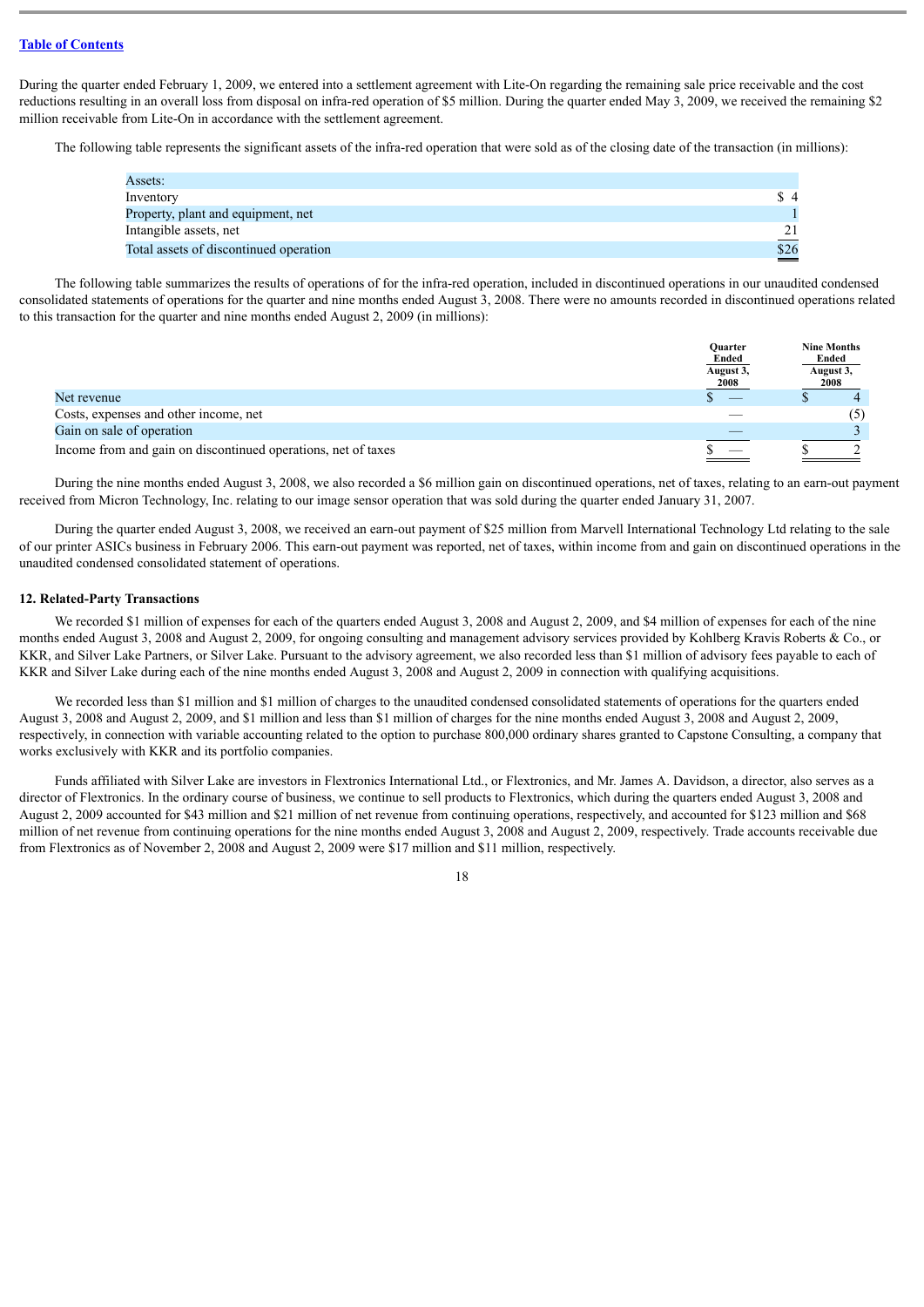Mr. John R. Joyce, a director, also serves as a director of Hewlett-Packard Company. In the ordinary course of business, we continue to sell to Hewlett-Packard Company, which in the quarters ended August 3, 2008 and August 2, 2009 accounted for \$7 million and \$10 million of net revenue from continuing operations, respectively, and accounted for \$22 million and \$31 million of net revenue from continuing operations for the nine months ended August 3, 2008 and August 2, 2009, respectively. Trade accounts receivable due from Hewlett-Packard Company as of November 2, 2008 and August 2, 2009 were \$7 million and \$9 million, respectively. We also use Hewlett-Packard Company as a service provider for information technology services. For the quarters ended August 3, 2008 and August 2, 2009, operating expenses included \$6 million and \$5 million, respectively, for services provided by Hewlett-Packard Company. For the nine months ended August 3, 2008 and August 2, 2009, operating expenses included \$23 million and \$19 million, respectively, for services provided by Hewlett-Packard Company.

Mr. James Diller, a director, also serves on the board of directors of PMC Sierra Inc. as vice-chairman. In the ordinary course of business, we continue to sell to PMC Sierra, which in the quarters ended August 3, 2008 and August 2, 2009 accounted for less than \$1 million and zero of net revenue from continuing operations, respectively, and accounted for \$1 million of net revenue from continuing operations for each of the nine months ended August 3, 2008 and August 2, 2009. There were less than \$1 million and no trade accounts receivable due from PMC Sierra as of November 2, 2008 and August 2, 2009, respectively.

#### **13. Segment Information**

SFAS No. 131, "Disclosures about Segments of an Enterprise and Related Information," or SFAS No.131, establishes standards for the way public business enterprises report information about operating segments in annual consolidated financial statements and requires that those enterprises report selected information about operating segments in interim consolidated financial reports. SFAS No. 131 also establishes standards for related disclosures about products and services, geographic areas and major customers. We have concluded that we have one reportable segment based on the following factors: sales of semiconductors represents our only material source of revenue; substantially all products offered incorporate analog functionality and are manufactured under similar manufacturing processes; we use an integrated approach in developing our products in that discrete technologies developed are frequently integrated across many of our products; we use a common order fulfillment process and similar distribution approach for our products; and broad distributor networks are typically utilized while large accounts are serviced by a direct sales force. Our Chief Executive Officer has been identified as the Chief Operating Decision Maker as defined by SFAS No. 131.

#### **14. Commitments and Contingencies**

#### *Commitments*

*Purchase Commitments.* At August 2, 2009, we had unconditional purchase obligations of \$34 million for fiscal year 2009 and none thereafter. These unconditional purchase obligations include agreements to purchase inventories that are enforceable and legally binding on us and that specify all significant terms, including fixed or minimum quantities to be purchased, fixed, minimum or variable price provisions and the approximate timing of the transaction. Purchase obligations exclude agreements that are cancelable without penalty.

*Long-Term Debt.* At August 2, 2009, we had debt obligations of \$700 million. Estimated future interest expense payments related to debt obligations at August 2, 2009 were \$19 million for the remainder of fiscal year 2009, \$75 million each for fiscal years 2010 to 2011, \$73 million for fiscal year 2012, \$72 million for fiscal year 2013, \$33 million for fiscal year 2014 and \$31 million thereafter. Estimated future interest expense payments include interest payments on our outstanding notes, assuming the same rate on the senior floating rates notes as was in effect on August 2, 2009, commitment fees and letter of credit fees.

There were no other substantial changes to our contractual commitments during the first nine months of fiscal year 2009.

#### *Warranty*

Commencing in the second quarter of fiscal year 2008, we notified certain customers of a product quality issue and began taking additional steps to correct the quality issue and work with affected customers to determine potential costs covered by our warranty obligations. We maintain insurance coverage for product liability and have been working with our insurance carrier to determine the extent of covered losses in this situation. All our material settlements to date have been covered by our insurance carriers. We presently believe that amounts we have reserved in our financial statements along with expected insurance coverage proceeds will be adequate to resolve these claims, although this assessment is subject to change based on the ultimate resolution of this matter with customers and the insurance carrier. In addition, if the timing of settlement of claims with customers and the timing of determination of insurance recoveries do not occur in the same reporting periods, there could be material increases in income statement charges in a future period and decreases in a subsequent period once insurance recoveries are deemed probable of realization.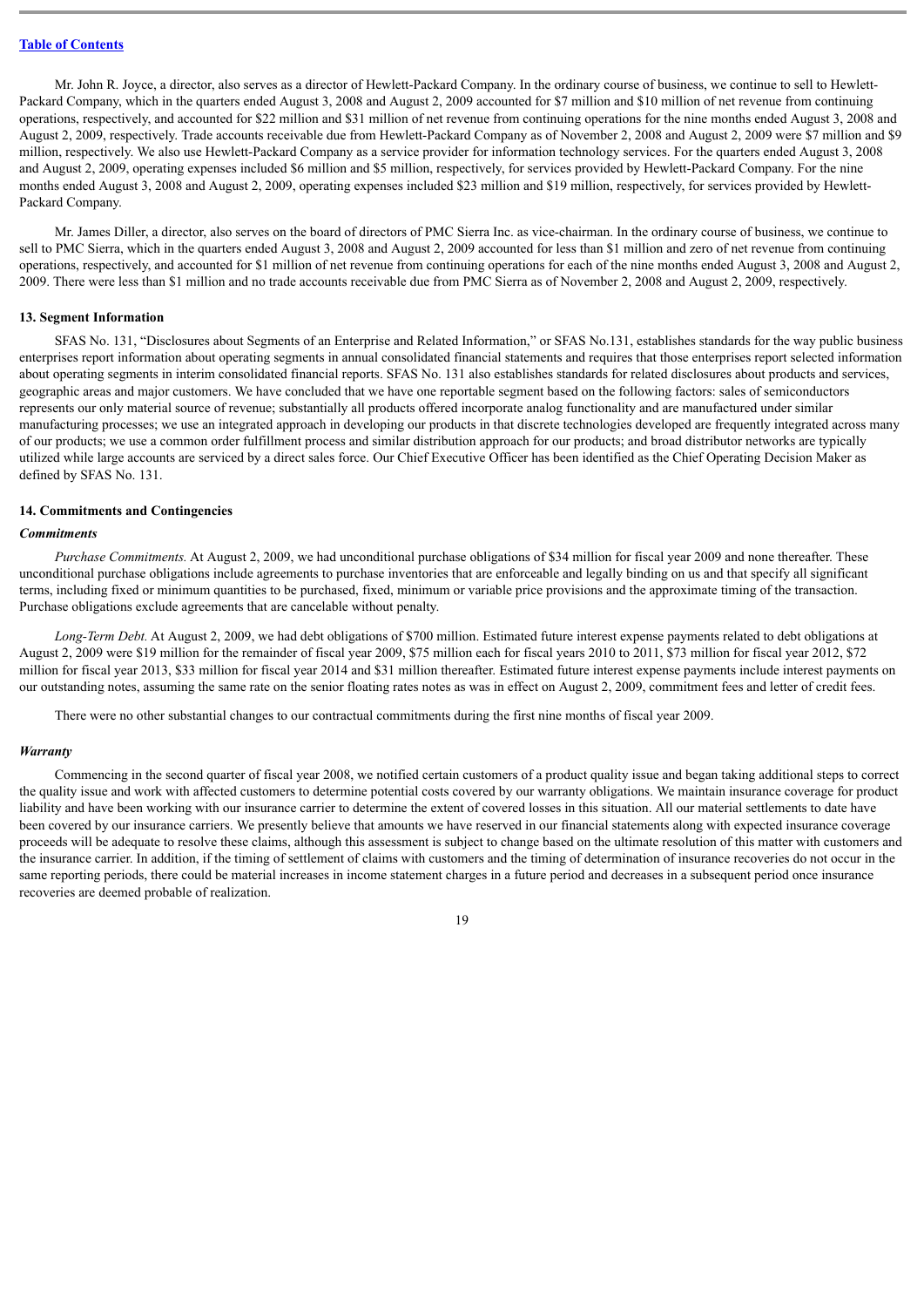#### *Other Indemnifications*

As is customary in our industry and as provided for in local law in the United States and other jurisdictions, many of our standard contracts provide remedies to our customers and others with whom we enter into contracts, such as defense, settlement, or payment of judgment for intellectual property claims related to the use of our products. From time to time, we indemnify customers, as well as our suppliers, contractors, lessors, lessees, companies that purchase our businesses or assets and others with whom we enter into contracts, against combinations of loss, expense or liability arising from various triggering events related to the sale and the use of our products, the use of their goods and services, the use of facilities and the state of our owned facilities, the state of the assets and businesses that we sell and other matters covered by such contracts, usually up to a specified maximum amount. We also from time to time provide protection to these parties against claims related to undiscovered liabilities, additional product liability or environmental obligations. In addition, we also enter into customary indemnification arrangements with buyers in connection with business dispositions. In our experience, claims made under such indemnifications are rare and the associated estimated fair value of the liability is not material.

#### *Litigation*

On July 23, 2009, TriQuint Semiconductor, Inc. filed a complaint against us and certain of our subsidiaries in the U.S. District Court, District of Arizona seeking declaratory judgment that four of our patents relating to RF filter technology used in our wireless products are invalid and, if valid, that TriQuint's products do not infringe any of those patents. In addition, TriQuint claims that certain of our wireless products infringe three of its patents. TriQuint is seeking damages in an unspecified amount, treble damages for alleged willful infringement, attorneys fees and injunctive relief. We intend to defend this lawsuit vigorously, which actions may include the assertion by us of counterclaims or additional claims against TriQuint related to our intellectual property portfolio.

#### **15. Subsequent Events**

In August 2009, we completed the IPO of our ordinary shares in which we sold 21,500,000 shares and our existing shareholders and certain employees sold 28,180,000 shares (including 6,480,000 shares sold in connection with the underwriters' exercise of their over-allotment option in full) at a public offering price of \$15.00 per share. The net proceeds of the IPO to us were \$297 million after deducting the underwriters' discounts and commission and estimated offering expenses. We also received in the aggregate \$2 million from selling shareholders representing the exercise price for options exercised by them for the purpose of selling shares in the IPO. We used the proceeds to pay to our equity sponsors \$54 million in connection with the termination of our advisory agreement pursuant to its terms (with one-half payable to each equity sponsor). We intend to use the balance to repay a portion of our long-term indebtedness.

On September 3, 2009, our wholly-owned subsidiary, Avago Technologies Finance Pte. Ltd., commenced a cash tender offer to purchase up to \$250 million aggregate principal amount of its outstanding notes.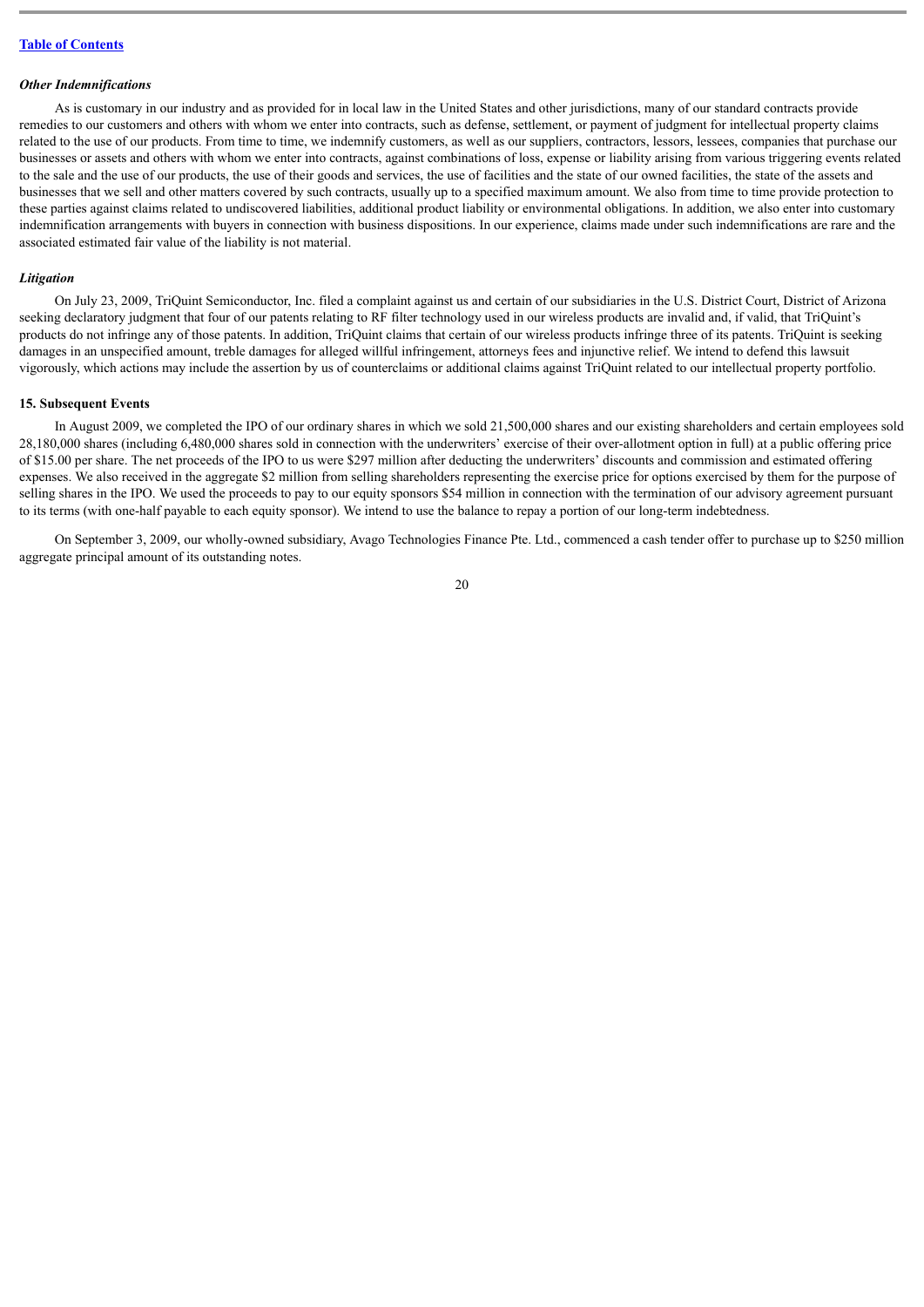#### <span id="page-20-0"></span>**Item 2. Management's Discussion and Analysis of Financial Condition and Results of Operations**

The following discussion and analysis of our financial condition and results of operations should be read in conjunction with the unaudited condensed consolidated financial statements and the related notes thereto included elsewhere in this Quarterly Report on Form 10-Q and the audited consolidated financial statements and notes thereto and management's discussion and analysis of financial condition and results of operations for the fiscal year ended November 2, 2008 included in our Prospectus. This Quarterly Report on Form 10-Q may contain predictions, estimates and other forward-looking statements that involve a number of risks and uncertainties, which are made under the safe harbor provisions of Section 21E of the Securities Exchange Act of 1934, as amended, or the Exchange Act. These forward looking statements address our expected future business and financial performance, and are based on current expectations, estimates, forecasts and projections of future Avago or industry performance based on management's judgment, beliefs, current trends and market conditions and involve risks and uncertainties that may cause actual results to differ materially from those contained in the forward-looking statements. Accordingly, we caution you not to place undue reliance on these statements. These statements include those related to our products, product sales, expenses, liquidity, cash flow, growth rates and restructuring efforts. For example, there can be no assurance that our product sales efforts, revenues or expenses will meet any expectations or follow any trend(s), or that our ability to compete effectively will be successful or yield preferred results. Important factors that could cause actual results to differ materially from our expectations are disclosed under "Risk Factors" in our Prospectus, in Part II, Item 1A of this Quarterly Report, and in other documents we file from time to time with the SEC. We undertake no intent or obligation to publicly update or revise any of these forward-looking statements, whether as a result of new information, future events or otherwise.

#### **Overview**

We are a leading designer, developer and global supplier of a broad range of analog semiconductor devices with a focus on III-V based products. III-V semiconductor materials have higher electrical conductivity and thus tend to have better performance characteristics in radio frequency, or RF, and optoelectronic applications than silicon. We differentiate ourselves through our high performance design and integration capabilities. Our product portfolio is extensive and includes approximately 6,500 products in four primary target markets: wireless communications, wired infrastructure, industrial and automotive electronics, and consumer and computing peripherals. Applications for our products in these target markets include cellular phones, consumer appliances, data networking and telecommunications equipment, enterprise storage and servers, factory automation, displays, optical mice and printers.

We have a 40-year history of innovation dating back to our origins within Hewlett-Packard Company. Over the years, we have assembled a team of approximately 1,000 analog design engineers, and we maintain highly collaborative design and product development engineering resources around the world. Our locations include two design centers in the United States, four in Asia and three in Europe. We have developed an extensive portfolio of intellectual property that currently includes more than 5,000 U.S. and foreign patents and patent applications.

We have a diversified and well-established customer base of approximately 40,000 end customers which we serve through our multi-channel sales and fulfillment system. We distribute most of our products through our broad distribution network, and we are a significant supplier to two of the largest global electronic components distributors, Avnet, Inc. and Arrow Electronics, Inc. We also have a direct sales force focused on supporting large original equipment manufacturers, or OEMs, such as Brocade Communications Systems, Inc., Cisco Systems, Inc., Hewlett-Packard Company, International Business Machines Corp., LG Electronics Inc., Logitech International S.A. and Samsung Electronics Co., Ltd.

We operate a primarily outsourced manufacturing business model that principally utilizes third-party foundry and assembly and test capabilities. We maintain our internal fabrication facilities for products utilizing our innovative materials and processes to protect our intellectual property and to develop the technology for manufacturing, and we outsource standard complementary metal-oxide semiconductor, or CMOS, processes and most of our assembly and test operations. We differentiate our business through effective supply chain management, strong distribution channels and a highly variable, low-cost operating model. We have over 35 years of operating history in Asia, where approximately 58% of our employees are located and where we produce a significant portion of our products. Our presence in Asia places us in close proximity to many of our customers and at the center of worldwide electronics manufacturing.

Our business is impacted by general conditions of the semiconductor industry and seasonal demand patterns in our target markets. We believe that our focus on multiple target markets and geographies helps mitigate our exposure to volatility in any single target market.

Sales to distributors accounted for 38% and 32% of our net revenue from continuing operations in the nine months ended August 3, 2008 and August 2, 2009, respectively. During the nine months ended August 2, 2009, the semiconductor industry experienced a significant decline in demand. Consequently, our distributors experienced declines in their resales of our products and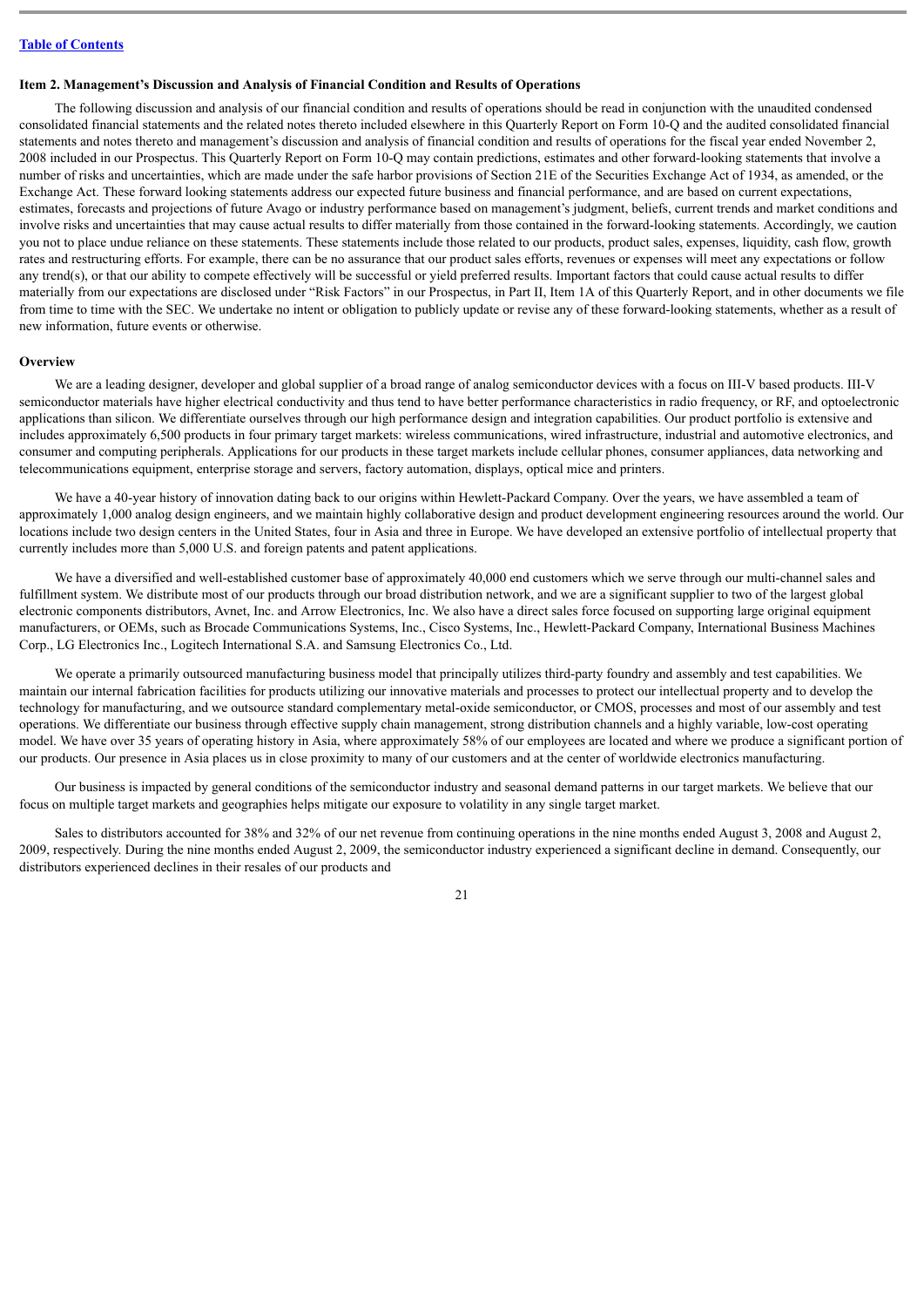were carrying a higher level of inventories of our products than historical levels at the end of the first fiscal quarter. As a result, our distributors decided to reduce their inventory of our products during the second fiscal quarter of 2009 and we also reduced our own inventory by \$27 million or 15% during the second quarter.

Erosion of average selling prices of established products is typical of the semiconductor industry. Consistent with trends in the industry, we anticipate that average selling prices will continue to decline in the future. However, as part of our normal course of business, we plan to offset declining average selling prices with efforts to reduce manufacturing costs of existing products and the introduction of new and higher value-added products.

Historically, a relatively small number of customers have accounted for a significant portion of our net revenue. In the nine months ended August 2, 2009, our top 10 customers, which included four distributors, collectively accounted for 60% of our net revenue from continuing operations. We expect to continue to experience significant customer concentration in future periods.

The demand for our products has been affected in the past, and is likely to continue to be affected in the future, by various factors, including the following:

- general economic and market conditions in the semiconductor industry and in our target markets;
- our ability to specify, develop or acquire, complete, introduce and market new products and technologies in a cost-effective and timely manner;
- the timing, rescheduling or cancellation of expected customer orders and our ability to manage inventory;
- the rate at which our present and future customers and end-users adopt our products and technologies in our target markets; and
- the qualification, availability and pricing of competing products and technologies and the resulting effects on sales and pricing of our products.

The recent financial crisis affecting the banking system and financial markets has resulted in a tightening in the credit markets, a low level of liquidity in many financial markets, and extreme volatility in credit and equity markets. There could be a number of follow-on effects from the credit crisis on our business, including insolvency of key suppliers impacting our product shipment schedules, inability of customers to obtain credit to finance purchases of our products and customer insolvencies.

Current uncertainty in global economic conditions poses several risks to our business, as customers may continue to defer purchases in response to tighter credit and negative financial news, which would in turn negatively affect product demand and our results of operations.

## **Net Revenue**

Substantially all of our net revenue is derived from sales of semiconductor devices which our customers incorporate into electronic products. We serve four primary target markets: wireless communications, wired infrastructure, industrial and automotive electronics, and consumer and computing peripherals. We sell our products primarily through our direct sales force. We also use distributors for a portion of our business and recognize revenue upon delivery of product to the distributors. Such revenue is reduced for estimated returns and distributor allowances.

#### **Costs and Expenses**

*Total cost of products sold.* Cost of products sold consists primarily of the cost of semiconductor wafers and other materials, and the cost of assembly and test. Cost of products sold also includes personnel costs and overhead related to our manufacturing operations, including share-based compensation, and related occupancy, computer services and equipment costs, manufacturing quality, order fulfillment, warranty and inventory adjustments, including write-downs for inventory obsolescence, energy costs and other manufacturing expenses. Total cost of products sold also includes amortization of intangible assets and restructuring charges.

Although we outsource a significant portion of our manufacturing activities, we do retain some semiconductor fabrication and assembly and test facilities. If we are unable to utilize our owned fabrication and assembly and test facilities at a desired level, the fixed costs associated with these facilities will not be fully absorbed, resulting in higher average unit costs and lower gross margins.

*Research and development.* Research and development expense consists primarily of personnel costs for our engineers engaged in the design and development of our products and technologies, including share-based compensation. These expenses also include project material costs, third-party fees paid to consultants, prototype development expenses, allocated facilities costs and other corporate expenses and computer services costs related to supporting computer tools used in the engineering and design process.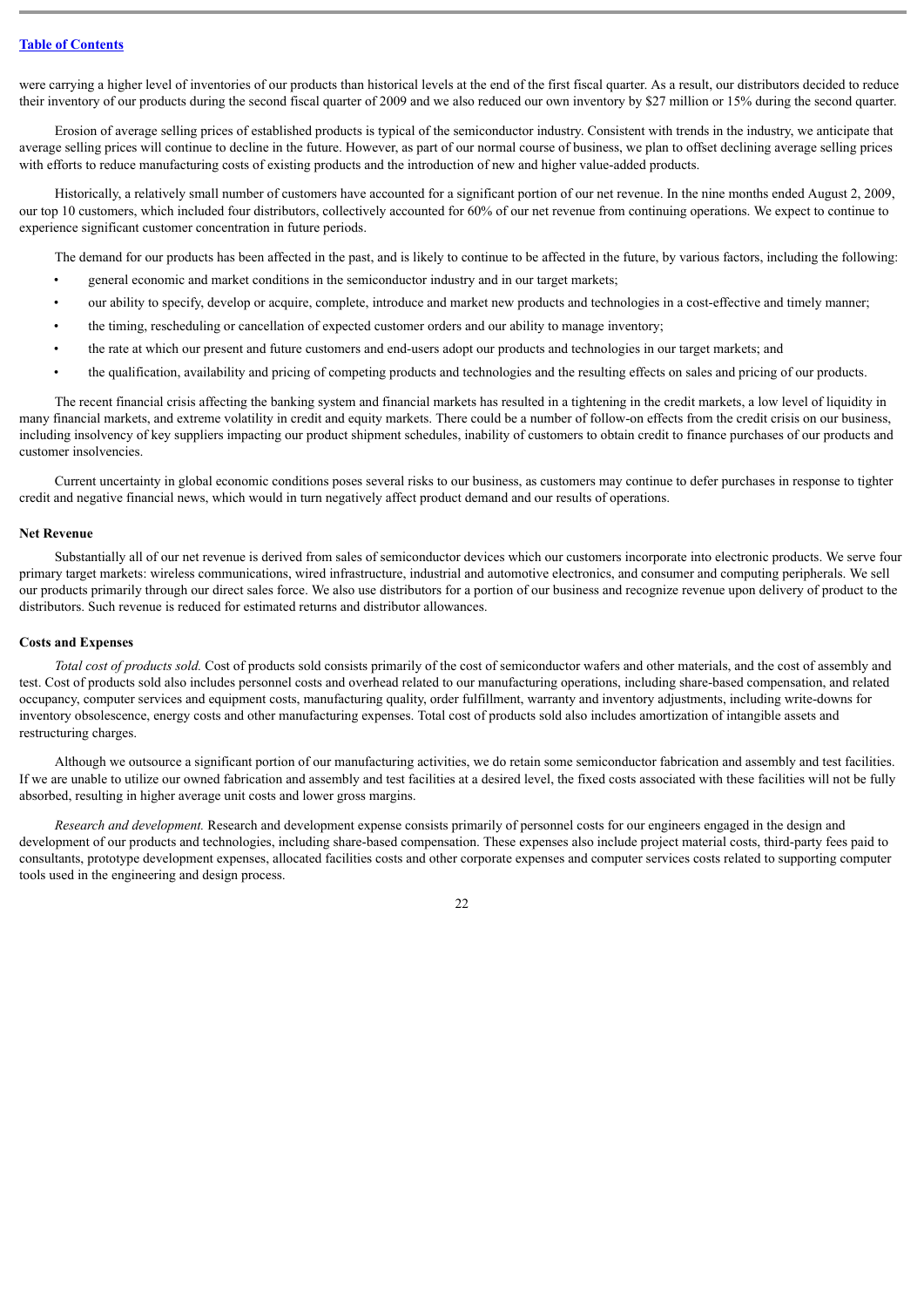*Selling*, *general and administrative.* Selling expense consists primarily of compensation and associated costs for sales and marketing personnel, including share-based compensation, sales commissions paid to our independent sales representatives, costs of advertising, trade shows, corporate marketing, promotion, travel related to our sales and marketing operations, related occupancy and equipment costs and other marketing costs. General and administrative expense consists primarily of compensation and associated costs for executive management, finance, human resources and other administrative personnel, outside professional fees, allocated facilities costs and other corporate expenses. In connection with our IPO, during the fourth fiscal quarter of 2009 ending November 1, 2009, we will expense \$54 million related to the termination of the advisory agreement with our equity sponsors as well as an estimated \$4 million of offering costs incurred in our August 2009 IPO that relate to selling shareholders which will be absorbed by us.

*Amortization of intangible assets.* In connection with the SPG Acquisition, we recorded intangible assets of \$1,233 million, net of assets of the storage business held for sale. In connection with the acquisitions we completed in fiscal years 2007, 2008, and the first nine months of fiscal year 2009, we recorded intangible assets of \$17 million, \$23 million, and \$4 million, respectively. These intangible assets are being amortized over their estimated useful lives of six months to 25 years. In connection with these acquisitions, we also recorded goodwill of \$171 million which is not being amortized.

*Interest expense.* Interest expense is associated with our borrowings incurred in connection with the SPG Acquisition. Our debt has been substantially reduced over the past three and a half fiscal years, principally through net proceeds derived from the divestiture of our storage and printer ASICs businesses as well as cash flows from operations, and will be further reduced through the use of a portion of the net proceeds from our IPO.

*Gain (loss) on extinguishment of debt.* In connection with the repurchase or redemption of our outstanding indebtedness, we incur a gain (loss) on the extinguishment of debt. We expect to use a portion of the net proceeds from the IPO to extinguish debt and expect to incur a loss on extinguishment upon the repurchase of debt.

*Other income (expense), net.* Other income (expense), net includes interest income, currency gains (losses) on balance sheet remeasurement and other miscellaneous items.

*Provision for income taxes.* We have structured our operations to maximize the benefit from various tax incentives extended to us to encourage investment or employment, and to reduce our overall effective tax rate. We have obtained several tax incentives from the Singapore Economic Development Board, an agency of the Government of Singapore, which provide that certain classes of income we earn in Singapore are subject to tax holidays or reduced rates of Singapore income tax. Each tax incentive is separate and distinct from the others, and may be granted, withheld, extended, modified, truncated, complied with or terminated independently without any effect on the other incentives. In order to retain these tax benefits, we must meet certain operating conditions specific to each incentive relating to, among other things, maintenance of a treasury function, a corporate headquarters function, specified intellectual property activities and specified manufacturing activities in Singapore. Some of these operating conditions are subject to phase-in periods through 2015. The tax incentives are presently scheduled to expire at various dates generally between 2012 and 2015, subject in certain cases to potential extensions. Absent such tax incentives, the corporate income tax rate in Singapore is presently 17% commencing from the 2010 year of assessment. For the fiscal years ended October 31, 2006. October 31, 2007 and November 2, 2008, the effect of all these tax incentives, in the aggregate, was to reduce the overall provision for income taxes from what it otherwise would have been in such year by approximately \$19 million, \$19 million and \$24 million, respectively. If we cannot or elect not to comply with the operating conditions included in any particular tax incentive, we will lose the related tax benefits and could be required to refund material tax benefits previously realized by us with respect to that incentive and, depending on the incentive at issue, could likely be required to modify our operational structure and tax strategy. Any such modified structure may not be as beneficial to us from an income tax expense or operational perspective as the benefits provided under the present tax concession arrangements. As a result of the tax incentives, if we continue to comply with the operating conditions, we expect the income from our operations to be subject to relatively lower income taxes than would otherwise be the case under ordinary income tax rules.

Our interpretations and conclusions regarding the tax incentives are not binding on any taxing authority, and if our assumptions about tax and other laws are incorrect or if these tax incentives are substantially modified or rescinded we could suffer material adverse tax and other financial consequences, which would increase our expenses, reduce our profitability and adversely affect our cash flows. In addition, taxable income in any jurisdiction is dependent upon acceptance of our operational practices and intercompany transfer pricing by local tax authorities as being on an arm's length basis. Due to inconsistencies in application of the arm's length standard among taxing authorities, as well as lack of adequate treaty-based protection, transfer pricing challenges by tax authorities could, if successful, substantially increase our income tax expense.

Going forward, our effective tax rate will vary based on a variety of factors, including overall profitability, the geographical mix of income before taxes and the related tax rates in the jurisdictions where we operate, as well as discrete events, such as settlements of future audits. In particular, we may owe significant taxes in jurisdictions outside Singapore during periods when we are profitable in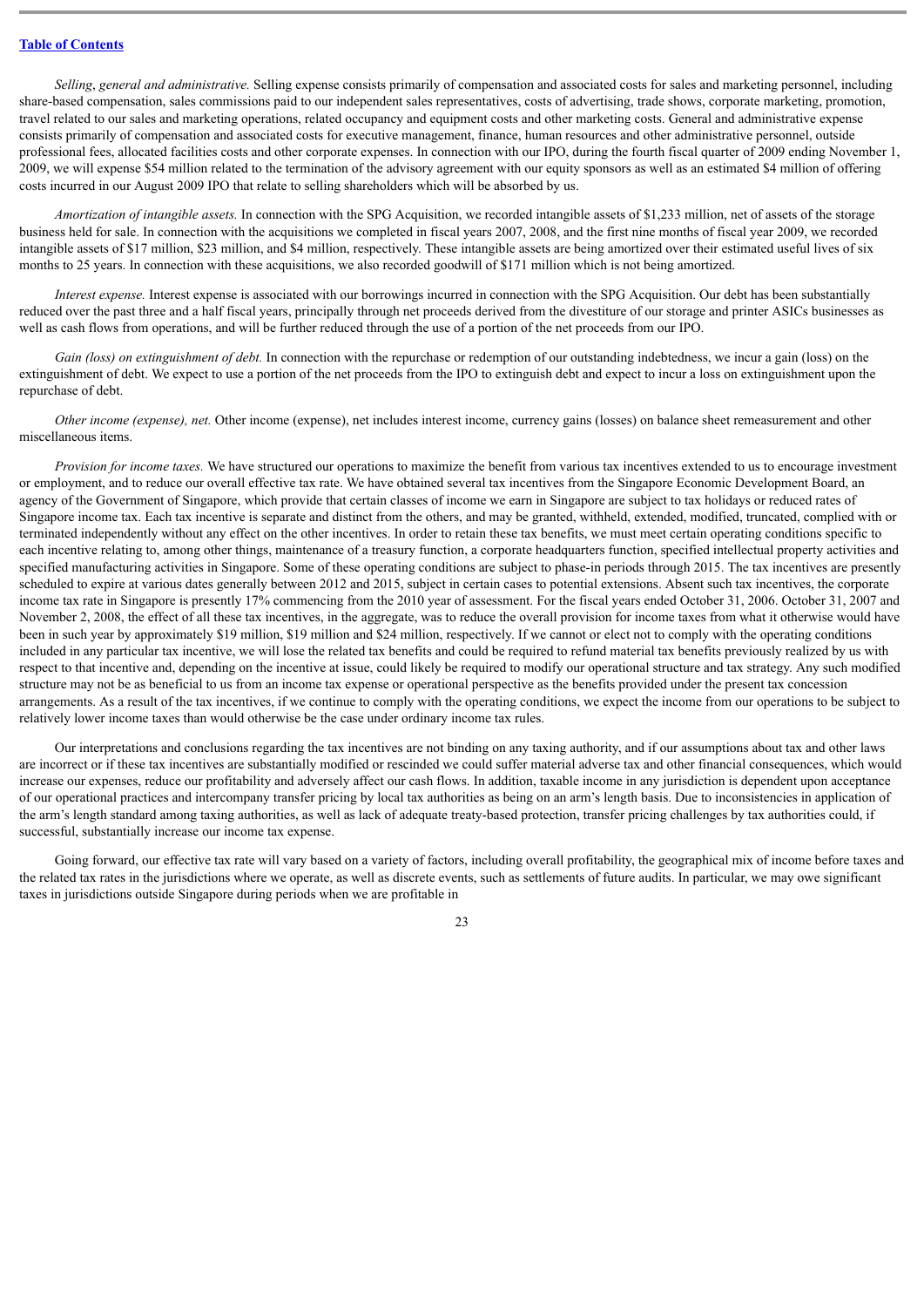those jurisdictions even though we may be experiencing low operating profit or operating losses on a consolidated basis, potentially resulting in significant tax liabilities on a consolidated basis during those periods. Conversely, we expect to realize more favorable effective tax rates as our profitability increases. Our historical income tax provisions are not necessarily reflective of our future results of operations.

#### **Acquisition**

During the second quarter of fiscal year 2009, we completed the acquisition of a manufacturer of motion control encoders for \$7 million in cash plus \$3 million of contingent consideration.

#### **Disposition**

In the first quarter of fiscal year 2008, we sold our Infra-red operations to Lite-On Technology Corporation for \$19 million in cash, plus \$2 million payable upon receipt of local regulatory approvals, and the right to receive guaranteed cost reductions or rebates based on our future purchases of non-infra-red products from Lite-On. This transaction resulted in a gain of \$3 million in the first quarter of fiscal year 2008, which was reported within income from and gain on discontinued operations in the consolidated statement of operations. During the quarter ended February 1, 2009, we finalized a settlement agreement with Lite-On regarding the remaining sales price receivable and the cost reductions resulting in an overall loss from the disposal of Infra-red operations of \$5 million during fiscal year 2008, which was reported in income from and gain on discontinued operations in the consolidated statement of operations. During the quarter ended May 3, 2009, we received the remaining \$2 million receivable from Lite-On in accordance with the settlement agreement.

#### **Critical Accounting Policies and Estimates**

The preparation of financial statements in accordance with GAAP requires us to make estimates and assumptions that affect the reported amounts of assets and liabilities and disclosure of contingent assets and liabilities at the date of the financial statements and the reported amounts of revenue and expenses during the reporting period. We base our estimates and assumptions on current facts, historical experience and various other factors that we believe to be reasonable under the circumstances, the results of which form the basis for making judgments about the carrying values of assets and liabilities and the accrual of costs and expenses that are not readily apparent from other sources. The actual results experienced by us may differ materially and adversely from our estimates. Our critical accounting policies are those that affect our historical financial statements materially and involve difficult, subjective or complex judgments by management. Those policies include revenue recognition, valuation of long-lived assets, intangible assets and goodwill, inventory valuation and warranty reserves, accounting for income taxes and share-based compensation.

There have been no significant changes in our critical accounting policies during the nine months ended August 2, 2009 compared to what was previously disclosed in "Critical Accounting Policies and Estimates" in "Management's Discussion and Analysis of Financial Condition and Results of Operations" included in our Prospectus.

*Share-based compensation.* Given the absence of an active market for our ordinary shares prior to our IPO in August 2009, our board of directors estimated the fair value of our ordinary shares for purposes of determining share-based compensation expense for the periods presented. Through June 2, 2009, the date of our last valuation, our board of directors determined the estimated fair value of our ordinary shares, based in part on an analysis of relevant metrics, including the following:

- the level of operational risk and uncertainty surrounding our stand-alone cost structure;
- the range of market multiples of comparable companies;
- our financial position, historical operating results and expected growth in operations;
- the fact that the option grants involve illiquid securities in a private company; and
- the likelihood of achieving a liquidity event, such as an initial public offering or sale of our company given prevailing market conditions.

We performed a contemporaneous valuation of our ordinary shares as of December 3, 2008, March 3, 2009 and June 2, 2009 to determine the fair value for option grants. These valuations were prepared using the market-comparable approach and income approach to estimate the aggregate enterprise value.

The market-comparable approach indicates the fair value of a business based on a comparison of the subject company to comparable firms in similar lines of business that are publicly traded or which are part of a public or private transaction, as well as prior subject company transactions. Each comparable company was selected based on various factors, including, but not limited to, industry similarity, financial risk, company size, geographic diversification, profitability, adequate financial data and an actively traded stock price.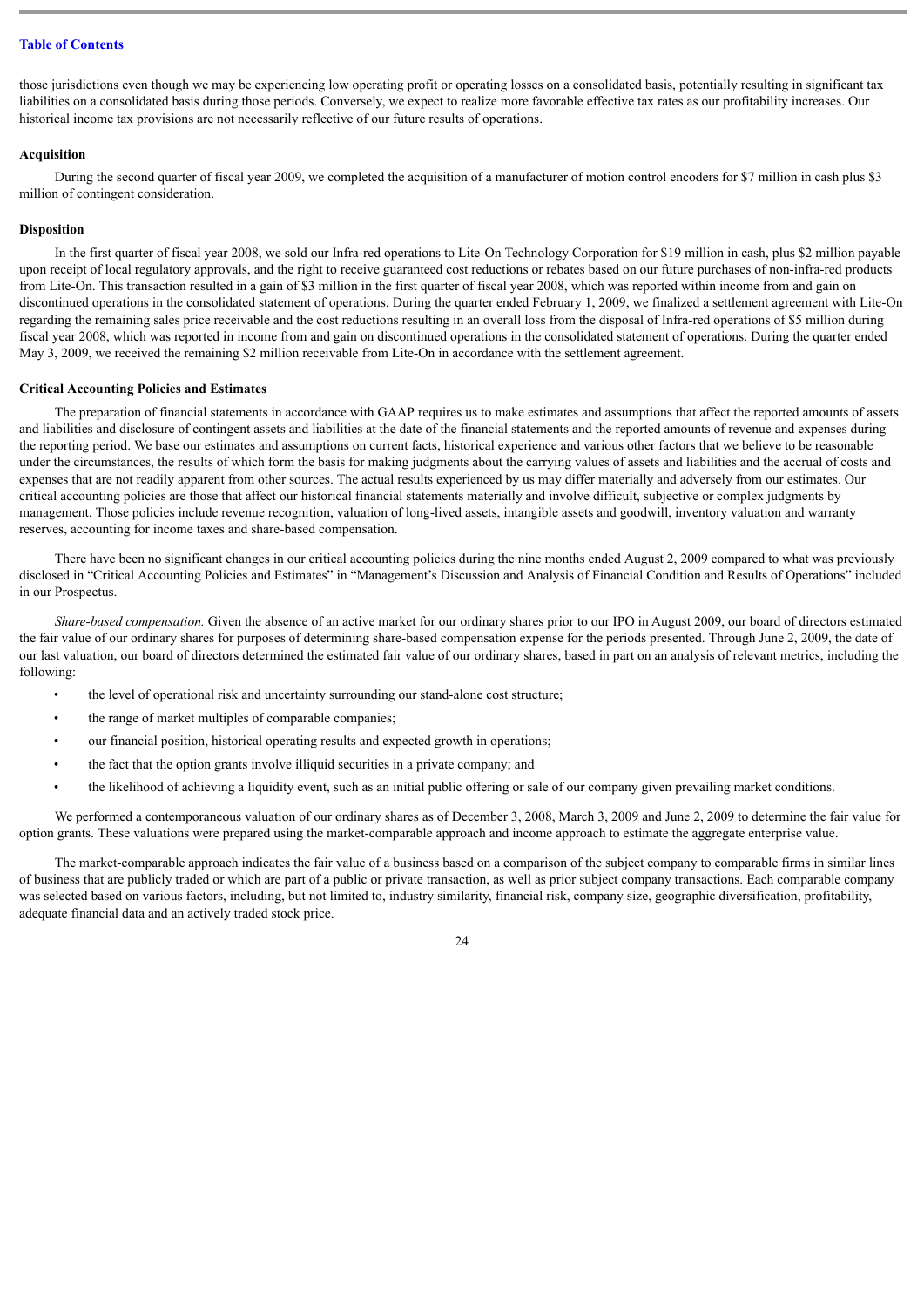The income approach is a valuation technique that provides an estimation of the fair value of a business based on the cash flows that a business can be expected to generate over its remaining life. This approach begins with an estimation of the annual cash flows an investor would expect the subject business to generate over a discrete projection period. The estimated cash flows for each of the years in the discrete projection periods are then converted to their present value equivalent using a rate of return appropriate for the risk of achieving the business' projected cash flows. The present value of the estimated cash flows are then added to the present value equivalent of the residual value of the business at the end of the discrete projection period to arrive at an estimate of the fair value of the business enterprise.

We prepared a financial forecast for each valuation to be used in the computation of the enterprise value for both the market-comparable approach and the income approach. The financial forecasts took into account past experience and future expectations. There is inherent uncertainty in these estimates.

We also considered the fact that our shareholders could not sell their ordinary shares in the public markets or otherwise, except for highly limited transfers among family members. The estimated fair value of the ordinary shares as of March 3, 2009 and June 2, 2009 both reflected a non-marketability discount of 15.7% partially based on the anticipated likelihood and timing of a future liquidity event. In the determination of fair value of the ordinary shares, the nonmarketability discount was 11.8% in December 2008, the previous valuation date.

The valuations as of December 3, 2008, March 3, 2009 and June 2, 2009 resulted in a value of our ordinary shares of \$8.12, \$6.76 and \$7.30, respectively. Our IPO which closed on August 11, 2009 was priced for sale to the public at \$15.00 per share.

We believe that the significant increase in the IPO price compared to the estimated fair value of our ordinary shares as determined in the June 2, 2009 valuation was primarily due to improved market and industry conditions rather than due to updates to our internal forecasts.

On July 20, 2009, our Compensation Committee approved a change in the vesting schedules associated with performance-based options to purchase 2.3 million ordinary shares outstanding under our equity incentive plans. The Compensation Committee approved the amendment of performance-based options held by our named executive officers to provide that such options will no longer vest based on the attainment of performance targets but instead each portion of such options shall vest two years following the first date such portion could have vested had the performance goals for such portion been achieved, subject to the named executive officer's continued service with us through such vesting date. The performance-based options held by employees who are not named executive officers were amended to provide that any portion of such options that fail to vest based upon the attainment of a performance goal shall vest on the date two years following the first date such portion could have vested had such performance goal been attained, subject to the employee's continued service with us through such vesting date. The Compensation Committee made these changes to performance-based options in light of our current financial projections, which are lower than when the performance goals for such options were last determined, the uncertainty present in the current global economy and the importance of retaining key employees to continue in our employment following our IPO. This change has been accounted for as a modification under SFAS No. 123R and as a result, we expect to record approximately \$19 million in additional share-based compensation expense, net of estimated forfeitures, over the weighted average remaining service period of 4 years. In determining the fair value of ordinary shares in calculating the modification value, we used the fair value of our ordinary shares as determined in the IPO given the proximity of the modification date to the effectiveness of the IPO.

We believe that we have used reasonable methodologies, approaches and assumptions consistent with the American Institute of Certified Public Accountants Practice Guide, "Valuation of Privately-Held-Company Equity Securities Issued as Compensation," to determine the fair value of our ordinary shares. If we had made different assumptions and estimates than those described above, the amount of our recognized and to be recognized share-based compensation expense could have been materially different.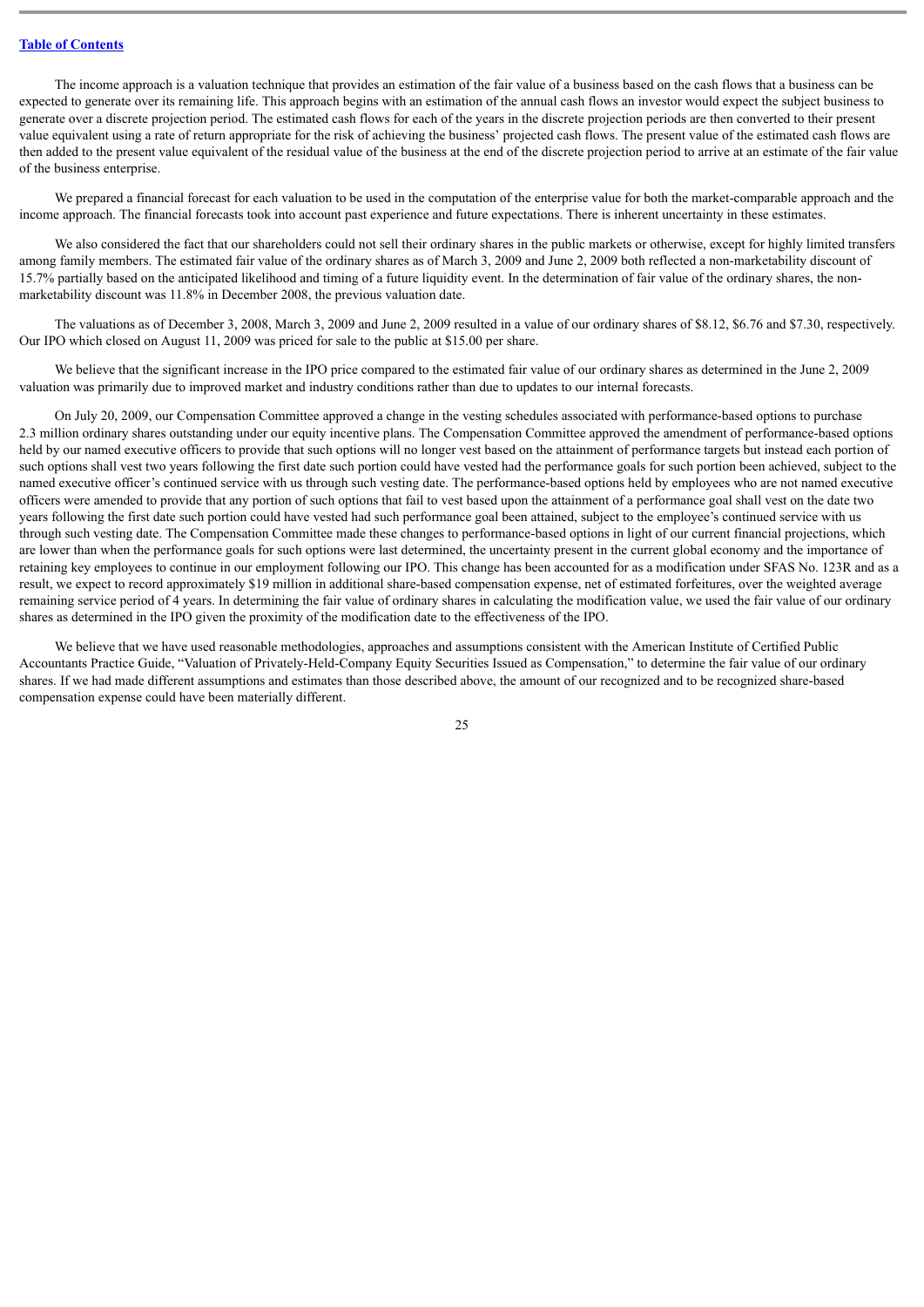# **Results from Continuing Operations**

*Quarter and Nine Months Ended August 2, 2009 Compared to Quarter and Nine Months Ended August 3, 2008*

The following tables set forth our results of operations for the quarters and nine months ended August 2, 2009 and August 3, 2008.

|                                                                      |                       | <b>Ouarter Ended</b> |                       | <b>Ouarter Ended</b>           |                       |
|----------------------------------------------------------------------|-----------------------|----------------------|-----------------------|--------------------------------|-----------------------|
|                                                                      | <b>August 3, 2008</b> | (In millions)        | <b>August 2, 2009</b> | <b>August 3, 2008</b>          | <b>August 2, 2009</b> |
| <b>Statement of Operations Data:</b>                                 |                       |                      |                       | As a percentage of net revenue |                       |
| Net revenue                                                          | \$<br>439             | \$                   | 363                   | 100%                           | $100\%$               |
| Costs and expenses:                                                  |                       |                      |                       |                                |                       |
| Cost of products sold:                                               |                       |                      |                       |                                |                       |
| Cost of products sold                                                | 251                   |                      | 205                   | 57                             | 56                    |
| Amortization of intangible assets                                    | 14                    |                      | 15                    | 3                              |                       |
| Restructuring charges                                                |                       |                      |                       |                                |                       |
| Total cost of products sold                                          | 268                   |                      | 222                   | 61                             | 61                    |
| Research and development                                             | 68                    |                      | 59                    | 15                             | 16                    |
| Selling, general and administrative                                  | 50                    |                      | 40                    | 11                             |                       |
| Amortization of intangible assets                                    |                       |                      | 5                     | $\mathfrak{I}$                 |                       |
| Restructuring charges                                                |                       |                      | 13                    |                                |                       |
| Total costs and expenses                                             | 395                   |                      | 339                   | 90                             | 93                    |
| Income from operations                                               | 44                    |                      | 24                    | 10                             |                       |
| Interest expense                                                     | (20)                  |                      | (20)                  | (5)                            | (5)                   |
| Other income, net                                                    |                       |                      |                       |                                |                       |
| Income from continuing operations before taxes                       | 24                    |                      | 8                     | 5                              | 3                     |
| Provision for income taxes                                           | 5                     |                      | 6                     |                                |                       |
| Income from continuing operations                                    | 19                    |                      | $\mathfrak{D}$        | $\overline{4}$                 |                       |
| Income from and gain on discontinued operations, net of income taxes | 25                    |                      |                       |                                |                       |
| Net income                                                           | \$<br>44              |                      | $\overline{2}$        | 10%                            | $1\%$                 |

|                                                                      |                       | <b>Nine Months Ended</b> |                                | <b>Nine Months Ended</b> |                       |  |
|----------------------------------------------------------------------|-----------------------|--------------------------|--------------------------------|--------------------------|-----------------------|--|
|                                                                      | <b>August 3, 2008</b> |                          | <b>August 2, 2009</b>          | <b>August 3, 2008</b>    | <b>August 2, 2009</b> |  |
|                                                                      | (In millions)         |                          | As a percentage of net revenue |                          |                       |  |
| <b>Statement of Operations Data:</b>                                 |                       |                          |                                |                          |                       |  |
| Net revenue                                                          | \$<br>1,252           | \$                       | 1,056                          | 100%                     | 100%                  |  |
| Costs and expenses:                                                  |                       |                          |                                |                          |                       |  |
| Cost of products sold:                                               |                       |                          |                                |                          |                       |  |
| Cost of products sold                                                | 718                   |                          | 619                            | 58                       | 59                    |  |
| Amortization of intangible assets                                    | 42                    |                          | 44                             | 3                        |                       |  |
| Restructuring charges                                                | 5                     |                          | 11                             |                          |                       |  |
| Total cost of products sold                                          | 765                   |                          | 674                            | 61                       | 64                    |  |
| Research and development                                             | 196                   |                          | 180                            | 16                       | 17                    |  |
| Selling, general and administrative                                  | 148                   |                          | 122                            | 12                       | 12                    |  |
| Amortization of intangible assets                                    | 21                    |                          | 16                             | 2                        | 2                     |  |
| Restructuring charges                                                |                       |                          | 21                             |                          |                       |  |
| Total costs and expenses                                             | 1,135                 |                          | 1,013                          | 91                       | 96                    |  |
| Income from operations                                               | 117                   |                          | 43                             | 9                        | 4                     |  |
| Interest expense                                                     | (65)                  |                          | (58)                           | (5)                      | (5)                   |  |
| Gain (loss) on extinguishment of debt                                | (10)                  |                          |                                | (1)                      |                       |  |
| Other income, net                                                    |                       |                          |                                |                          |                       |  |
| Income (loss) from continuing operations before taxes                | 44                    |                          | (14)                           |                          | (1)                   |  |
| Provision for income taxes                                           | 12                    |                          | 9                              |                          |                       |  |
| Income (loss) from continuing operations                             | 32                    |                          | (23)                           | 2                        | (2)                   |  |
| Income from and gain on discontinued operations, net of income taxes | 33                    |                          |                                | 3                        |                       |  |
| Net income (loss)                                                    | \$<br>65              | \$                       | (23)                           | $5\%$                    | (2)%                  |  |

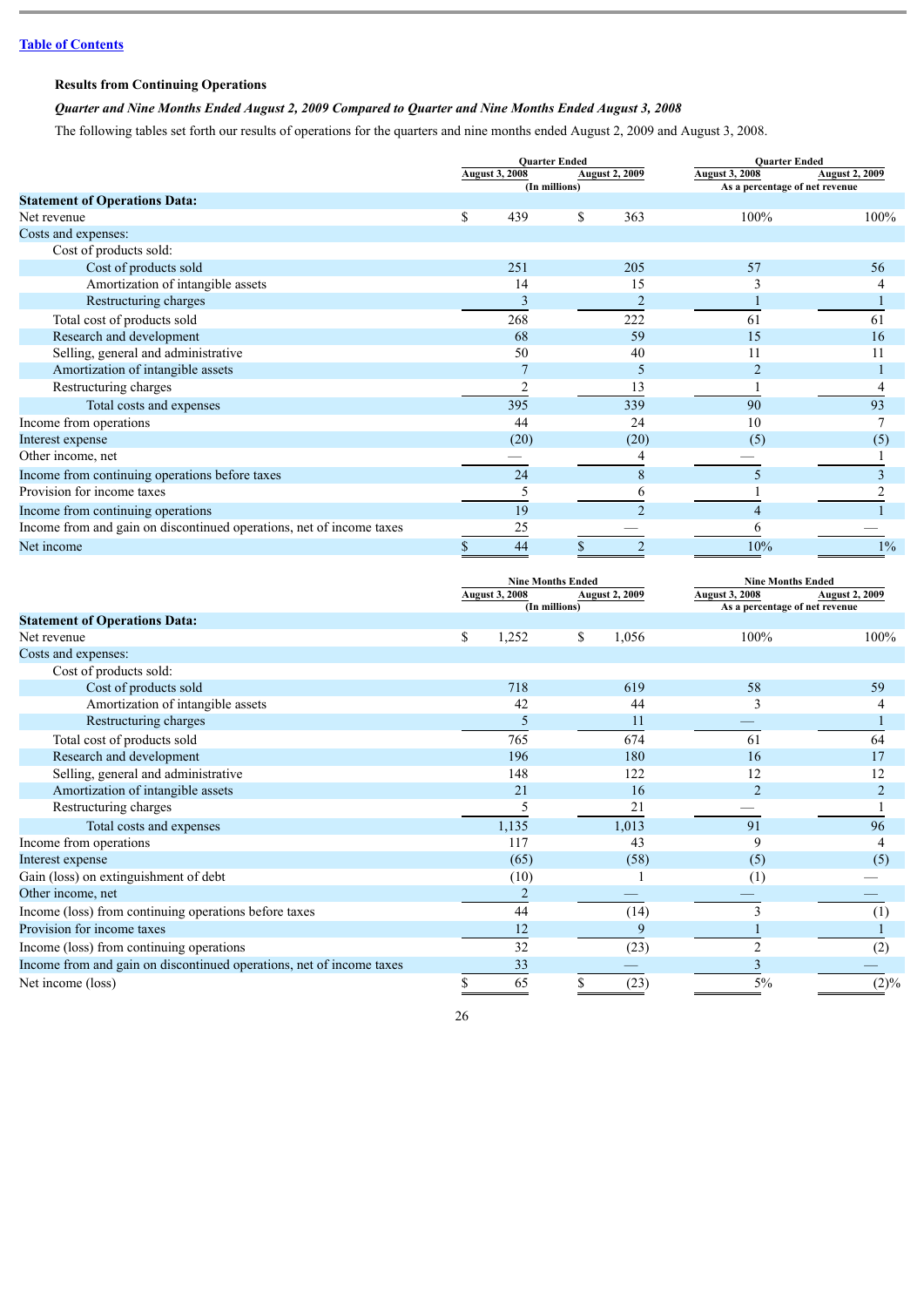During the quarter ended May 3, 2009, we recorded an accrual of \$4 million for indirect taxes on certain prior years' purchases and sales transactions. This accrual increased cost of products sold and research and development expenses for the second quarter of fiscal year 2009 by \$2 million each and increased net loss for the period by \$4 million. We determined that the impact of the adjustment was not material to prior periods or to the expected results for the year ending November 1, 2009, and as such the adjustment was recorded in the second quarter of fiscal year 2009 under the provisions of Accounting Principles Board Opinion No. 28, "Interim Financial Reporting."

*Net revenue.* Net revenue was \$363 million for the quarter ended August 2, 2009, compared to \$439 million for the quarter ended August 3, 2008, a decrease of \$76 million or 17%. Net revenue was \$1,056 million for the nine months ended August 2, 2009, compared to \$1,252 million for the nine months ended August 3, 2008, a decrease of \$196 million or 16%. The global recession, continuing financial and credit crisis and deteriorating economic conditions continue to result in more cautious customer spending and generally lower demand for our products. We cannot predict the severity, duration or precise impact of the economic downturn on our future financial results. Consequently, our reported results for the first nine months of fiscal year 2009 may not be indicative of our future results.

Net revenue by target market data are derived from our understanding of our end customers' primary markets and were as follows:

|                                              | <b>Ouarter Ended</b> |                   | <b>Nine Months Ended</b> |                   |  |  |
|----------------------------------------------|----------------------|-------------------|--------------------------|-------------------|--|--|
| % of net revenue from continuing operations  | August 3,<br>2008    | August 2,<br>2009 | August 3,<br>2008        | August 2,<br>2009 |  |  |
| Wireless communications                      | 31%                  | 46%               | 30%                      | 41%               |  |  |
| Wired infrastructure                         | 27                   | 24                | 28                       | 26                |  |  |
| Industrial and automotive electronics        | 31                   | 19                | $\mathbf{1}$             |                   |  |  |
| Consumer and computing peripherals           |                      |                   |                          |                   |  |  |
| Total net revenue from continuing operations | 100%                 | 100%              | 100%                     | 100%              |  |  |

|                                                         | <b>Ouarter Ended</b> |                   |  |                   | <b>Nine Months Ended</b> |  |                   |  |                   |                        |
|---------------------------------------------------------|----------------------|-------------------|--|-------------------|--------------------------|--|-------------------|--|-------------------|------------------------|
| Net revenue from continuing operations (\$ in millions) |                      | August 3,<br>2008 |  | August 2,<br>2009 | % Change<br>in Dollars   |  | August 3,<br>2008 |  | August 2,<br>2009 | % Change<br>in Dollars |
| Wireless communications                                 |                      | 137               |  | 168               | 23%                      |  |                   |  | 433               | 17%                    |
| Wired infrastructure                                    |                      | 119               |  | 87                | (27)%                    |  | 359               |  | 280               | $(22)\%$               |
| Industrial and automotive electronics                   |                      | 135               |  | 70                | (48)%                    |  | 383               |  | 240               | (37)%                  |
| Consumer and computing peripherals                      |                      | 48                |  | 38                | (21)%                    |  | 139               |  | 103               | $(26)\%$               |
| Total net revenue from continuing operations            |                      | 439               |  | 363               | (17)%                    |  | \$1.252           |  | \$1,056           | $(16)\%$               |

Net revenue from the wireless communications products increased in the third quarter of fiscal year 2009 and in the first nine months of fiscal year 2009 compared with the corresponding prior year periods. The growth of key platforms in leading OEM customers continued to be driven by strong acceptance of our proprietary programs.

Net revenue from the wired infrastructure products decreased in the third quarter of fiscal year 2009 and in the first nine months of fiscal year 2009 compared with the corresponding prior year periods primarily due to continued softness in spending on enterprise networking equipment, which led to reduced shipments to the contract manufacturers supporting OEMs. Contract manufacturers constitute our principal direct customers for wired infrastructure products.

Net revenue from the industrial and automotive electronics products decreased in the third quarter of fiscal year 2009 and in the first nine months of fiscal year 2009 compared with the corresponding prior year periods primarily due to reduced sales by OEMs as well as reductions in sales to our distributors due to a reduction in channel inventory.

Net revenue from the consumer and computing peripherals products decreased in the third quarter of fiscal year 2009 and in the first nine months of fiscal year 2009 compared with the corresponding prior year periods reflecting lower consumer spending caused by the overall economic downturn.

*Cost of products sold.* Total cost of products sold (which includes amortization of manufacturing-related intangible assets and restructuring charges) was \$222 million for the quarter ended August 2, 2009, compared to \$268 million for the quarter ended August 3, 2008, a decrease of \$46 million or 17%. As a percentage of net revenue, total cost of products sold remained flat for the quarter ended August 2, 2009 at 61% compared to the quarter ended August 3, 2008.

Total cost of products sold (which includes amortization of manufacturing-related intangible assets and restructuring charges) was \$674 million for the nine months ended August 2, 2009, compared to \$765 million for the nine months ended August 3, 2008, a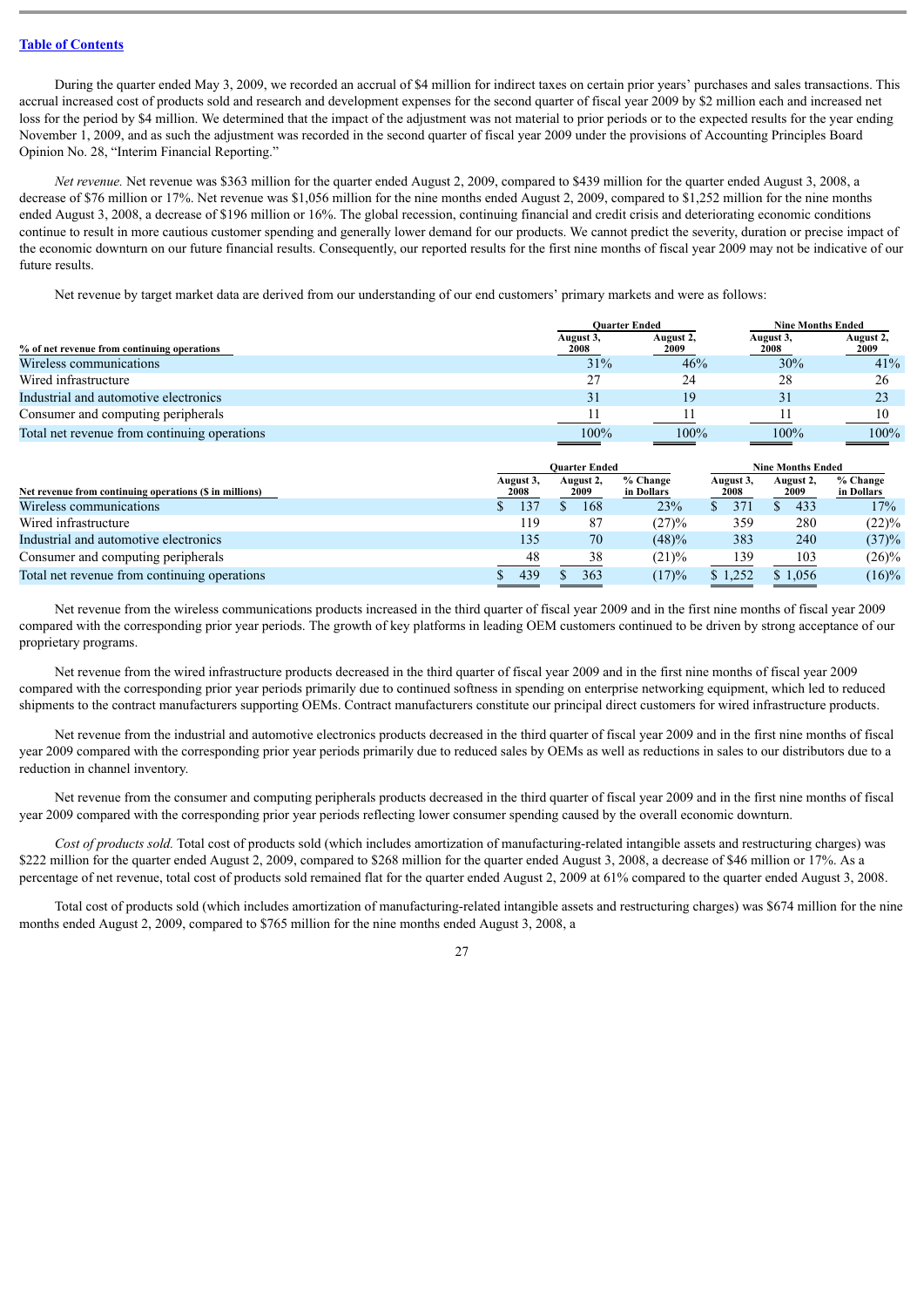decrease of \$91 million or 12%. As a percentage of net revenue, total cost of products increased to 64% for the nine months ended August 2, 2009 from 61% for the nine months ended August 3, 2008. The decrease in absolute dollars was primarily attributable to decrease in revenue of 16% from the nine months ended August 3, 2008. During the nine months ended August 2, 2009, we recorded write-downs to inventories of \$21 million primarily associated with reduced demand assumptions compared to \$9 million during the corresponding prior year period. In addition, this period was also adversely impacted by \$2 million of indirect taxes relating to prior periods and payments of \$3 million in connection with terminating our relationship with a contract manufacturer as part of a transition to another supplier, which primarily related to production equipment procured by the contract manufacturer for which we agreed to compensate the contract manufacturer.

Cost of products sold (which excludes amortization of manufacturing-related intangible assets and restructuring charges) was \$205 million for the quarter ended August 2, 2009, compared to \$251 million for the quarter ended August 3, 2008, a decrease of \$46 million or 18%. As a percentage of net revenue, cost of products sold, calculated on this basis, decreased to 56% for the quarter ended August 2, 2009 from 57% for the quarter ended August 3, 2008. The decrease in absolute dollars was primarily attributable to decrease in revenue of 17% from the quarter ended August 3, 2008.

Cost of products sold (which excludes amortization of manufacturing-related intangible assets and restructuring charges) was \$619 million for the nine months ended August 2, 2009, compared to \$718 million for the nine months ended August 3, 2008, a decrease of \$99 million or 14%. As a percentage of net revenue, cost of products sold, calculated on this basis, increased to 59% for the nine months ended August 2, 2009 from 58% for the nine months ended August 3, 2008.

*Research and development.* Research and development expense was \$59 million for the quarter ended August 2, 2009, compared to \$68 million for the quarter ended August 3, 2008, a decrease of \$9 million or 13%. As a percentage of net revenue, research and development expenses increased to 16% for the quarter ended August 2, 2009 from 15% for the quarter ended August 3, 2008. Research and development expense was \$180 million for the nine months ended August 2, 2009, compared to \$196 million for the nine months ended August 3, 2008, a decrease of \$16 million or 8%. Research and development expense in the second quarter was adversely impacted by accruals of \$2 million for indirect taxes relating to prior periods. As a percentage of net revenue, research and development expenses increased to 17% for the nine months ended August 2, 2009 from 16% for the nine months ended August 3, 2008.

*Selling, general and administrative.* Selling, general and administrative expense was \$40 million for the quarter ended August 2, 2009, compared to \$50 million for the quarter ended August 3, 2008, a decrease of \$10 million or 20%. As a percentage of net revenue, selling, general and administrative expense remained flat for the quarter ended August 2, 2009 at 11% compared to the quarter ended August 3, 2008. Selling, general and administrative expense was \$122 million for the nine months ended August 2, 2009 compared to \$148 million for the nine months ended August 3, 2008, a decrease of \$26 million or 18%. As a percentage of net revenue, selling, general and administrative expense remained flat for the nine months ended August 2, 2009 at 12% compared to the nine months ended August 3, 2008. Selling, general and administrative expense for the nine months ended August 2, 2009 includes \$4 million of legal costs incurred in connection with intellectual property litigation, of which a substantial majority related to actions in which we were the plaintiff, compared to an insignificant amount in the corresponding prior period. Share-based compensation included in selling, general and administrative expense for the nine months ended August 2, 2009 was \$4 million compared to \$10 million for the nine months ended August 3, 2008. This decrease in selling, general and administrative expense reflected our concerted efforts to control discretionary costs in the current environment as well as the impact of our previously-announced headcount reductions.

*Amortization of intangible assets.* Amortization of intangible assets charged to operating expenses was \$5 million and \$7 million, respectively, for the quarters ended August 2, 2009 and August 3, 2008. During the nine months ended August 2, 2009 and August 3, 2008, amortization of intangible assets charged to operating expenses was \$16 million and \$21 million, respectively. The decrease is primarily attributable to certain intangible assets becoming fully amortized during the quarter ended February 1, 2009.

*Restructuring charges.* During the quarter ended August 2, 2009, we incurred total restructuring charges of \$15 million compared to \$5 million for the quarter ended August 3, 2008, both predominantly representing employee termination costs. During the nine months ended August 2, 2009, we incurred total restructuring charges of \$32 million compared to \$10 million for the nine months ended August 3, 2008, both predominantly representing employee termination costs. See Note 8 to the unaudited condensed consolidated financial statements.

*Interest expense.* Interest expense was \$20 million for each of the quarters ended August 2, 2009 and August 3, 2008. Interest expense was \$58 million for the nine months ended August 2, 2009 compared to \$65 million for the nine months ended August 3, 2008. The decrease is primarily due to the redemption and repurchase of our outstanding notes of \$203 million made since the beginning of fiscal year 2008. We presently estimate that the cash portion of our interest expense for the year ending November 1, 2009 will be \$76 million, subject to possible increase or decrease due to changes in interest rates applicable to our variable rate indebtedness and the timing of the use of proceeds from our IPO to repay our indebtedness.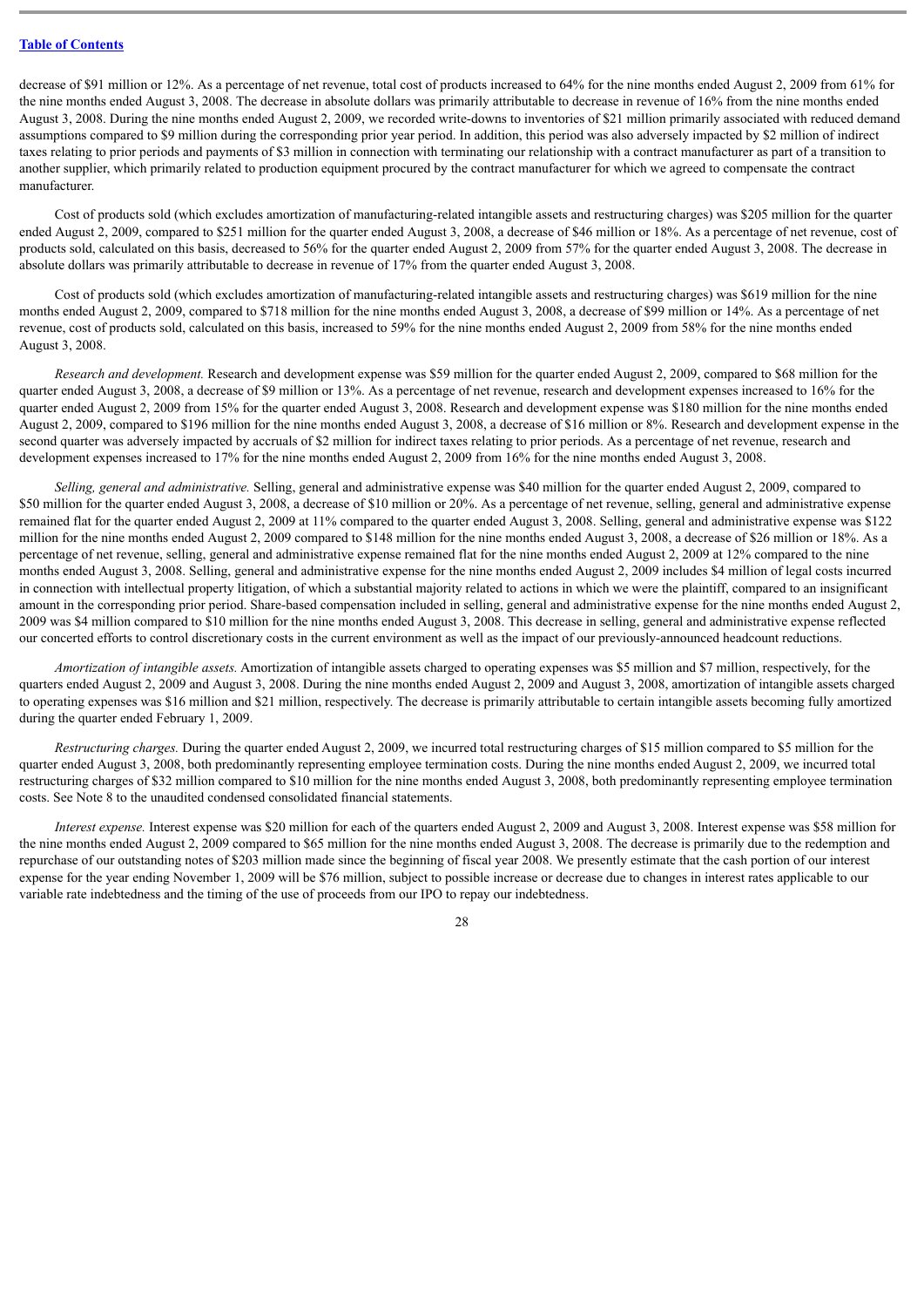*Gain (loss) on extinguishment of debt.* During the nine months ended August 2, 2009, we purchased \$3 million in principal amount of senior subordinated notes from the open market, resulting in a gain on extinguishment of debt of \$1 million. During the nine months ended August 3, 2008, we redeemed \$200 million principal amount of our senior floating rate notes. The redemption of the senior floating rate notes resulted in a loss on extinguishment of debt of \$10 million. See Note 7 to the unaudited condensed consolidated financial statements.

*Other income, net.* Other income, net was \$4 million and less than \$1 million for the quarter and nine months ended August 2, 2009, respectively, compared to less than \$1 million and \$2 million for the quarter and nine months ended August 3, 2008, respectively. Other income, net for the nine months ended August 2, 2009 includes \$4 million in government grants offset by a \$2 million other-than-temporary impairment charge related to an investment accounted for under the cost method.

*Provision for income taxes.* We recorded income tax expense of \$6 million and \$9 million for the quarter and nine months ended August 2, 2009, respectively, and income tax expense of \$5 million and \$12 million for the quarter and nine months ended August 3, 2008, respectively. The increase in the quarter ended August 2, 2009 was attributable to increased profitability in certain tax jurisdictions during the current fiscal quarter.

#### **Backlog**

Our sales are generally made pursuant to short-term purchase orders. These purchase orders are made without deposits and may be rescheduled, canceled or modified on relatively short notice, and in most cases without substantial penalty. Therefore, we believe that purchase orders or backlog are not a reliable indicator of future sales.

## **Seasonality**

Sales of consumer electronics are higher during the calendar year end period, and as a result, we typically experience higher revenues during our fourth fiscal quarter while revenues typically decline in our first fiscal quarter.

#### **Liquidity and Capital Resources**

Our short-term and long-term liquidity requirements primarily arise from: (i) interest and principal payments related to our debt obligations, (ii) working capital requirements and (iii) capital expenditures, including acquisitions from time to time.

The volatility in the credit markets has generally diminished liquidity and capital availability in worldwide markets. We are unable to predict the likely duration and severity of the current disruptions in the credit and financial markets or the adverse global economic conditions. However, we believe that our cash on hand, cash flows from operations, combined with availability under our revolving credit facility, will provide sufficient liquidity to fund our current obligations, projected working capital requirements and capital spending for at least the next 12 months.

In August 2009, we completed the IPO of our ordinary shares in which we sold 21,500,000 shares and our existing shareholders sold 28,180,000 shares (including 6,480,000 shares sold in connection with the underwriters' exercise of their over-allotment option in full) at a public offering price of \$15.00 per share. The net proceeds of the IPO to us were \$297 million after deducting the underwriters' discounts and commissions and estimated offering expenses. We also received in the aggregate \$2 million from selling shareholders representing the exercise price for options exercised by them for the purpose of selling shares in the IPO. We used the proceeds to pay to our equity sponsors \$54 million in connection with the termination of our advisory agreement pursuant to its terms (with one-half payable to each equity sponsor). We intend to use the balance to repay a portion of our long-term indebtedness. On September 3, 2009, our whollyowned subsidiary, Avago Technologies Finance Pte. Ltd., commenced a cash tender offer to purchase up to \$250 million aggregate principal amount of its outstanding notes.

Our ability to service our indebtedness will depend on our ability to generate cash in the future. Given our high level of debt and related debt service requirements, we may not have significant cash available to meet any large unanticipated liquidity requirements, other than from available borrowings, if any, under our revolving credit facility. As a result, we may not retain a sufficient amount of cash to finance growth opportunities, including acquisitions, or unanticipated capital expenditures or to fund our operations. If we do not have sufficient cash for these purposes, our financial condition and our business could suffer.

In summary, our cash flows were as follows (in millions):

|                                                      | <b>Nine Months Ended</b> |                   |  |
|------------------------------------------------------|--------------------------|-------------------|--|
|                                                      | August 3,<br>2008        | August 2,<br>2009 |  |
| Net cash provided by operating activities            | 94                       |                   |  |
| Net cash used in investing activities                | (49)                     | (42)              |  |
| Net cash used in financing activities                | (206)                    | (10)              |  |
| Net increase (decrease) in cash and cash equivalents | (161                     | $\mathbf 4$       |  |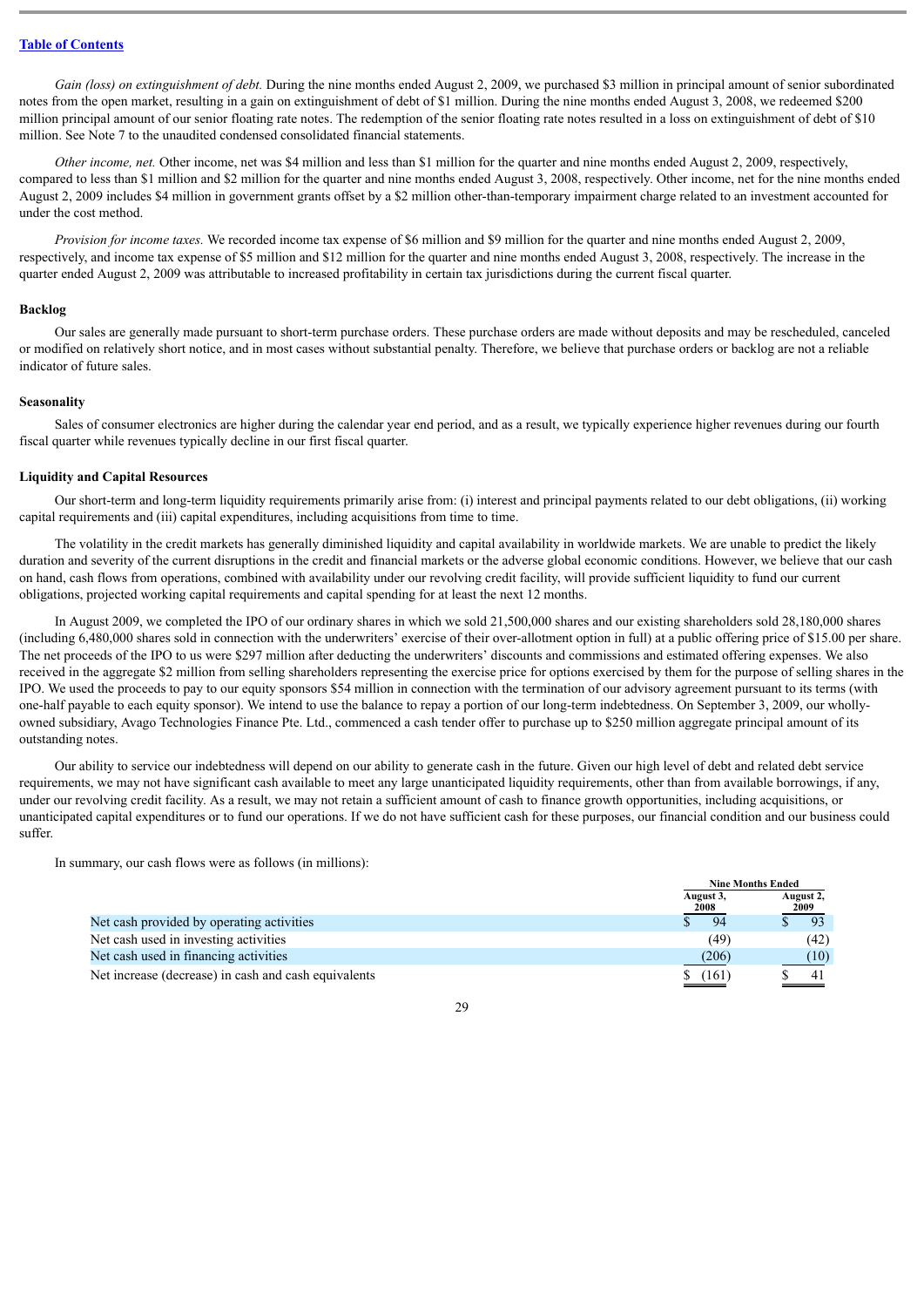#### *Cash Flows for the Nine Months Ended August 2, 2009 and August 3, 2008*

Net cash provided by operating activities during the nine months ended August 2, 2009 was \$93 million. The net cash provided by operating activities was due to depreciation and amortization of \$120 million offset by a net loss of \$23 million. Significant changes in operating assets and liabilities from November 2, 2008 include a decrease in inventory, accounts payable and employee compensation and benefits accruals of \$36 million, \$25 million and \$27 million, respectively, as well as increase in other current assets and current liabilities of \$26 million. Inventory days on hand were 65 days and 68 days on November 2, 2008 and August 2, 2009, respectively.

Net cash provided by operating activities during the nine months ended August 3, 2008 was \$94 million. The net cash provided by operating activities was primarily due to net income of \$65 million and non-cash charges of \$105 million, offset by changes in operating assets and liabilities of \$76 million. Non-cash charges for the nine months ended August 3, 2008 include \$117 million for depreciation and amortization, \$12 million in share-based compensation and \$6 million loss on extinguishment of debt, offset by a \$34 million gain on discontinued operations. Significant changes in operating assets and liabilities from October 31, 2007 include an increase in inventory, other current assets and current liabilities and employee compensation and benefits accruals of \$52 million, \$37 million and \$14 million, respectively, as well as a decrease in accounts payable of \$29 million, as a result of the timing of disbursements.

Net cash used in investing activities for the nine months ended August 2, 2009 was \$42 million. The net cash used in investing activities was primarily due to purchases of property, plant and equipment of \$37 million and \$7 million related to a business acquisition. Net cash used in investing activities for the nine months ended August 3, 2008 was \$49 million. The net cash used in investing activities included \$46 million related to acquisitions and an investment and purchases of property, plant and equipment of \$47 million, offset by earn-out payments of \$50 million related to the divestiture of the printer ASICs business and the image sensor operations.

Net cash used in financing activities for the nine months ended August 2, 2009 was \$10 million, which included \$6 million in repurchases of ordinary shares. Net cash used in financing activities for the nine months ended August 3, 2008 was \$206 million, comprised mainly of the redemption of senior floating rate notes of \$200 million.

#### **Indebtedness**

We have a substantial amount of indebtedness. As of August 2, 2009, we had \$705 million outstanding in aggregate indebtedness and capital lease obligations, with an additional \$350 million of borrowing capacity available under our revolving credit facility (including outstanding letters of credit of \$17 million at August 2, 2009, which reduce the amount available under our revolving credit facility on a dollar-for-dollar basis).

# *Contractual Commitments*

*Purchase Commitments*. At August 2, 2009, we had unconditional purchase obligations of \$34 million for fiscal year 2009 and none thereafter. These unconditional purchase obligations include agreements to purchase goods or services that are enforceable and legally binding on us and that specify all significant terms, including fixed or minimum quantities to be purchased, fixed, minimum or variable price provisions and the approximate timing of the transaction. Purchase obligations exclude agreements that are cancelable without penalty.

*Long-Term Debt.* At August 2, 2009, we had debt obligations of \$700 million. Estimated future interest expense payments related to debt obligations at August 2, 2009 were \$19 million for the remainder of fiscal year 2009, \$75 million each for fiscal years 2010 to 2011, \$73 million for fiscal year 2012, \$72 million for fiscal year 2013, \$33 million for fiscal year 2014 and \$31 million thereafter. Estimated future interest expense payments include interest payments on our outstanding notes, assuming the same rate on the senior floating rate notes as was in effect on August 2, 2009, commitment fees and letter of credit fees.

There were no other substantial changes to our contractual commitments during the first nine months of fiscal year 2009.

# **Off-Balance Sheet Arrangements**

We had no material off-balance sheet arrangements at August 2, 2009 as defined in Item 303(a)(4)(ii) of SEC Regulation S-K.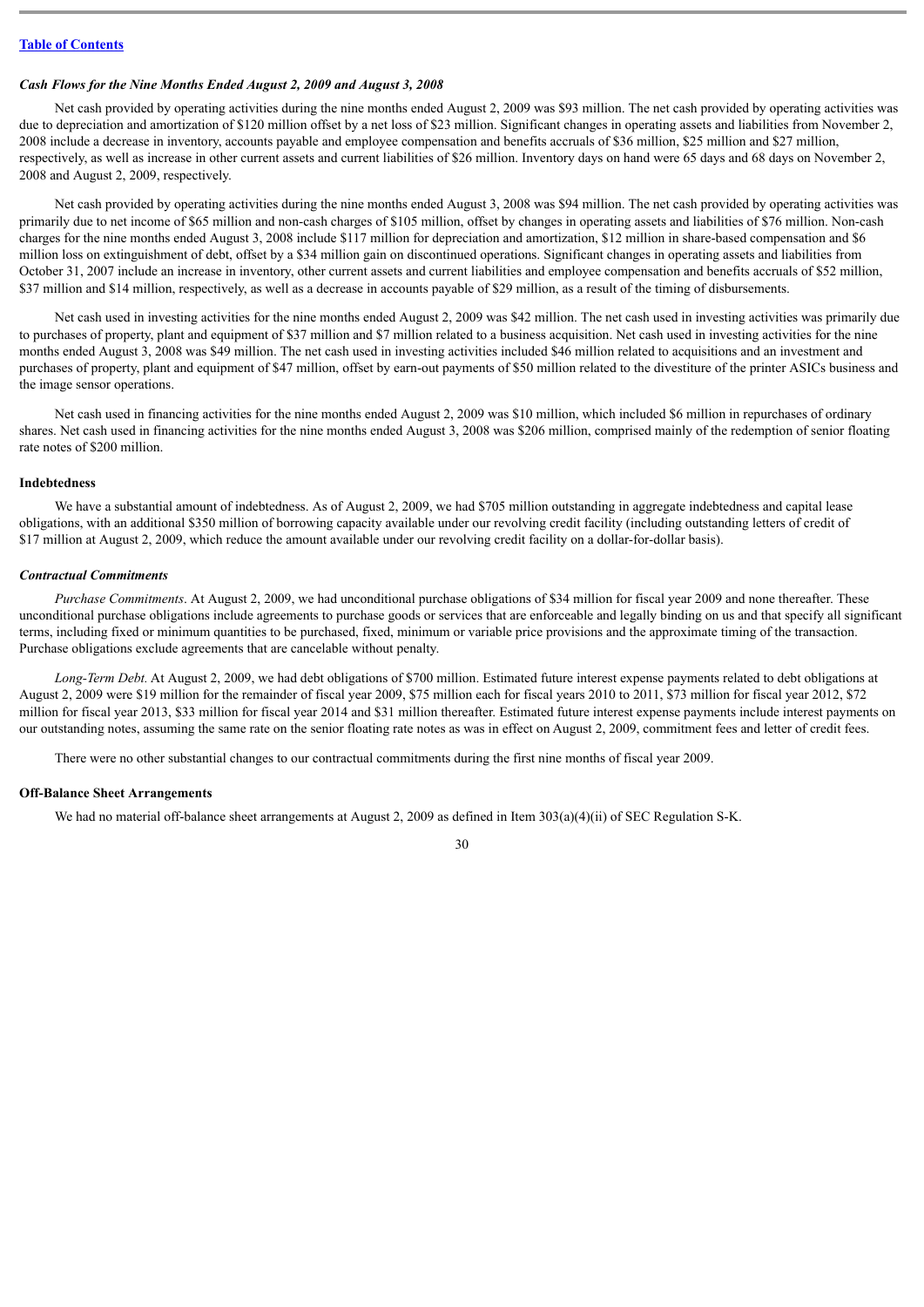#### **New Accounting Pronouncements**

In June 2009, the FASB issued SFAS No. 167, "Amendments to FASB Interpretation No. 46(R)," or SFAS No. 167. SFAS No. 167 eliminates Interpretation No. 46(R)'s exceptions to consolidating qualifying special-purpose entities, contains new criteria for determining the primary beneficiary, and increases the frequency of required reassessments to determine whether a company is the primary beneficiary of a variable interest entity. SFAS No. 167 also contains a new requirement that any term, transaction, or arrangement that does not have a substantive effect on an entity's status as a variable interest entity, a company's power over a variable interest entity, or a company's obligation to absorb losses or its right to receive benefits of an entity must be disregarded in applying Interpretation No. 46(R)'s provisions. SFAS No. 167 will be effective for our fiscal year beginning November 1, 2010. We are currently assessing the impact that this standard will have on our results of operations and financial position.

In May 2009, the FASB issued SFAS No. 165, "Subsequent Events," or SFAS No. 165. SFAS No. 165 establishes general standards of accounting for and disclosure of events that occur after the balance sheet date but before financial statements are issued or are available to be issued. It should not result in significant changes in the subsequent events that an entity reports, either through recognition or disclosure in its financial statements. SFAS No. 165 introduces the concept of financial statements being available to be issued. It requires the disclosure of the date through which an entity has evaluated subsequent events and the basis for that date, that is, whether that date represents the date the financial statements were issued or were available to be issued. This disclosure should alert all users of financial statements that an entity has not evaluated subsequent events after that date in the set of financial statements being presented. We adopted SFAS No. 165 in the third quarter of fiscal year 2009. Although the adoption of this SFAS did not have any impact on our results of operations and financial position, we are now required to provide additional disclosures, which are included in Note 1 to the unaudited condensed consolidated financial statements.

In April 2009, the FASB issued FASB Staff Position, or FSP, No. FAS 107-1 and APB 28-1, "Interim Disclosures about Fair Value of Financial Instruments," or FSP No. FAS 107-1 and APB 28-1. This FSP requires disclosures about fair value of financial instruments for interim reporting periods as well as in annual financial statements. FSP No. FAS 107-1 and APB 28-1 is effective for interim and annual periods ending after June 15, 2009. We adopted FSP No. FAS 107-1 and APB 28-1 in the third quarter of fiscal year 2009. The adoption of this FSP did not have a material impact on our results of operations, financial position or our financial statement disclosures as applicable. See Note 3 to the unaudited condensed consolidated financial statements for fair value disclosures required by this FSP.

In December 2008, the FASB issued FSP No. FAS 132(R)-1, "Employers' Disclosures about Postretirement Benefit Plan Assets," or FSP No. FAS 132(R) -1. This FSP amends SFAS No. 132(R) to provide guidance on an employer's disclosures about plan assets of a defined benefit pension or other postretirement plan. FSP No. FAS 132(R)-1 requires disclosures surrounding how investment allocation decisions are made, including the factors that are pertinent to an understanding of investment policies and strategies. Additional disclosures include (a) the major categories of plan assets, (b) the inputs and valuation techniques used to measure the fair value of plan assets, (c) the effect of fair value measurements using significant unobservable inputs (Level 3) on changes in plan assets for the period and (d) the significant concentrations of risk within plan assets. FSP No. FAS 132(R)-1 does not change the accounting treatment for postretirement benefit plans. FSP No. FAS 132(R)-1 will be effective for us in fiscal year 2010. We are currently assessing the impact that this FSP will have on our financial statement disclosures.

In April 2008, the FASB issued FSP No. FAS 142-3, "Determination of the Useful Life of Intangible Assets," or FSP No. FAS 142-3. This FSP amends the factors that should be considered in developing renewal or extension assumptions used to determine the useful life of a recognized intangible asset under SFAS No. 142, "Goodwill and Other Intangible Assets," or SFAS No. 142. This FSP is intended to improve the consistency between the useful life of an intangible asset determined under SFAS No. 142 and the period of expected cash flows used to measure the fair value of the asset under SFAS No. 141 (revised 2007), "Business Combinations," and other principles under GAAP. FSP No. FAS 142-3 is effective for financial statements issued for fiscal years beginning after December 15, 2008, and interim periods within those fiscal years. Early adoption is prohibited. FSP No. FAS 142-3 will be effective for us in fiscal year 2010. We are currently assessing the impact that this FSP will have on our results of operations and financial position.

In March 2008, the FASB issued SFAS No. 161, "Disclosures about Derivative Instruments and Hedging Activities, an amendment of FASB Statement No. 133," or SFAS No. 161, which requires additional disclosures about the objectives of using derivative instruments, the method by which the derivative instruments and related hedged items are accounted for under SFAS No. 133, "Accounting for Derivative Instrument and Hedging Activities," and its related interpretations, and the effect of derivative instruments and related hedged items on financial position, financial performance, and cash flows. SFAS No. 161 also requires disclosure of the fair values of derivative instruments and their gains and losses in a tabular format. We adopted SFAS No. 161 in February 2009 but have not presented separate disclosures required by SFAS No. 161 and SFAS No. 133 because the impact of derivative instruments is immaterial to our results of operations and financial position.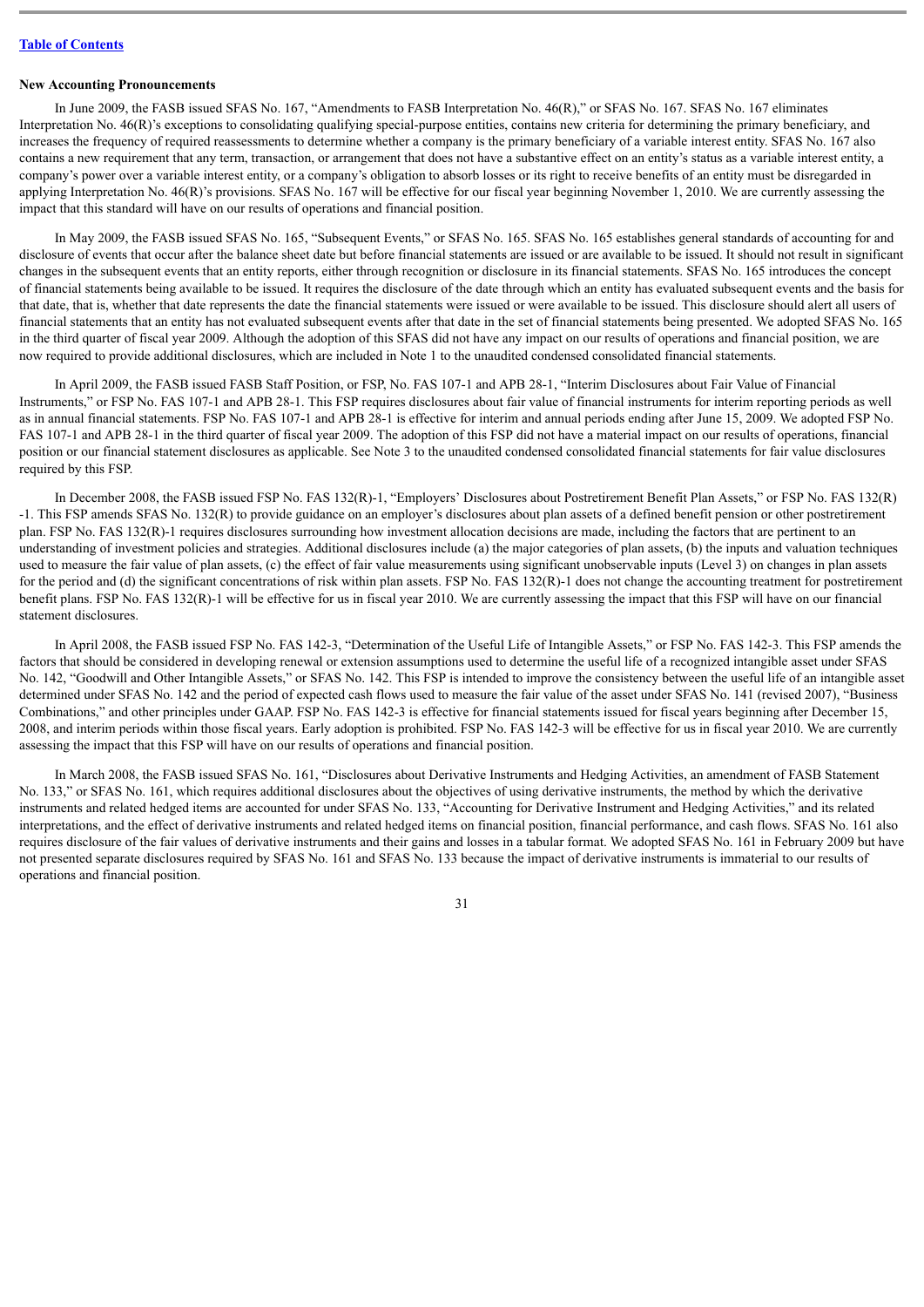In December 2007, the FASB issued SFAS No. 141 (revised 2007), "Business Combinations," or SFAS No. 141(R). SFAS No. 141(R) will significantly change current practices regarding business combinations. Among the more significant changes, SFAS No. 141(R) expands the definition of a business and a business combination; requires the acquirer to recognize the assets acquired, liabilities assumed and noncontrolling interests (including goodwill), measured at fair value at the acquisition date; requires acquisition-related expenses and restructuring costs to be recognized separately from the business combination; requires assets acquired and liabilities assumed to be recognized at their acquisition-date fair values with subsequent changes recognized in earnings; and requires inprocess research and development to be capitalized at fair value as an indefinite-lived intangible asset. In April 2009, the FASB issued FSP No. FAS 141(R)-1, "Accounting for Assets Acquired and Liabilities Assumed in a Business Combination That Arise from Contingencies," or FSP No. FAS 141(R)-1. FSP No. FAS  $141(R)$ -1 amends and clarifies SFAS No.  $141(R)$  to address application issues on initial recognition and measurement, subsequent measurement and accounting, and disclosure of assets and liabilities arising from contingencies in a business combination. SFAS No. 141(R) and FSP No. FAS 141(R)-1 are effective for us beginning in fiscal year 2010. We are currently assessing the impact that SFAS No. 141(R) and FSP No. FAS 141(R)-1 will have on our results of operations and financial position. The adoption of SFAS 141(R) and FSP No. FAS 141(R)-1 will change our accounting treatment for business combinations on a prospective basis beginning in the first quarter of fiscal year 2010.

In December 2007, the FASB issued SFAS No. 160, "Noncontrolling Interests in Consolidated Financial Statements—an amendment of ARB No. 51," or SFAS No. 160. SFAS No. 160 will change the accounting and reporting for minority interests, reporting them as equity separate from the parent entity's equity, as well as requiring expanded disclosures. SFAS No. 160 is effective for us for fiscal year 2010. We are currently assessing the impact that SFAS No. 160 will have on our results of operations and financial position.

In September 2006, the FASB issued SFAS No. 158, "Employers' Accounting for Defined Benefit Pension and Other Postretirement Plans-an amendment of FASB Statements No. 87, 88, 106, and 132(R)," or SFAS No. 158. SFAS No. 158 requires an employer to recognize the overfunded or underfunded status of a defined benefit post-retirement plan (other than a multi-employer plan) as an asset or liability in its statement of financial position and to recognize changes in that funded status in the year in which the changes occur through comprehensive income. We have adopted this provision of SFAS No. 158, along with disclosure requirements, at the end of fiscal year 2007, and the effects are reflected in the consolidated financial statements as of October 31, 2007. SFAS No. 158 also requires an employer to measure the funded status of a plan as of the date of its year-end statement of financial position, with limited exceptions. This additional provision is effective for us in fiscal year 2009. We do not expect the change in measurement date to have a material impact on our financial statements.

#### <span id="page-31-0"></span>**Item 3. Quantitative and Qualitative Disclosures About Market Risk**

# *Interest Rate Risk*

At August 2, 2009, we had \$50 million of debt outstanding under our senior floating rate notes which is based on a floating rate index. A 1% increase in interest rates would increase the annual interest expense on the senior floating rate notes by \$0.5 million.

#### *Currency Exchange Rates*

Although a majority of our revenue and operating expenses is denominated in U.S. dollars, and we prepare our financial statements in U.S. dollars in accordance with GAAP, a portion of our revenue and operating expenses is in foreign currencies. Our revenues, costs and expenses and monetary assets and liabilities are exposed to changes in currency exchange rates as a result of our global operating and financing activities. To mitigate the exposures resulting from the changes in the exchange rates of these currencies, we enter into foreign exchange forward contracts. These contracts are designated at inception as hedges of the related foreign currency exposures, which include committed and anticipated transactions that are denominated in currencies other than the U.S. dollar. Our hedging contracts generally mature within three to nine months. We do not use derivative financial instruments for speculative or trading purposes. As of August 2, 2009, the fair value of all our outstanding foreign exchange forward contracts was immaterial.

#### <span id="page-31-1"></span>**Item 4. Controls and Procedures**

(a) *Evaluation of Disclosure Controls and Procedures.* Our management, with the participation of our Chief Executive Officer, or CEO, and Chief Financial Officer, or CFO, evaluated the effectiveness of our disclosure controls and procedures as of August 2, 2009. We maintain disclosure controls and procedures that are intended to ensure that the information required to be disclosed in our Exchange Act filings is properly and timely recorded, processed, summarized and reported. These disclosure controls and procedures are also intended to ensure that information is accumulated and communicated to management, including our CEO and CFO, as appropriate to allow timely decisions regarding required disclosures. Based on this evaluation, our CEO and CFO concluded that, as of August 2, 2009, our disclosure controls and procedures were effective.

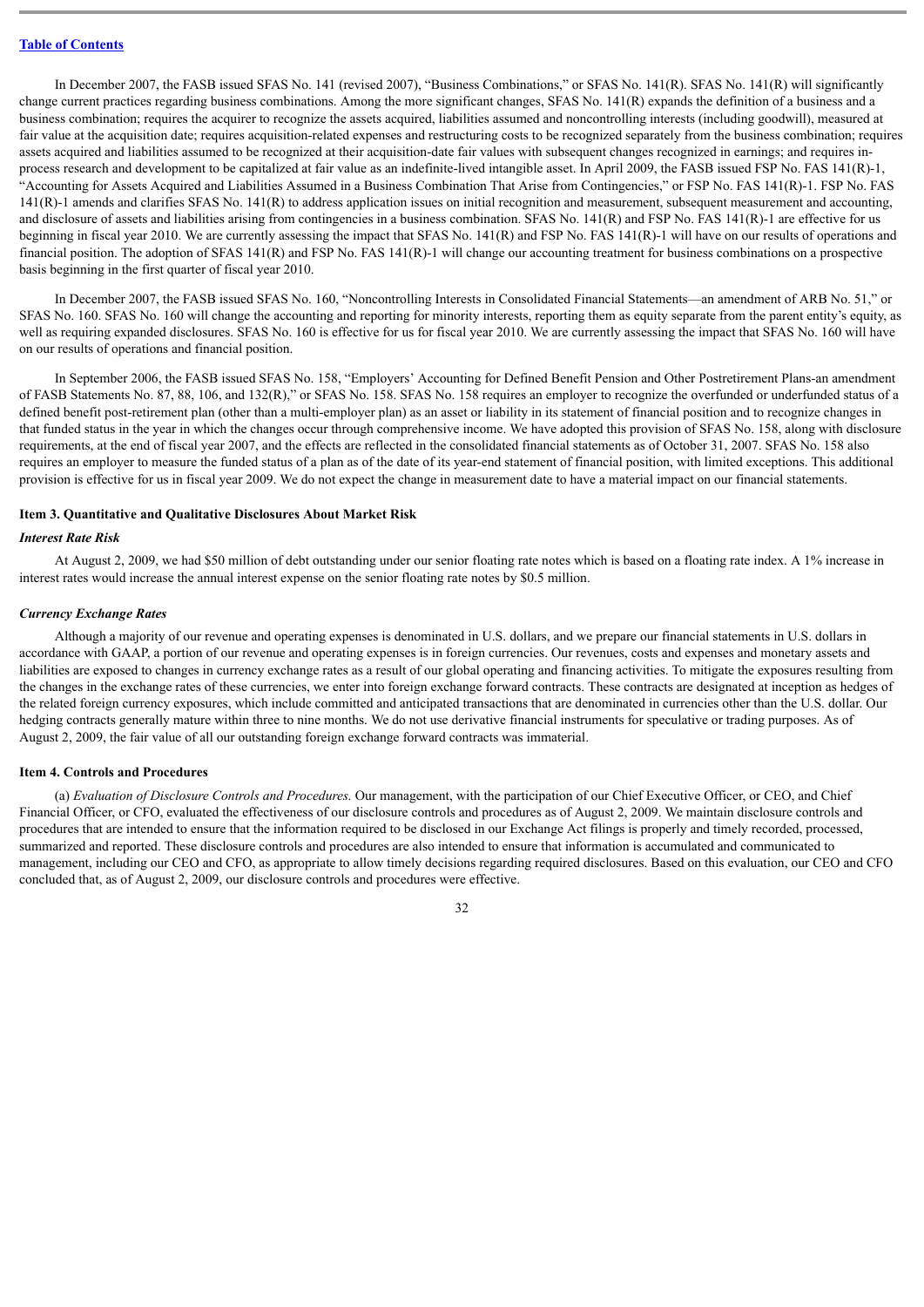In designing and evaluating our disclosure controls and procedures, our management recognized that any controls and procedures, no matter how well designed and operated, can provide only reasonable assurance of achieving their desired control objectives, and our management is required to apply its judgment in evaluating the cost-benefit relationship of possible controls and procedures.

(b) *Changes in Internal Controls Over Financial Reporting.* There was no change in our internal control over financial reporting identified in connection with the evaluation required by Rule 13a-15(d) and 15d-15(d) of the Exchange Act that occurred during the period covered by this report that has materially affected, or is reasonably likely to materially affect, our internal control over financial reporting.

## **PART II - OTHER INFORMATION**

#### <span id="page-32-1"></span><span id="page-32-0"></span>**Item 1. Legal Proceedings**

From time to time, we are involved in litigation that we believe is of the type common to companies engaged in our line of business, including commercial disputes and employment issues. As of the date of this filing, we are not involved in any pending legal proceedings that we believe would likely have a material adverse effect on our financial condition, results of operations or cash flows. However, certain pending disputes involve claims by third parties that our activities infringe their patent, copyright, trademark or other intellectual property rights. These claims generally involve the demand by a third-party that we cease the manufacture, use or sale of the allegedly infringing products, processes or technologies and/or pay substantial damages or royalties for past, present and future use of the allegedly infringing intellectual property. For example, on July 23, 2009, TriQuint Semiconductor, Inc. filed a complaint against us and certain of our subsidiaries in the U.S. District Court, District of Arizona seeking declaratory judgment that four of our patents relating to RF filter technology used in our wireless products are invalid and, if valid, that TriQuint's products do not infringe any of those patents. In addition, TriQuint claims that certain of our wireless products infringe three of its patents. TriQuint is seeking damages in an unspecified amount, treble damages for alleged willful infringement, attorneys fees and injunctive relief. We intend to defend this lawsuit vigorously, which actions may include the assertion by us of counterclaims or additional claims against TriQuint related to our intellectual property portfolio.

Claims that our products or processes infringe or misappropriate any third-party intellectual property rights (including claims arising through our contractual indemnification of our customers) often involve highly complex, technical issues, the outcome of which is inherently uncertain. Moreover, from time to time we pursue litigation to assert our intellectual property rights. Regardless of the merit or resolution of any such litigation, complex intellectual property litigation is generally costly and diverts the efforts and attention of our management and technical personnel.

#### <span id="page-32-2"></span>**Item 1A. Risk Factors**

Our business, operations and financial results are subject to various risks and uncertainties, including those described below, that could adversely affect our business, financial condition, results of operations, cash flows, and the trading price of our ordinary shares. The following important factors, among others, could cause our actual results to differ materially from those expressed in forward-looking statements made by us or on our behalf in filings with the SEC, press releases, communications with investors and oral statements.

#### **Risks Related to Our Business**

# **The recent economic downturn and financial crisis has negatively affected and will continue to negatively affect our business, results of operations, and financial condition.**

The current global recession and financial crisis has led to slower economic activity, increased unemployment, concerns about inflation and energy costs, decreased business and consumer confidence, reduced corporate profits and capital spending, adverse business conditions and lower levels of liquidity in many financial markets. Consumers and businesses have deferred purchases in response to tighter credit and negative financial news, which has in turn negatively affected product demand and other related matters. The global recession has led to reduced customer spending in the semiconductor market and in our target markets, made it difficult for our customers, our vendors and us to accurately forecast and plan future business activities, and has caused U.S. and foreign businesses to slow spending on our products. The continuation of this global recession and financial crisis will likely exacerbate these events and could lead to the insolvency of key suppliers resulting in product delays, limit the ability of customers to obtain credit to finance purchases of our products, lead to customer insolvencies, and also result in counterparty failures that may negatively impact our treasury operations. As a result, our business, financial condition and result of operations have been negatively affected and, if the downturn continues, could be materially adversely affected.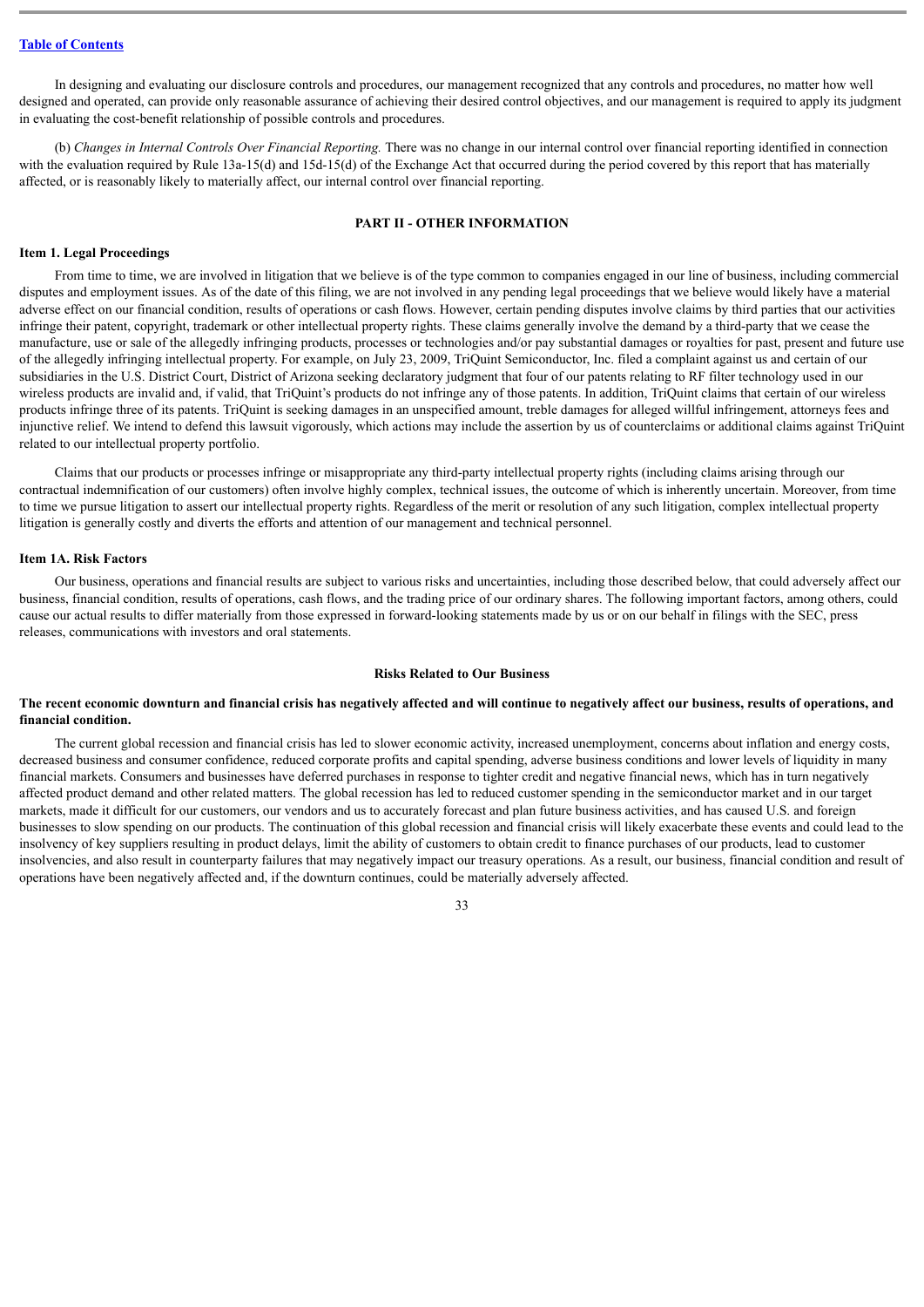#### **We operate in the highly cyclical semiconductor industry, which is subject to significant downturns.**

The semiconductor industry is highly cyclical and is characterized by constant and rapid technological change and price erosion, evolving technical standards, short product life cycles (for semiconductors and for the end-user products in which they are used) and wide fluctuations in product supply and demand. From time to time, these and other factors, together with changes in general economic conditions, cause significant upturns and downturns in the industry in general and in our business in particular. For example, according to the World Semiconductor Trade Statistics, in 2001, the global semiconductor market experienced a 32% decline and is expected to experience a 21.3% decline in 2009 due to the current economic downturn. Periods of industry downturns, including the current economic downturn, have been characterized by diminished demand for end-user products, high inventory levels, underutilization of manufacturing capacity, changes in revenue mix and accelerated erosion of average selling prices. In the current economic downturn, we have not been able to grow our revenues or reduce our costs quickly enough to maintain our operating profitability. The current economic downturn has had, and any future economic downturns could have, an adverse effect on our business, financial condition and results of operations.

### **If we do not adapt to technological changes in the semiconductor industry, we could lose customers or market share.**

The semiconductor industry is subject to constant and rapid changes in technology, frequent new product introductions, short product life cycles, rapid product obsolescence and evolving technical standards. Technological developments may reduce the competitiveness of our products and require unbudgeted upgrades that could be expensive and time consuming to implement. Our products could become obsolete sooner than we expect because of faster than anticipated, or unanticipated, changes in one or more of the technologies related to our products. Furthermore, we continually evaluate expenditures for research and development and must choose among alternative technologies based on our expectations of future market growth and other factors. We may be unable to develop and introduce new or enhanced products that satisfy customer requirements and achieve market acceptance in a timely manner or at all, the technologies where we have focused our research and development expenditures may not become commercially successful, and we may be unable to anticipate new industry standards and technological changes. We also may not be able to respond successfully to new product announcements and introductions by competitors. If we fail to adapt successfully to technological changes or fail to obtain access to important new technologies, we may be unable to retain customers, attract new customers or sell new products to our existing customers.

# **Dependence on contract manufacturing and outsourcing other portions of our supply chain may adversely affect our ability to bring products to market and damage our reputation.**

We operate a primarily outsourced manufacturing business model that principally utilizes third-party foundry and assembly and test capabilities. As a result, we are highly reliant on third-party foundry wafer fabrication and assembly and test capacity, including sole sourcing for many components or products. For certain of our product families, substantially all of our revenue is derived from semiconductors fabricated by external foundries such as Chartered Semiconductor Manufacturing Ltd. and Taiwan Semiconductor Manufacturing Company Ltd., or TSMC. We also use third-party contract manufacturers for a significant majority of our assembly and test operations, including Amertron Incorporated, Amkor Technology, and the Hana Microelectronics Public Company Ltd. group of companies. The ability and willingness of our contract manufacturers to perform is largely outside of our control. If one or more of our contract manufacturers or other outsourcers fails to perform its obligations in a timely manner or at satisfactory quality levels, our ability to bring products to market and our reputation could suffer. For example, in the event that manufacturing capacity is reduced or eliminated at one or more facilities, including as a response by contract manufacturers to the recent worldwide decline in the semiconductor industry, manufacturing could be disrupted, we could have difficulties fulfilling our customer orders and our net revenue could decline. In addition, if these third parties on whom we are highly reliant fail to deliver quality products and components on time and at reasonable prices, we could have difficulties fulfilling our customer orders and our net revenue could decline. In such events, our business, financial condition and results of operations would be adversely affected.

To the extent we rely on third-party manufacturing relationships, we face the following risks:

- inability of our manufacturers to develop manufacturing methods appropriate for our products and their unwillingness to devote adequate capacity to produce our products;
- manufacturing costs that are higher than anticipated;
- reduced control over product reliability;
- more complicated supply chains;
- inability to maintain continuing relationships with our suppliers;
- time, expense and uncertainty in identifying and qualifying additional suppliers; and
- reduced control over delivery schedules and products costs.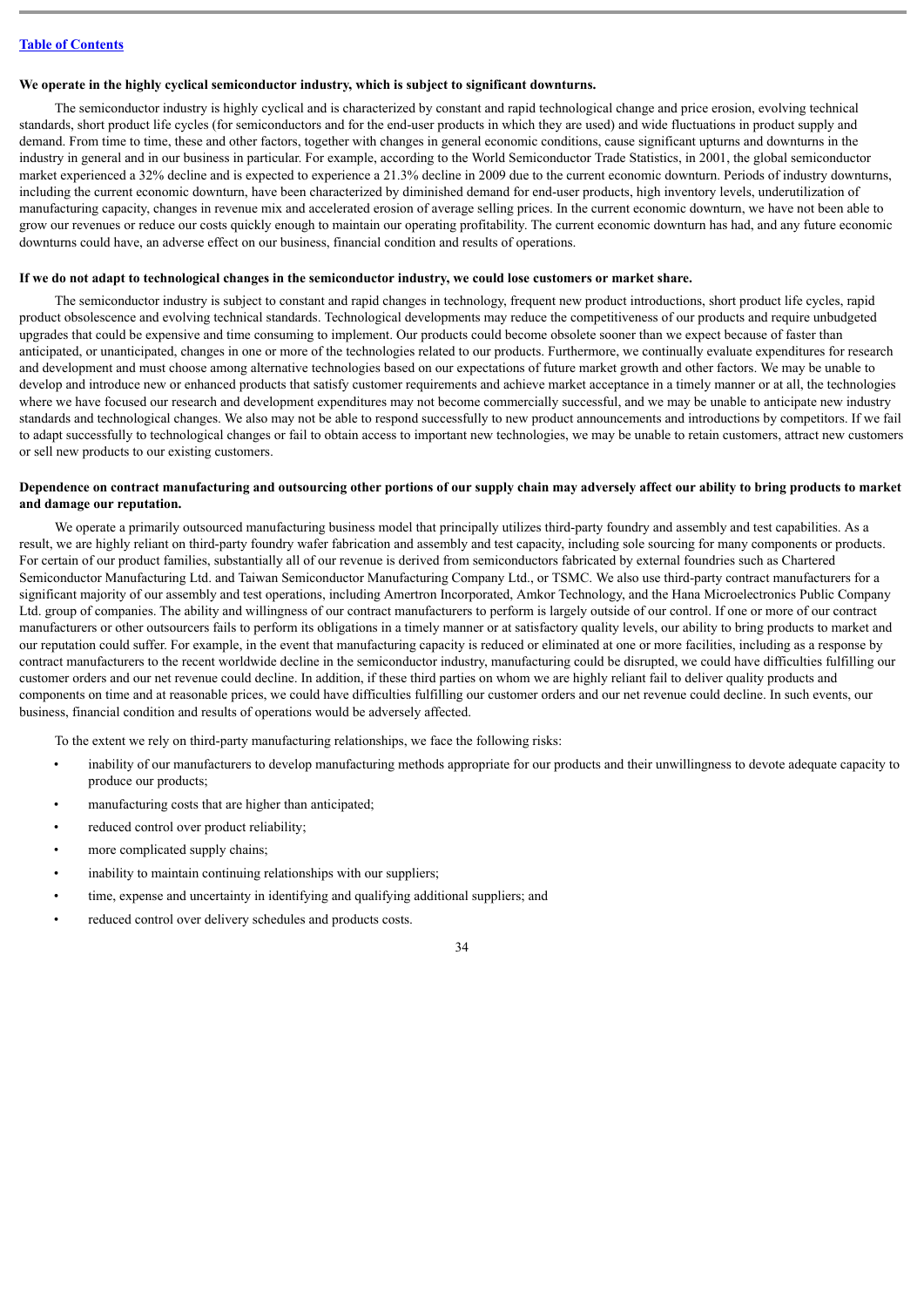Much of our outsourcing takes place in developing countries, and as a result may additionally be subject to geopolitical uncertainty. See "—Our business, financial condition and results of operations could be adversely affected by the political and economic conditions of the countries in which we conduct business and other factors related to our international operations."

# **A prolonged disruption of our manufacturing facilities could have a material adverse effect on our business, financial condition and results of operations.**

Although we operate using a primarily outsourced manufacturing business model, we do rely on the manufacturing facilities we own, in particular our fabrication facilities in Fort Collins, Colorado and Singapore. We maintain our internal fabrication facilities for products utilizing our innovative materials and processes to protect our intellectual property and to develop the technology for manufacturing. A prolonged disruption or material malfunction of, interruption in or the loss of operations at one or more of our production facilities, especially our Fort Collins and Singapore facilities, or the failure to maintain our labor force at one or more of these facilities, would limit our capacity to meet customer demands and delay new product development until a replacement facility and equipment, if necessary, was found. The replacement of the manufacturing facility could take an extended amount of time before manufacturing operations could restart. The potential delays and costs resulting from these steps could have a material adverse effect on our business, financial condition and results of operations.

#### **Unless we and our suppliers continuously improve manufacturing efficiency and quality, our financial performance could be adversely affected.**

Manufacturing semiconductors involves highly complex processes that require advanced equipment. We and our suppliers, as well as our competitors, continuously modify these processes in an effort to improve yields and product performance. Defects or other difficulties in the manufacturing process can reduce yields and increase costs. Our manufacturing efficiency will be an important factor in our future financial performance, and we may be unable to maintain or increase our manufacturing efficiency to the same extent as our competitors. For products that we outsource manufacturing, our product yields and performance will be subject to the manufacturing efficiencies of our third-party suppliers.

From time to time, we and our suppliers have experienced difficulty in beginning production at new facilities, transferring production to other facilities, achieving and maintaining a high level of process quality and effecting transitions to new manufacturing processes, all of which have caused us to suffer delays in product deliveries or reduced yields. We and our suppliers may experience manufacturing problems in achieving acceptable yields or experience product delivery delays in the future as a result of, among other things, capacity constraints, construction delays, transferring production to other facilities, upgrading or expanding existing facilities or changing our process technologies, any of which could result in a loss of future revenues. Our results of operations could be adversely affected by any increase in costs related to increases in production capacity if revenues do not increase proportionately.

# **Winning business is subject to lengthy competitive selection processes that require us to incur significant expense. Even if we begin a product design, a customer may decide to cancel or change its product plans, which could cause us to generate no revenues from a product and adversely affect our results of operations.**

We are focused on winning competitive bid selection processes, known as "design wins," to develop semiconductors for use in our customers' products. These selection processes are typically lengthy and can require us to incur significant design and development expenditures and dedicate scarce engineering resources in pursuit of a single customer opportunity. We may not win the competitive selection process and may never generate any revenue despite incurring significant design and development expenditures. These risks are exacerbated by the fact that many of our products will likely have very short life cycles. Failure to obtain a design win sometimes prevents us from offering an entire generation of a product. This can result in lost revenues and could weaken our position in future competitive selection processes.

After winning a product design, we may experience delays in generating revenue from our products as a result of the lengthy development cycle typically required. In addition, a delay or cancellation of a customer's plans could materially and adversely affect our financial results, as we may have incurred significant expense and generated no revenue. Finally, our customers' failure to successfully market and sell their products could reduce demand for our products and materially adversely affect our business, financial condition and results of operations.

# **Competition in our industry could prevent us from growing our revenue and from raising prices to offset increases in costs.**

The global semiconductor market is highly competitive. We compete in different target markets to various degrees on the basis of quality, technical performance, price, product features, product system compatibility, system-level design capability, engineering expertise, responsiveness to customers, new product innovation, product availability, delivery timing and reliability, and customer sales and technical support. Current and prospective customers for our products evaluate our capabilities against the merits of our

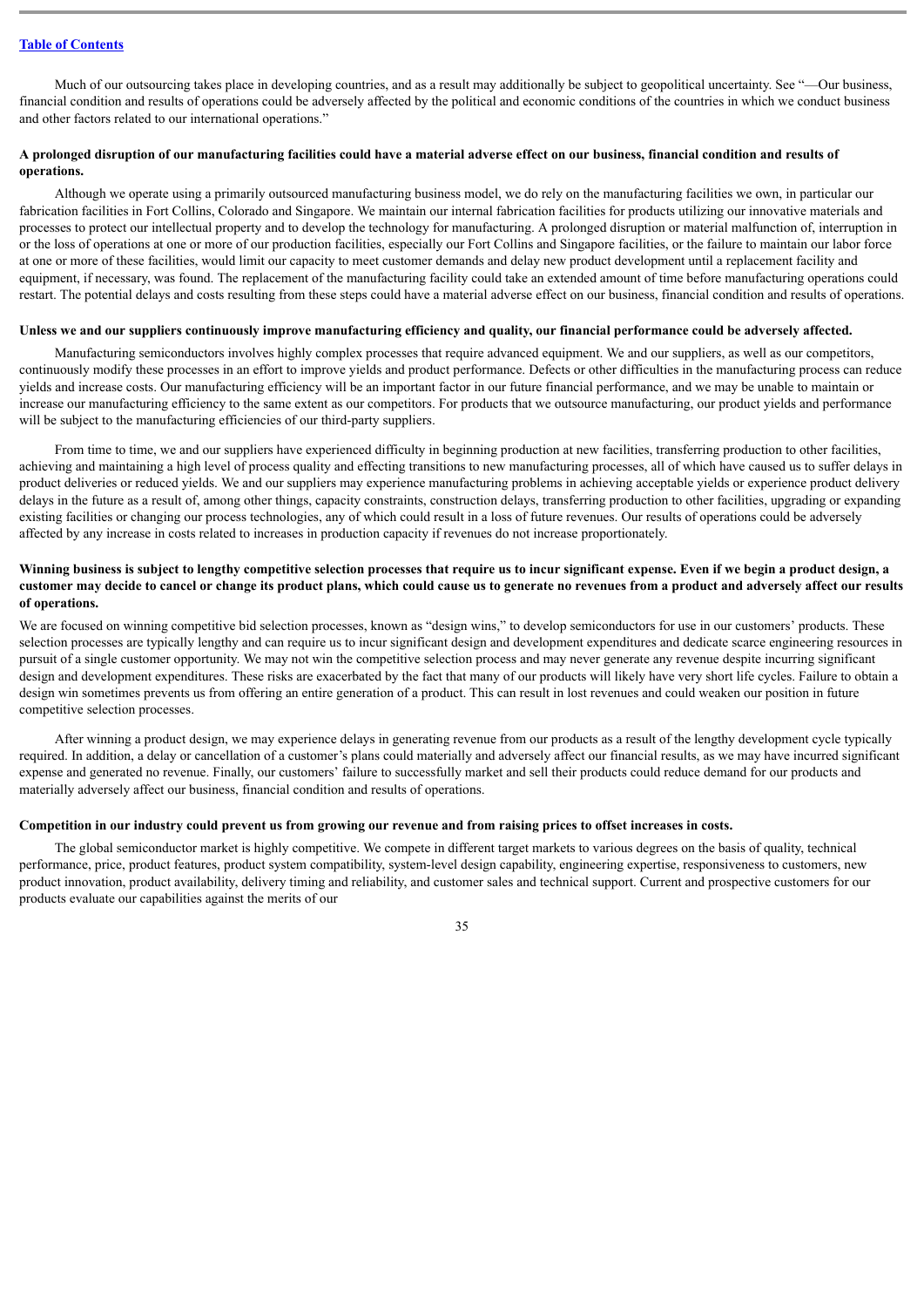direct competitors. Some of our competitors are well established, have a more extensive product portfolio, have substantially greater market share and manufacturing, financial, research and development and marketing resources to pursue development, engineering, manufacturing, marketing and distribution of their products. In addition, many of our competitors have longer independent operating histories, greater presence in key markets, more comprehensive patent protection and greater name recognition. We compete with integrated device manufacturers, or IDMs, and fabless semiconductor companies as well as the internal resources of large, integrated OEMs. Our competitors range from large, international companies offering a wide range of semiconductor products to smaller companies specializing in narrow markets. We expect competition in the markets in which we participate to continue to increase as existing competitors improve or expand their product offerings. In addition, companies not currently in direct competition with us may introduce competing products in the future. Because our products are often building block semiconductors providing functions that in some cases can be integrated into more complex integrated circuits, or ICs, we also face competition from manufacturers of ICs, as well as customers that develop their own IC products. The competitive landscape is changing as a result of an increasing trend of consolidation within the industry, as some of our competitors have merged with or been acquired by other competitors while others have begun collaborating with each other. We expect this consolidation trend to continue.

Our ability to compete successfully depends on elements both within and outside of our control, including industry and general economic trends. During past periods of downturns in our industry, competition in the markets in which we operate intensified as manufacturers of semiconductors reduced prices in order to combat production overcapacity and high inventory levels. Many of our competitors have substantially greater financial and other resources with which to withstand similar adverse economic or market conditions in the future.

#### **Our operating results are subject to substantial quarterly and annual fluctuations.**

Our revenues and operating results have fluctuated in the past and are likely to fluctuate in the future. These fluctuations may occur on a quarterly and annual basis and are due to a number of factors, many of which are beyond our control. These factors include, among others:

- changes in end-user demand for the products manufactured and sold by our customers;
- the timing of receipt, reduction or cancellation of significant orders by customers;
- fluctuations in the levels of component inventories held by our customers;
- the gain or loss of significant customers;
- market acceptance of our products and our customers' products;
- our ability to develop, introduce and market new products and technologies on a timely basis;
- the timing and extent of product development costs;
- new product announcements and introductions by us or our competitors;
- incurrence of research and development and related new product expenditures;
- seasonality or cyclical fluctuations in our markets;
- currency fluctuations:
- utilization of our internal manufacturing facilities;
- fluctuations in manufacturing yields;
- significant warranty claims, including those not covered by our suppliers;
- availability and cost of raw materials from our suppliers;
- changes in our product mix or customer mix;
- intellectual property disputes;
- loss of key personnel or the shortage of available skilled workers; and
- the effects of competitive pricing pressures, including decreases in average selling prices of our products.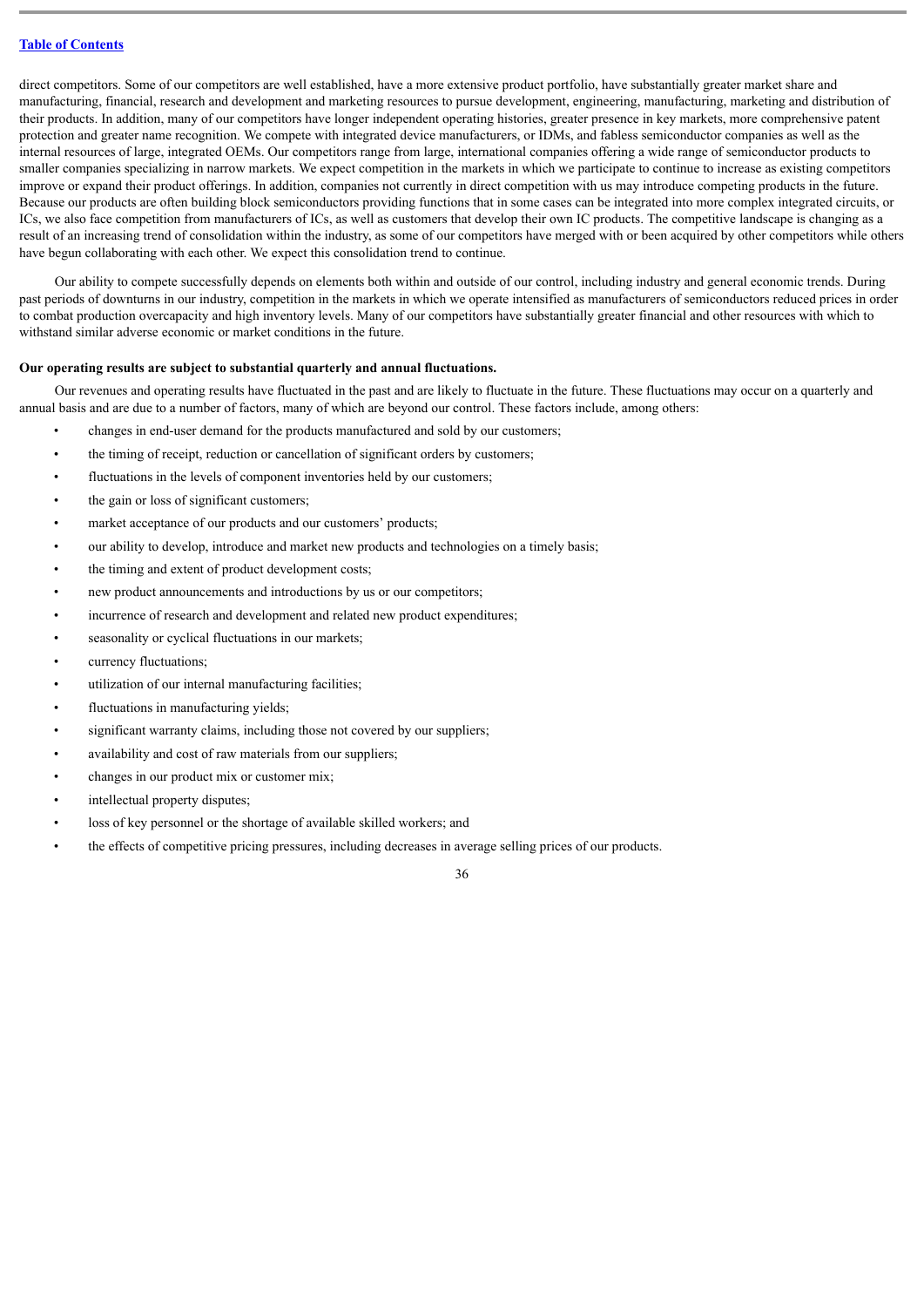The foregoing factors are difficult to forecast, and these, as well as other factors, could materially adversely affect our quarterly or annual operating results. In addition, a significant amount of our operating expenses are relatively fixed in nature due to our significant sales, research and development and internal manufacturing overhead costs. Any failure to adjust spending quickly enough to compensate for a revenue shortfall could magnify the adverse impact of such revenue shortfall on our results of operations.

# **We may be unable to make the substantial and productive research and development investments which are required to remain competitive in our business.**

The semiconductor industry requires substantial investment in research and development in order to develop and bring to market new and enhanced technologies and products. Many of our products originated with our research and development efforts and have provided us with a significant competitive advantage. During fiscal year 2008, we increased our research and development expenditures as compared to prior periods as part of our strategy of devoting focused research and development efforts on the development of innovative and sustainable product platforms. Although we have reduced research and development spending in connection with the current economic downturn, we are committed to investing in new product development in order to stay competitive in our markets and plan to invest in process development and maintain research and development fabrication capabilities in order to develop manufacturing processes for devices that are invented internally. We do not know whether we will have sufficient resources to maintain the level of investment in research and development required to remain competitive. In addition, we cannot assure you that the technologies where we have focused our research and development expenditures will become commercially successful.

# **Our business would be adversely affected by the departure of existing members of our senior management team or if our senior management team is unable to effectively implement our strategy.**

Our success depends, in large part, on the continued contributions of our senior management team, in particular, the services of Mr. Hock E. Tan, our President and Chief Executive Officer. None of our senior management is bound by written employment contracts to remain with us for a specified period. In addition, we do not currently maintain key person life insurance covering our senior management. The loss of any of our senior management could harm our ability to implement our business strategy and respond to the rapidly changing market conditions in which we operate.

# **If we are unable to attract, train and retain qualified personnel, especially our design and technical personnel, we may not be able to execute our business strategy effectively.**

Our future success depends on our ability to retain, attract and motivate qualified personnel, including our management, sales and marketing, legal and finance, and especially our design and technical personnel. We do not know whether we will be able to retain all of these employees as we continue to pursue our business strategy. We and our Predecessor have historically encountered difficulties in hiring and retaining qualified engineers because there is a limited pool of engineers with expertise in analog and optoelectronic semiconductor design. Competition for such personnel is intense in the semiconductor industry. As the source of our technological and product innovations, our design and technical personnel represent a significant asset. The loss of the services of one or more of our key employees, especially our key design and technical personnel, or our inability to retain, attract and motivate qualified design and technical personnel, could have a material adverse effect on our business, financial condition and results of operations.

## **The enactment of legislation implementing changes in U.S. taxation of international business activities or the adoption of other tax reform policies could materially impact our financial position and results of operations.**

Recently several tax bills have been introduced to reform U.S. taxation of international business activities. The current Administration has made public statements indicating that it has made the issue a priority and key members of the U.S. Congress have conducted hearings and proposed legislation. Accordingly, depending on the final form of legislation enacted, if any, these consequences may be significant for us due to the large scale of our international business activities. If any of these proposals are enacted into legislation, they could have material adverse consequences on the amount of tax we pay and thereby on our financial position and results of operations.

# **We are subject to warranty claims, product recalls and product liability.**

From time to time, we are subject to warranty or product liability claims that may lead to significant expenses as we defend such claims or pay damage awards. In the event of a warranty claim, we may also incur costs if we compensate the affected customer. We maintain product liability insurance, but such insurance is subject to significant deductibles and there is no guarantee that such insurance will be available or adequate to protect against all such claims. We may incur costs and expenses relating to a recall of one of our customers' products containing one of our devices. The process of identifying a recalled product in devices that have been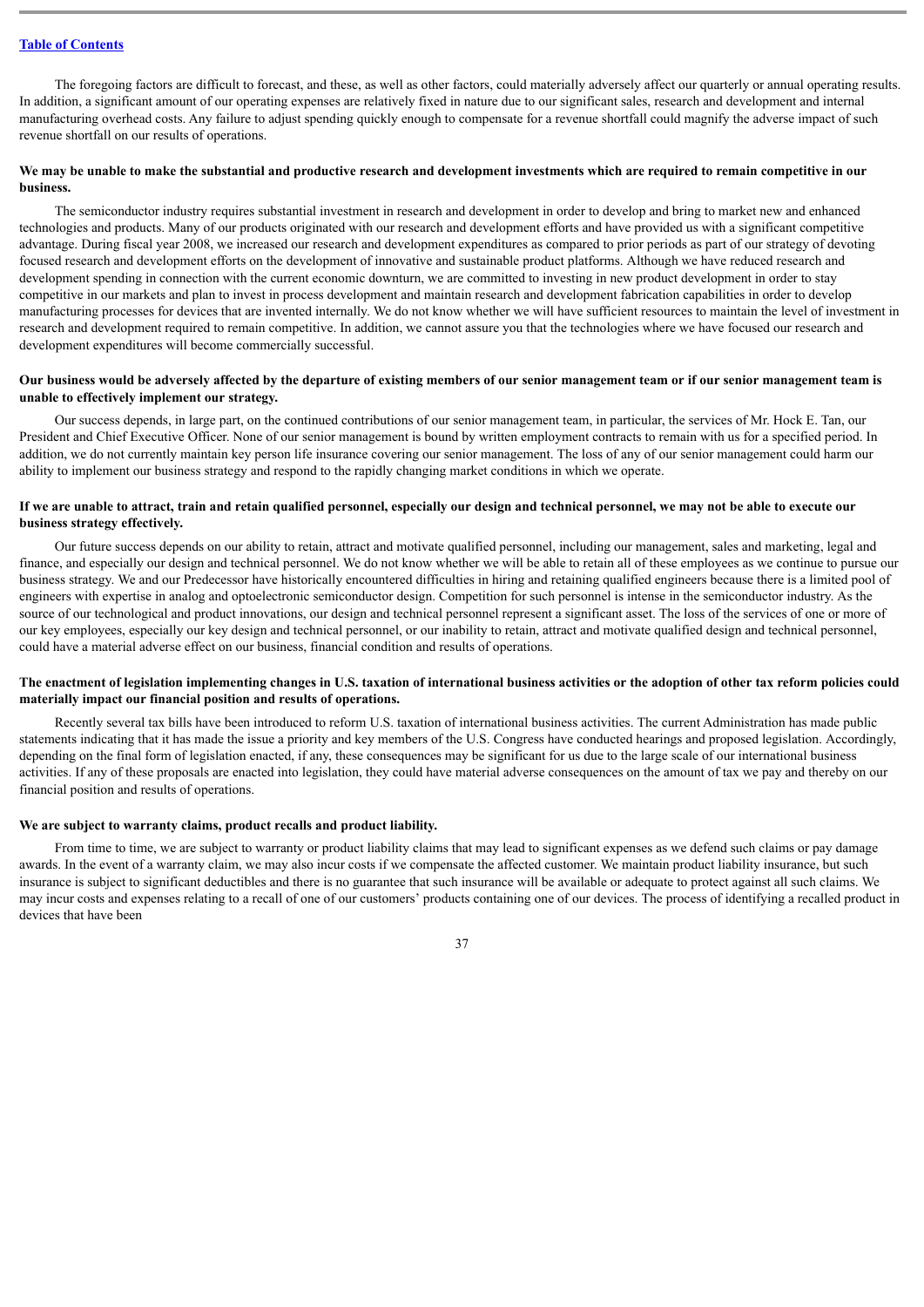widely distributed may be lengthy and require significant resources, and we may incur significant replacement costs, contract damage claims from our customers and reputational harm. Costs or payments made in connection with warranty and product liability claims and product recalls could materially affect our financial condition and results of operations.

## **The complexity of our products could result in unforeseen delays or expenses or undetected defects or bugs, which could adversely affect the market acceptance of new products, damage our reputation with current or prospective customers, and materially and adversely affect our operating costs.**

Highly complex products such as the products that we offer, may contain defects and bugs when they are first introduced or as new versions are released. We have in the past experienced, and may in the future experience, these defects and bugs. If any of our products contain defects or bugs, or have reliability, quality or compatibility problems, we may not be able to successfully design workarounds. Consequently, our reputation may be damaged and customers may be reluctant to buy our products, which could materially and adversely affect our ability to retain existing customers, attract new customers, and our financial results. In addition, these defects or bugs could interrupt or delay sales to our customers. To resolve these problems, we may have to invest significant capital and other resources. Although our products are tested by our suppliers, our customers and ourselves, it is possible that our new products will contain defects or bugs. If any of these problems are not found until after we have commenced commercial production of a new product, we may be required to incur additional development costs and product recall, repair or replacement costs. These problems may also result in claims against us by our customers or others. In addition, these problems may divert our technical and other resources from other development efforts, we would likely lose, or experience a delay in, market acceptance of the affected product or products, and we could lose credibility with our current and prospective customers. As a result, our financial results could be materially and adversely affected.

# **Failure to adjust our supply chain volume due to changing market conditions or failure to estimate our customers' demand could adversely affect our results of operations.**

We make significant decisions, including determining the levels of business that we will seek and accept, production schedules, levels of reliance on contract manufacturing and outsourcing, personnel needs and other resource requirements, based on our estimates of customer requirements. The short-term nature of commitments by many of our customers and the possibility of rapid changes in demand for their products reduces our ability to accurately estimate future customer requirements. Our results of operations could be harmed if we are unable to adjust our supply chain volume to address market fluctuations, including those caused by the seasonal or cyclical nature of the markets in which we operate. The sale of our products is dependent, to a large degree, on customers whose industries are subject to seasonal or cyclical trends in the demand for their products. For example, the consumer electronics market is particularly volatile and is subject to seasonality related to the holiday selling season, making demand difficult to anticipate. On occasion, customers may require rapid increases in production, which can challenge our resources and reduce margins. During a market upturn, we may not be able to purchase sufficient supplies or components, or secure sufficient contract manufacturing capacity, to meet increasing product demand, which could harm our reputation, prevent us from taking advantage of opportunities and reduce revenue growth. In addition, some parts are not readily available from alternate suppliers due to their unique design or the length of time necessary for design work. If one of our suppliers ceases to, or is unable to, manufacture such a component or supply is otherwise constrained, we may be forced to re-engineer a product or may fail to meet customer demand. In addition to discontinuing parts, suppliers may also extend lead times, limit supplies or increase prices due to capacity constraints or other factors.

In order to secure components for the production of products, we may continue to enter into non-cancelable purchase commitments with vendors or make advance payments to suppliers, which could reduce our ability to adjust our inventory or expense levels to declining market demands. Prior commitments of this type have resulted in an excess of parts when demand for our products has decreased. Downturns in the semiconductor industry have in the past caused, and may in the future cause, our customers to reduce significantly the amount of products ordered from us. If demand for our products is less than we expect, we may experience excess and obsolete inventories and be forced to incur additional charges. Because certain of our sales, research and development and internal manufacturing overhead expenses are relatively fixed, a reduction in customer demand may decrease our gross margins and operating income.

# **Our operating results and financial condition could be harmed if the markets into which we sell our products decline.**

Visibility into our markets is limited. Just as we are experiencing in the current economic downturn, any decline in our customers' markets would likely result in a reduction in demand for our products and make it more difficult to collect on outstanding amounts due us. For example, if the Asian market does not grow as anticipated or if the semiconductor market continues to decline, our results of operations will likely continue to suffer. In such an environment, pricing pressures could intensify and, if we were unable to respond quickly, could significantly reduce our gross margins. To the extent we cannot offset recessionary periods or periods of reduced growth that may occur in these markets through increased market share or otherwise, our net revenue may decline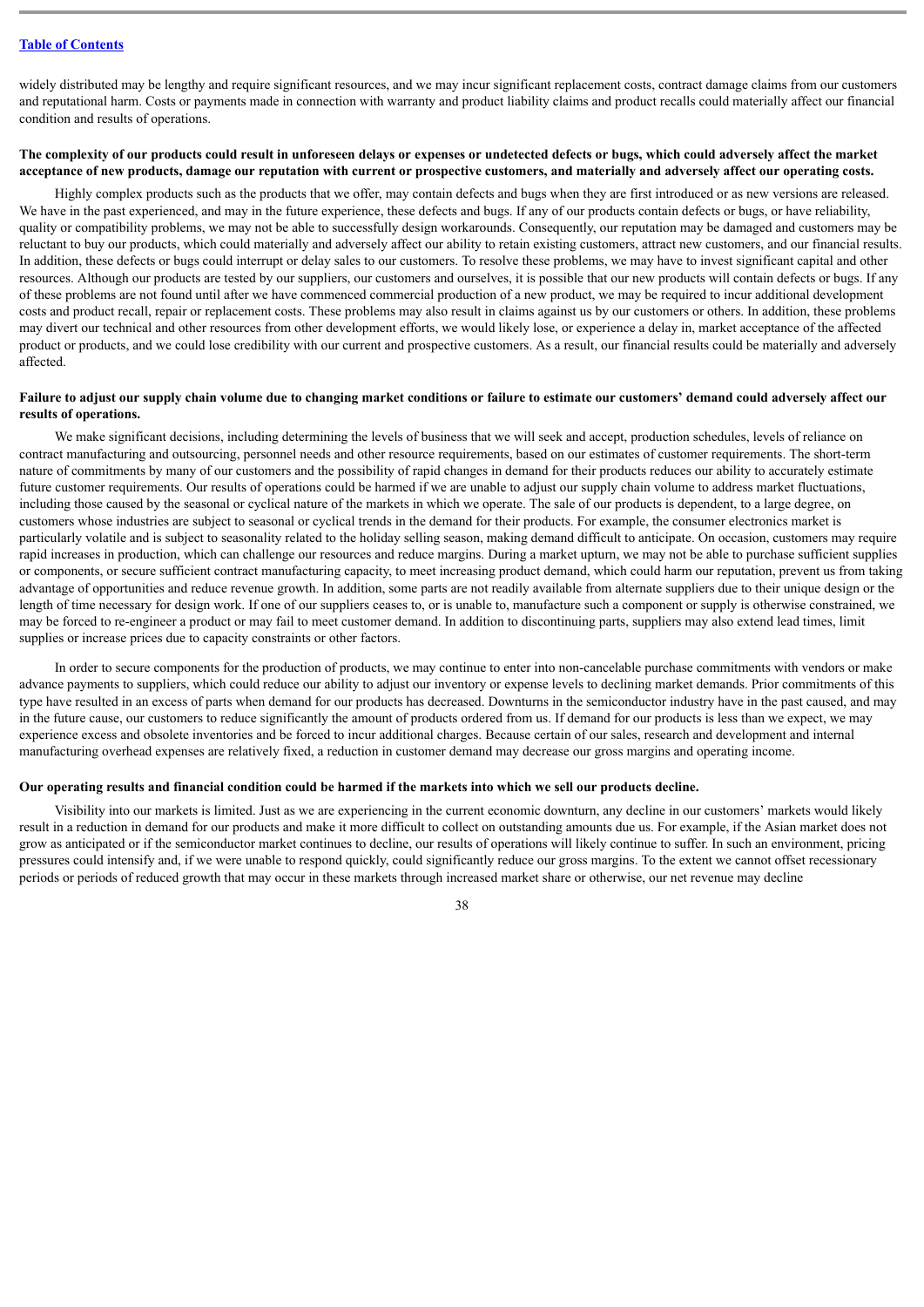and our business, financial condition and results of operations may suffer. Pricing pressures and competition are especially intense in semiconductor-related industries, which could prevent achievement of our long-term financial goals and could require us to implement additional cost-cutting measures. Furthermore, projected industry growth rates may not be as forecasted, which could result in spending on process and product development well ahead of market requirements, which could have a material adverse effect on our business, financial condition and results of operations.

# **We may be subject to claims of infringement of third-party intellectual property rights or demands that we license third-party technology, which could result in significant expense and loss of our intellectual property rights.**

The semiconductor industry is characterized by companies holding large numbers of patents, copyrights, trademarks and trade secrets and by the vigorous pursuit, protection and enforcement of intellectual property rights. From time to time, third parties assert against us and our customers and distributors their patent, copyright, trademark, trade secret and other intellectual property rights to technologies that are important to our business. For example, on July 23, 2009, TriQuint Semiconductor, Inc. filed a complaint against us and certain of our subsidiaries in the U.S. District Court, District of Arizona seeking declaratory judgment that four of our patents relating to RF filter technology used in our wireless products are invalid and, if valid, that TriQuint's products do not infringe any of those patents. In addition, TriQuint claims that certain of our wireless products infringe three of its patents. TriQuint is seeking damages in an unspecified amount, treble damages for alleged willful infringement, attorneys fees and injunctive relief. We intend to defend this lawsuit vigorously, which actions may include the assertion by us of counterclaims or additional claims against TriQuint related to our intellectual property portfolio.

Claims that our products or processes infringe or misappropriate these rights, regardless of their merit or resolution, are frequently costly and divert the efforts and attention of our management and technical personnel. In addition, many of our customer agreements and in some cases our asset sale agreements require us to indemnify our customers or purchasers for third-party intellectual property infringement claims, which have in the past and may in the future require that we defend those claims and might require that we pay damages in the case of adverse rulings. Claims of this sort could also harm our relationships with our customers and might deter future customers from doing business with us. We do not know whether we will prevail in such proceedings given the complex technical issues and inherent uncertainties in intellectual property litigation. If any pending or future proceedings result in an adverse outcome, we could be required to:

- cease the manufacture, use or sale of the infringing products, processes or technology;
- pay substantial damages for past, present and future use of the infringing technology;
- expend significant resources to develop non-infringing technology;
- license technology from the third-party claiming infringement, which license may not be available on commercially reasonable terms, or at all;
- enter into cross-licenses with our competitors, which could weaken our overall intellectual property portfolio;
- lose the opportunity to license our technology to others or to collect royalty payments based upon successful protection and assertion of our intellectual property against others;
- indemnify customer or distributors;
- pay substantial damages to our customers or end users to discontinue use or replace infringing technology with non-infringing technology; or
- relinquish intellectual property rights associated with one or more of our patent claims, if such claims are held invalid or otherwise unenforceable.

Any of the foregoing results could have a material adverse effect on our business, financial condition and results of operations.

# **We utilize a significant amount of intellectual property in our business. If we are unable to protect our intellectual property, our business could be adversely affected.**

Our success depends in part upon our ability to protect our intellectual property. To accomplish this, we rely on a combination of intellectual property rights, including patents, mask works, copyrights, trademarks, service marks, trade secrets and similar intellectual property, as well as customary contractual protections with our customers, suppliers, employees and consultants, and through security measures to protect our trade secrets. We are unable to predict that:

• any of the patents and pending patent applications that we presently employ in our business will not lapse or be invalidated, circumvented, challenged, abandoned or, in the case of third-party patents licensed or sub-licensed to us, be licensed to others;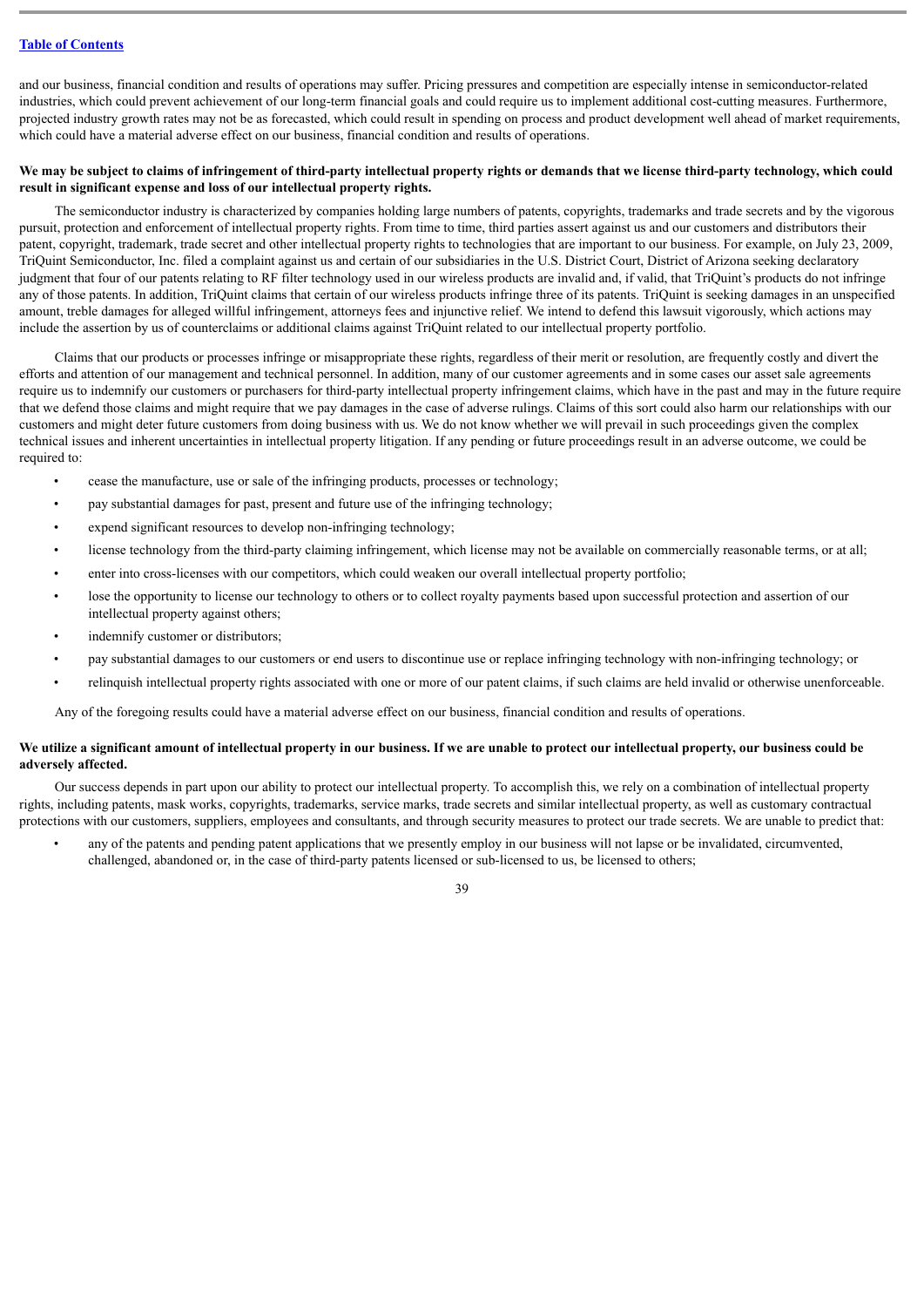- our intellectual property rights will provide competitive advantages to us;
- rights previously granted by third parties to intellectual property rights licensed or assigned to us, including portfolio cross-licenses, will not hamper our ability to assert our intellectual property rights against potential competitors or hinder the settlement of currently pending or future disputes;
- any of our pending or future patent applications will be issued or have the coverage originally sought;
- our intellectual property rights will be enforced in certain jurisdictions where competition may be intense or where legal protection may be weak;
- any of the trademarks, copyrights, mask work rights, trade secrets, know-how or other intellectual property rights that we presently employ in our business will not lapse or be invalidated, circumvented, challenged, abandoned or licensed to others; or
- any of our pending or future trademark or copyright applications will be issued or have the coverage originally sought.

In addition, our competitors or others may develop products or technologies that are similar or superior to our products or technologies, duplicate our products or technologies or design around our protected technologies. Effective patent, trademark, copyright and trade secret protection may be unavailable or more limited in one or more relevant jurisdictions relative to those protections available in the United States, or may not be applied for in one or more relevant jurisdictions. Moreover, from time to time we pursue litigation to assert our intellectual property rights. An adverse decision in any of these legal actions could limit our ability to assert our intellectual property rights, limit the value of our technology or otherwise negatively impact our business, financial condition and results of operations.

We have a number of patent and intellectual property license agreements. Some of these license agreements require us to make one-time or periodic payments. We may need to obtain additional patent licenses or renew existing license agreements in the future. We are unable to predict whether these license agreements can be obtained or renewed on acceptable terms.

#### **The demands or loss of one or more of our significant customers may adversely affect our business.**

Some of our customers are material to our business and results of operations. During the fiscal year ended November 2, 2008, Avnet, Inc. accounted for 11% of our net revenue from continuing operations, and our top 10 customers, which included five distributors, collectively accounted for 54% of our net revenue from continuing operations. We believe our top customers' purchasing power has given them the ability to make greater demands on their suppliers, including us. We expect this trend to continue, which we expect will result in our results of operations becoming increasingly sensitive to deterioration in the financial condition of, or other adverse developments related to, one or more of our significant customers. Although we believe that our relationships with our major customers are good, we generally do not have long-term contracts with any of them, which is typical of our industry. As a result, although our customers provide indications of their product needs and purchases on an annual basis, they generally purchase our products on a weekly or daily basis and the relationship, as well as particular orders, can be terminated at any time. The loss of any of our major customers, or any substantial reduction in sales to any of these customers, could have a material adverse effect on our business, financial condition and results of operations.

# **We generally do not have any long-term supply contracts with our contract manufacturers or materials suppliers and may not be able to obtain the products or raw materials required for our business, which could have a material adverse affect on our business.**

We either obtain the products we need for our business from third-party contract manufacturers or we obtain the materials we need for our products from suppliers. We purchase a significant portion of our semiconductor materials from a few suppliers. For the fiscal year ended November 2, 2008, we purchased 53% of the materials for our manufacturing processes from eleven suppliers. Substantially all of our purchases are on a purchase order basis, and we have not generally entered into long-term contracts with our contract manufacturers or suppliers. In the event that these purchase orders are terminated, we cannot obtain sufficient quantities of raw materials at reasonable prices, the quality of the material deteriorates, we fail to satisfy our customers' requirements or we are not able to pass on higher materials costs to our customers, our business, financial condition and results of operations could be adversely impacted. For example, during fiscal year 2008, we have experienced an increase in our cost of products sold as a result of higher energy costs.

Our manufacturing processes rely on many materials, including silicon and GaAs wafers, copper lead frames, mold compound, ceramic packages and various chemicals and gases. From time to time, suppliers may extend lead times, limit supplies or increase prices due to capacity constraints or other factors. Although we believe that our current supplies of materials are adequate, shortages could occur in various essential materials due to interruption of supply or increased demand in the industry.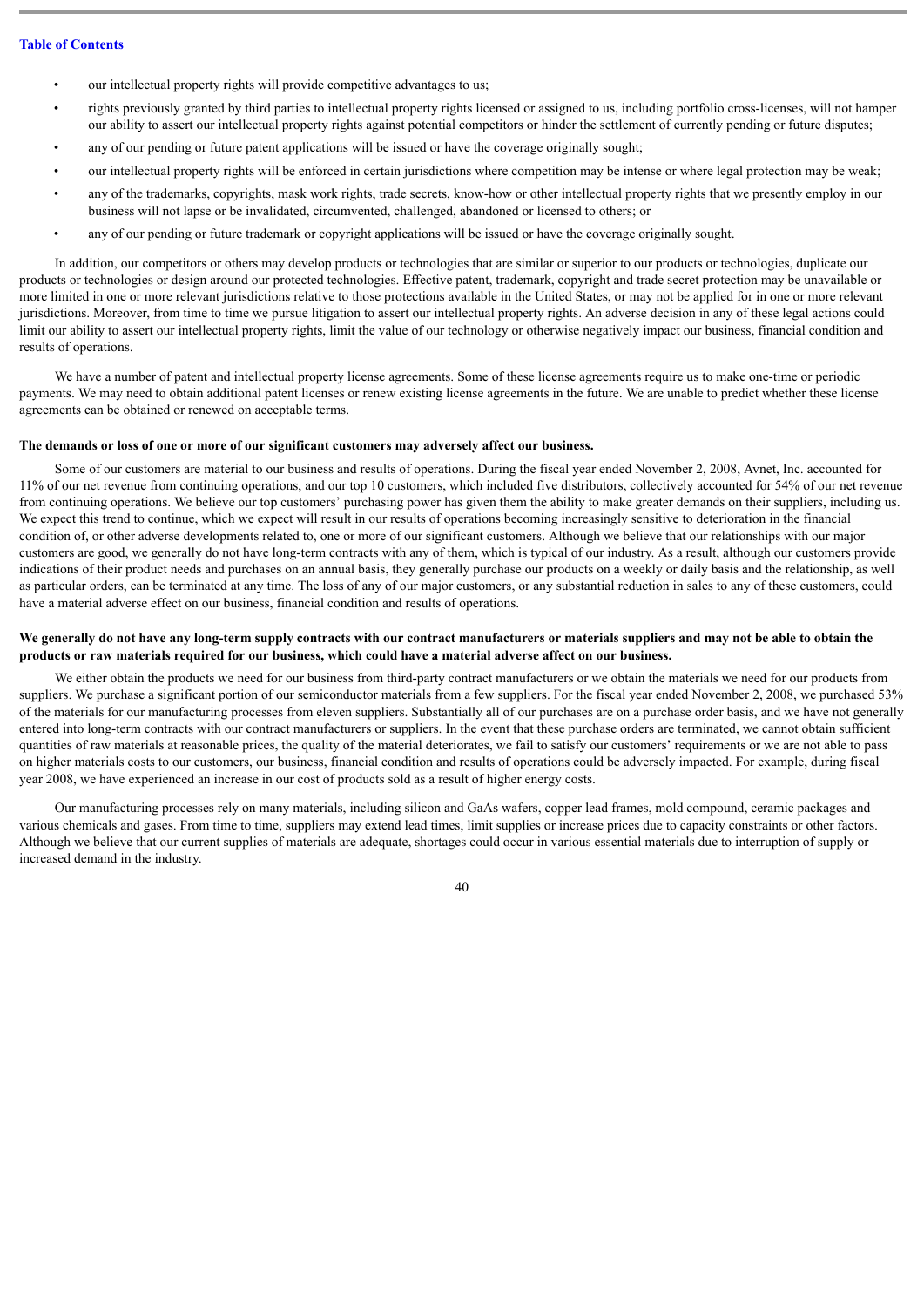We use third-party contractor manufacturers for most of our manufacturing activities, primarily for wafer fabrication and module assembly and test services. Our agreements with these manufacturers typically require us to forecast product needs, commit to purchase services consistent with these forecasts and may require other commitments in the early stages of the relationship. Our operations could be adversely affected in the event that these contractual relationships were disrupted or terminated, the cost of such services increased significantly, the quality of the services provided deteriorated, our forecasts proved to be materially incorrect or capacity is consumed by our competitors.

# **We rely on third parties to provide services necessary for the operation of our business. Any failure of one or more of our vendors to provide these services could have a material adverse effect on our business.**

We rely on third-party vendors to provide critical services, including, among other things, certain services related to accounting, billing, human resources, information technology, or IT, network development and network monitoring. We depend on these vendors to ensure that our corporate infrastructure will consistently meet our business requirements. The ability of these third-party vendors to successfully provide reliable, high quality services is subject to technical and operational uncertainties that are beyond our control. While we may be entitled to damages if our vendors fail to perform under their agreements with us, our agreements with these vendors limit the amount of damages we may receive. In addition, we do not know whether we will be able to collect on any award of damages or that any such damages would be sufficient to cover the actual costs we would incur as a result of any vendor's failure to perform under its agreement with us. Any failure of our corporate infrastructure could have a material adverse effect on our business, financial condition and results of operations. Upon expiration or termination of any of our agreements with third-party vendors, we may not be able to replace the services provided to us in a timely manner or on terms and conditions, including service levels and cost, that are favorable to us and a transition from one vendor to another vendor could subject us to operational delays and inefficiencies until the transition is complete.

### **Our gross margin is dependent on a number of factors, including our level of capacity utilization.**

Semiconductor manufacturing requires significant capital investment, leading to high fixed costs, including depreciation expense. Although we outsource a significant portion of our manufacturing activities, we do retain some semiconductor fabrication and assembly and test facilities. If we are unable to utilize our owned fabrication and assembly and test facilities at a high level, the fixed costs associated with these facilities will not be fully absorbed, resulting in higher average unit costs and lower gross margins. In the past, we and our Predecessor have experienced periods where our gross margins declined due to, among other things, reduced factory utilization resulting from reduced customer demand, reduced selling prices and a change in product mix towards lower margin devices. Increased competition and the existence of product alternatives, more complex engineering requirements, lower demand and other factors may lead to further price erosion, lower revenues and lower margins for us in the future.

# **Our business, financial condition and results of operations could be adversely affected by the political and economic conditions of the countries in which we conduct business and other factors related to our international operations.**

We sell our products throughout the world. In addition, approximately 66% of our employees are located outside of the United States. Multiple factors relating to our international operations and to particular countries in which we operate could have a material adverse effect on our business, financial condition and results of operations. These factors include:

- changes in political, regulatory, legal or economic conditions;
- restrictive governmental actions, such as restrictions on the transfer or repatriation of funds and foreign investments and trade protection measures, including export duties and quotas and customs duties and tariffs;
- disruptions of capital and trading markets;
- changes in import or export licensing requirements;
- transportation delays;
- civil disturbances or political instability;
- geopolitical turmoil, including terrorism, war or political or military coups;
- changes in labor standards;
- limitations on our ability under local laws to protect our intellectual property;
- nationalization and expropriation;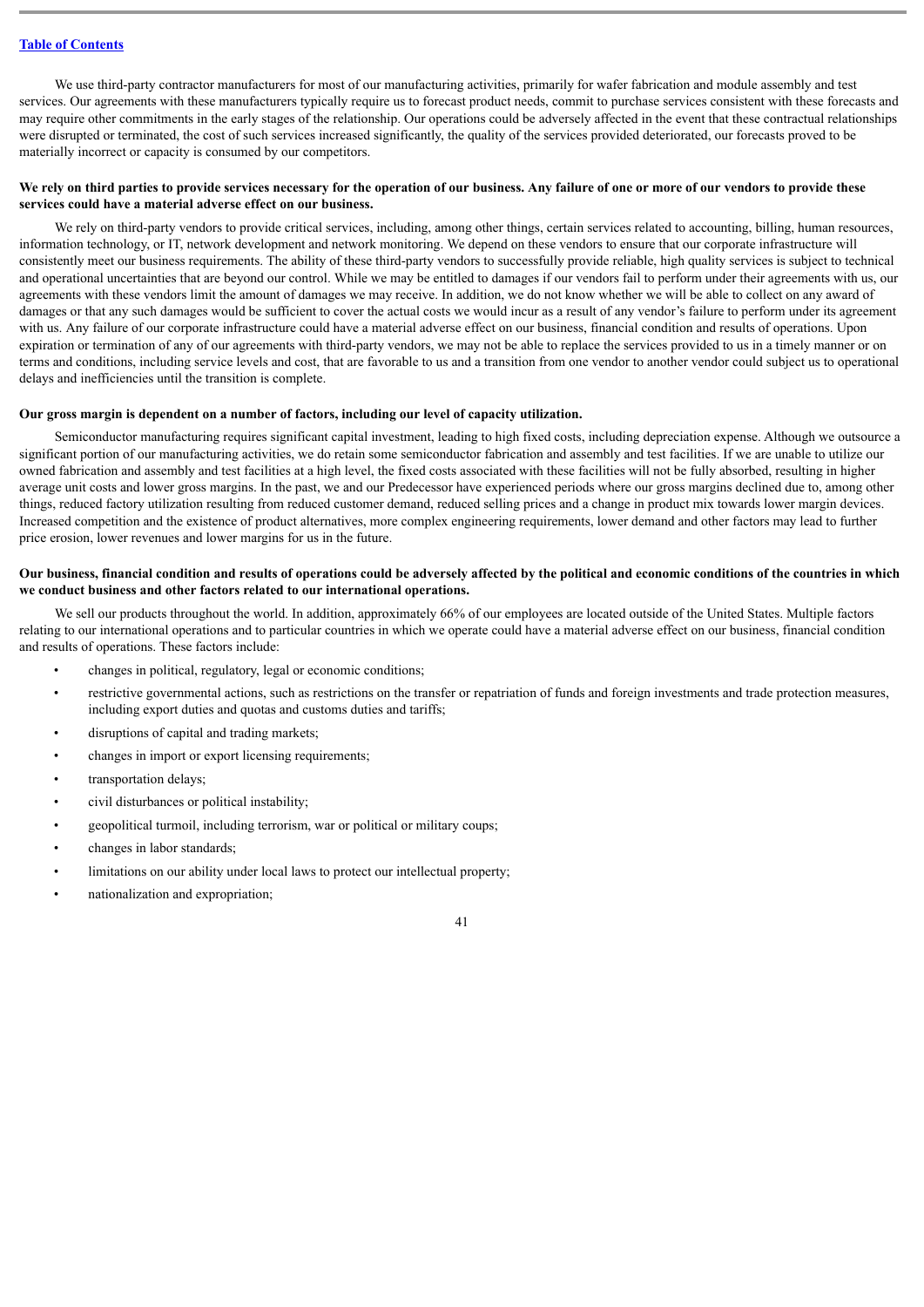- changes in tax laws;
- currency fluctuations, which may result in our products becoming too expensive for foreign customers; and
- difficulty in obtaining distribution and support.

International conflicts are creating many economic and political uncertainties that are impacting the global economy. A continued escalation of international conflicts could severely impact our operations and demand for our products.

A majority of our products are produced and sourced in Asia, primarily in Singapore, Malaysia and Taiwan. Any conflict or uncertainty in these countries, including due to public health or safety concerns could have a material adverse effect on our business, financial condition and results of operations. In addition, if the government of any country in which our products are manufactured or sold sets technical standards for products manufactured in or imported into their country that are not widely shared, it may lead certain of our customers to suspend imports of their products into that country, require manufacturers in that country to manufacture products with different technical standards and disrupt cross-border manufacturing relationships which, in each case, could have a material adverse effect on our business, financial condition and results of operations.

In addition, our subsidiaries may require future equity-related financing, and any capital contributions to certain of our subsidiaries may require the approval of the relevant authorities in the jurisdiction in which the subsidiary is incorporated. The approvals are required from the investment commissions or similar agency of the particular jurisdiction and relate to any initial or additional equity investment by foreign entities in local corporations. Our failure to obtain the required approvals could have an adverse effect on our business, financial condition and results of operations.

#### **We are subject to currency exchange risks that could adversely affect our operations.**

Although a majority of our revenue and operating expenses is denominated in U.S. dollars, and we prepare our financial statements in U.S. dollars in accordance with GAAP, a portion of our revenue and operating expenses is in foreign currencies. As a result, we are subject to currency risks that could adversely affect our operations, including:

- risks resulting from changes in currency exchange rates and the implementation of exchange controls; and
- limitations on our ability to reinvest earnings from operations in one country to fund the capital needs of our operations in other countries.

Changes in exchange rates will result in increases or decreases in our costs and earnings, and may also affect the book value of our assets located outside the United States and the amount of our equity. Although we seek to minimize our currency exposure by engaging in hedging transactions where we deem it appropriate, we do not know whether our efforts will be successful.

# **If we suffer loss to our factories, facilities or distribution system due to catastrophe, our operations could be seriously harmed.**

Our factories, facilities and distribution system, and those of our contract manufacturers, are subject to risk of catastrophic loss due to fire, flood, or other natural or man-made disasters. A number of our facilities and those of our contract manufacturers are located in areas with above average seismic activity. Any catastrophic loss to any of these facilities would likely disrupt our operations, delay production, shipments and revenue and result in significant expenses to repair or replace the facility. In particular, any catastrophic loss at our Fort Collins, Colorado and Singapore facilities would materially and adversely affect our business.

# **If the tax incentive arrangements we have negotiated with the Government of Singapore change or cease to be in effect, or if our assumptions and interpretations regarding tax laws and incentive arrangements prove to be incorrect, the amount of corporate income taxes we have to pay could significantly increase.**

We have structured our operations to maximize the benefit from various tax incentives extended to us to encourage investment or employment, and to reduce our overall effective tax rate. We have obtained several tax incentives from the Singapore Economic Development Board, an agency of the Government of Singapore, which provide that certain classes of income we earn in Singapore are subject to tax holidays or reduced rates of Singapore income tax. Each tax incentive is separate and distinct from the others, and may be granted, withheld, extended, modified, truncated, complied with or terminated independently without any effect on the other incentives. In order to retain these tax benefits, we must meet certain operating conditions specific to each incentive relating to, among other things, maintenance of a treasury function, a corporate headquarters function, specified intellectual property activities and specified manufacturing activities in Singapore. Some of these operating conditions are subject to phase- in periods through 2015. The tax incentives are presently scheduled to expire at various dates generally between 2012 and 2015, subject in certain cases to potential extensions. Absent such tax incentives, the corporate income tax rate in Singapore is presently 17% commencing from the 2010 year of assessment. For the fiscal years ended October 31, 2007 and November 2, 2008, the effect of all these tax incentives, in the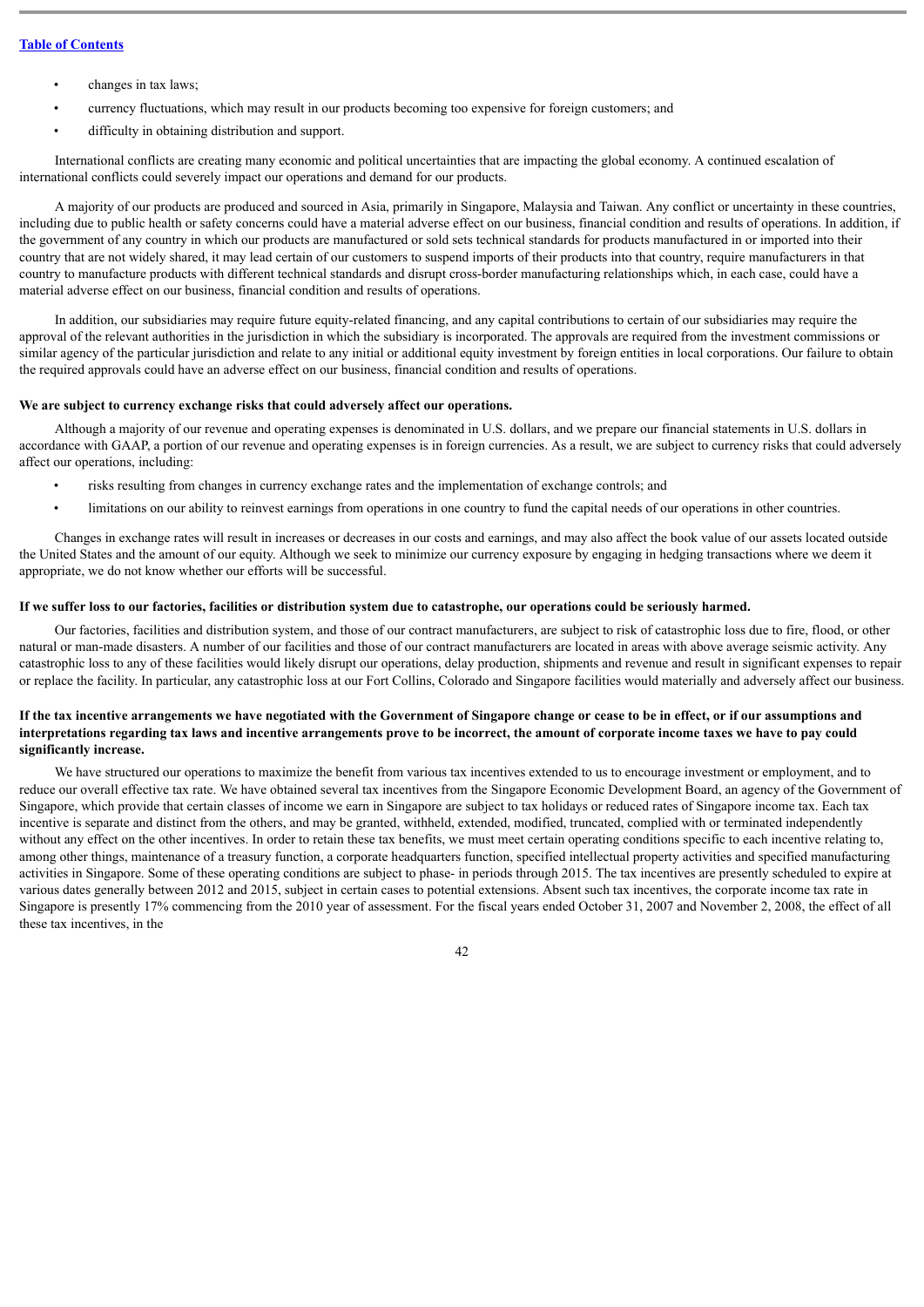aggregate, was to reduce the overall provision for income taxes from what it otherwise would have been in such year by approximately \$19 million and \$24 million, respectively. If we cannot or elect not to comply with the operating conditions included in any particular tax incentive, we will lose the related tax benefits and could be required to refund material tax benefits previously realized by us with respect to that incentive and, depending on the incentive at issue, could likely be required to modify our operational structure and tax strategy. Any such modified structure may not be as beneficial to us from an income tax expense or operational perspective as the benefits provided under the present tax concession arrangements.

Our interpretations and conclusions regarding the tax incentives are not binding on any taxing authority, and if our assumptions about tax and other laws are incorrect or if these tax incentives are substantially modified or rescinded we could suffer material adverse tax and other financial consequences, which would increase our expenses, reduce our profitability and adversely affect our cash flows. In addition, taxable income in any jurisdiction is dependent upon acceptance of our operational practices and intercompany transfer pricing by local tax authorities as being on an arm's length basis. Due to inconsistencies in application of the arm's length standard among taxing authorities, as well as lack of adequate treaty-based protection, transfer pricing challenges by tax authorities could, if successful, substantially increase our income tax expense.

## **We may pursue acquisitions, dispositions, investments and joint ventures, which could affect our results of operations.**

We have disposed of significant portions of the business originally acquired from Agilent through the sale of our Storage Business to PMC-Sierra, Inc. in February 2006, the sale of our Printer ASICs Business to Marvell Technology Group Ltd. in May 2006, the sale of our Image Sensor operations to Micron Technology, Inc. in December 2006, and the sale of our Infra-red operations to Lite-On Technology Corporation in January 2008. We may seek additional opportunities to maximize efficiency and value through various transactions, including purchases or sales of assets, businesses, investments or contractual arrangements. These transactions may be intended to result in the reduction of our indebtedness, the realization of cost savings, the generation of cash or income or the reduction of risk. These transactions may also affect our consolidated results of operations.

In 2007, we acquired the Polymer Optical Fiber, or POF, business from Infineon Technologies AG. In the first and second quarter of 2008, we completed acquisitions of a manufacturer of motion control encoders and a developer of low-power wireless devices, respectively. In August 2008, we acquired the Bulk Acoustic Wave Filter business of Infineon. In the second quarter of 2009, we acquired a manufacturer of motion control encoders. We expect to continue to make acquisitions of, and investments in, businesses that offer complementary products, services and technologies, augment our market coverage, or enhance our technological capabilities. We may also enter into strategic alliances or joint ventures to achieve these goals. We cannot assure you that we will be able to identify suitable acquisition, investment, alliance, or joint venture opportunities or that we will be able to consummate any such transactions or relationships on terms and conditions acceptable to us, or that such transactions or relationships will be successful.

These transactions or any other acquisitions or dispositions involve risks and uncertainties which may have a material adverse effect on our business. The integration of acquired businesses may not be successful and could result in disruption to other parts of our business. In addition, the integration may require that we incur significant restructuring charges. To integrate acquired businesses, we must implement our management information systems, operating systems and internal controls, and assimilate and manage the personnel of the acquired operations. The difficulties of the integrations may be further complicated by such factors as geographic distances, lack of experience operating in the geographic market or industry sector of the acquired business, delays and challenges associated with integrating the business with our existing businesses, diversion of management's attention from daily operations of the business, potential loss of key employees and customers of the acquired business, the potential for deficiencies in internal controls at the acquired business, performance problems with the acquired business' technology, difficulties in entering markets in which we have no or limited direct prior experience, exposure to unanticipated liabilities of the acquired business, insufficient revenues to offset increased expenses associated with the acquisition, and our ability to achieve the growth prospects and synergies expected from any such acquisition. Even when an acquired business has already developed and marketed products, there can be no assurance that product enhancements will be made in a timely fashion or that all pre-acquisition due diligence will have identified all possible issues that might arise with respect to such acquired assets.

Any acquisition may also cause us to assume liabilities, acquire goodwill and non-amortizable intangible assets that will be subject to impairment testing and potential impairment charges, incur amortization expense related to certain intangible assets, increase our expenses and working capital requirements, and subject us to litigation, which would reduce our return on invested capital. Failure to manage and successfully integrate the acquisitions we make could materially harm our business and operating results.

Any future acquisitions may require additional debt or equity financing, which in the case of debt financing, will increase our exposures to risk related to our substantial indebtedness, increase our leverage and potentially affect our credit ratings, and in the case of equity financing, would be dilutive to our existing shareholders. Any downgrades in our credit ratings associated with an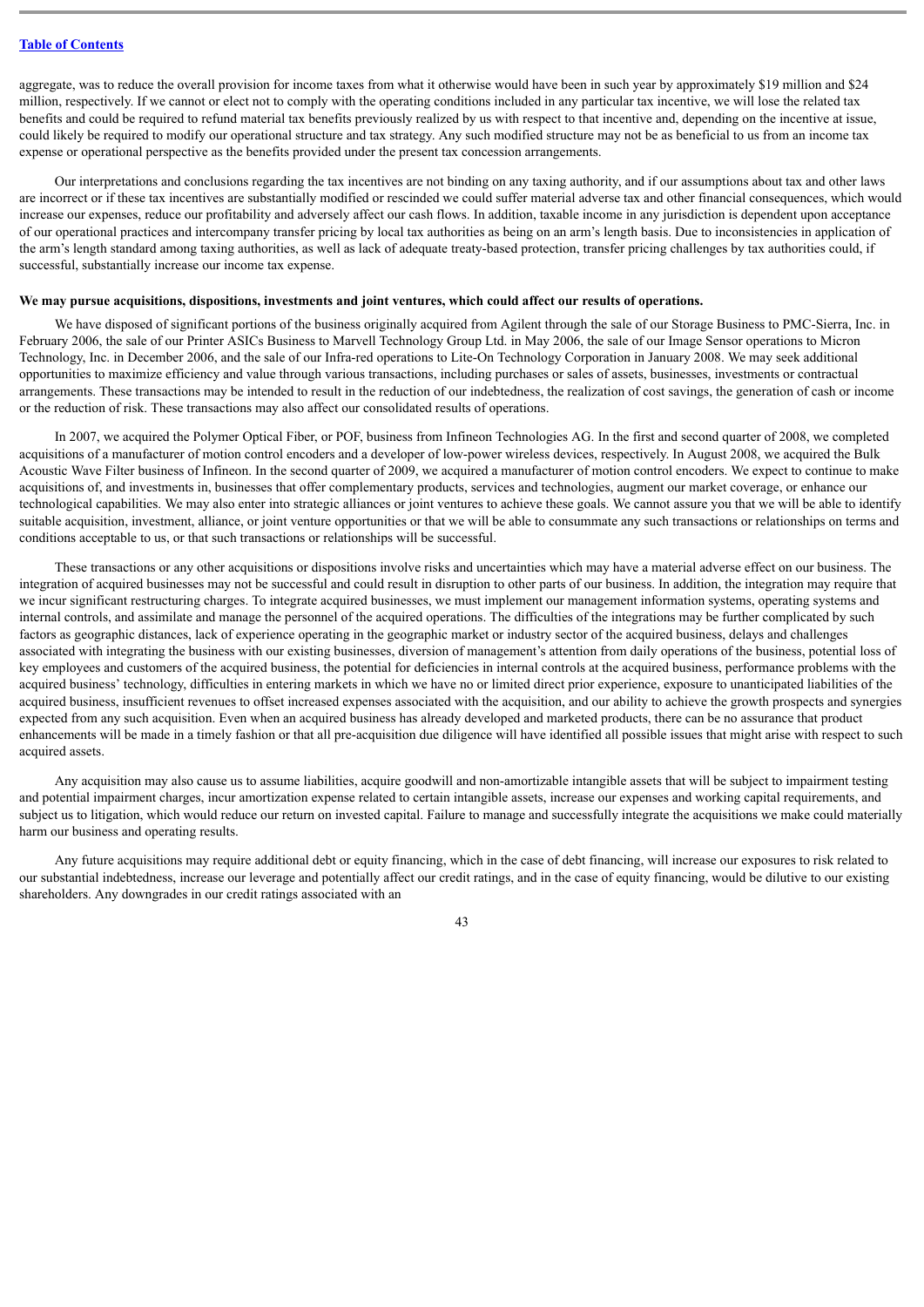acquisition could adversely affect our ability to borrow by resulting in more restrictive borrowing terms. As a result of the foregoing, we also may not be able to complete acquisitions or strategic customer transactions in the future to the same extent as in the past, or at all. These and other factors could harm our ability to achieve anticipated levels of profitability at acquired operations or realize other anticipated benefits of an acquisition, and could adversely affect our business, financial condition and results of operations.

# **Our business is subject to various governmental regulations, and compliance with these regulations may cause us to incur significant expenses. If we fail to maintain compliance with applicable regulations, we may be forced to recall products and cease their manufacture and distribution, and we could be subject to civil or criminal penalties.**

Our business is subject to various significant international and U.S. laws and other legal requirements, including packaging, product content, labor and import/export regulations. These regulations are complex, change frequently and have generally become more stringent over time. We may be required to incur significant expenses to comply with these regulations or to remedy violations of these regulations. Any failure by us to comply with applicable government regulations could result in cessation of our operations or portions of our operations, product recalls or impositions of fines and restrictions on our ability to conduct our operations. In addition, because many of our products are regulated or sold into regulated industries, we must comply with additional regulations in marketing our products.

Our products and operations are also subject to the rules of industrial standards bodies, like the International Standards Organization, as well as regulation by other agencies, such as the U.S. Federal Communications Commission. If we fail to adequately address any of these rules or regulations, our business could be harmed.

We must conform the manufacture and distribution of our semiconductors to various laws and adapt to regulatory requirements in all countries as these requirements change. If we fail to comply with these requirements in the manufacture or distribution of our products, we could be required to pay civil penalties, face criminal prosecution and, in some cases, be prohibited from distributing our products in commerce until the products or component substances are brought into compliance.

# **We are subject to environmental, health and safety laws, which could increase our costs, restrict our operations and require expenditures that could have a material adverse affect on our results of operations and financial condition.**

We are subject to a variety of international and U.S. laws and other legal requirements relating to the use, disposal, clean-up of and human exposure to, hazardous materials. Any failure by us to comply with environmental, health and safety requirements could result in the limitation or suspension of production or subject us to future liabilities in excess of our reserves. In addition, compliance with environmental, health and safety requirements could restrict our ability to expand our facilities or require us to acquire costly pollution control equipment, incur other significant expenses or modify our manufacturing processes. In the event of the discovery of new contamination, additional requirements with respect to existing contamination, or the imposition of other cleanup obligations for which we are responsible, we may be required to take remedial or other measures which could have a material adverse effect on our business, financial condition and results of operations.

We also face increasing complexity in our product design and procurement operations as we adjust to new requirements relating to the materials composition of our products, including the restrictions on lead and certain other substances in electronics that apply to specified electronics products sold in the European Union as of July 1, 2006 under the Restriction of Hazardous Substances in Electrical and Electronic Equipment Directive. Other countries, such as the United States, China and Japan, have enacted or may enact laws or regulations similar to the EU legislation. Other environmental regulations may require us to reengineer our products to utilize components which are more environmentally compatible. Such reengineering and component substitution may result in excess inventory or other additional costs and could have a material adverse effect on our results of operations.

In addition to the costs of complying with environmental, health and safety requirements, we may in the future incur costs defending against environmental litigation brought by government agencies and private parties. We may be defendants in lawsuits brought by parties in the future alleging environmental damage, personal injury or property damage. A significant judgment against us could harm our business, financial condition and results of operations.

In the last few years, there has been increased media scrutiny and associated reports focusing on a potential link between working in semiconductor manufacturing clean room environments and certain illnesses, primarily different types of cancers. Regulatory agencies and industry associations have begun to study the issue to see if any actual correlation exists. Because we utilize clean rooms, we may become subject to liability claims. In addition, these reports may also affect our ability to recruit and retain employees.

#### We cannot predict:

• changes in environmental or health and safety laws or regulations;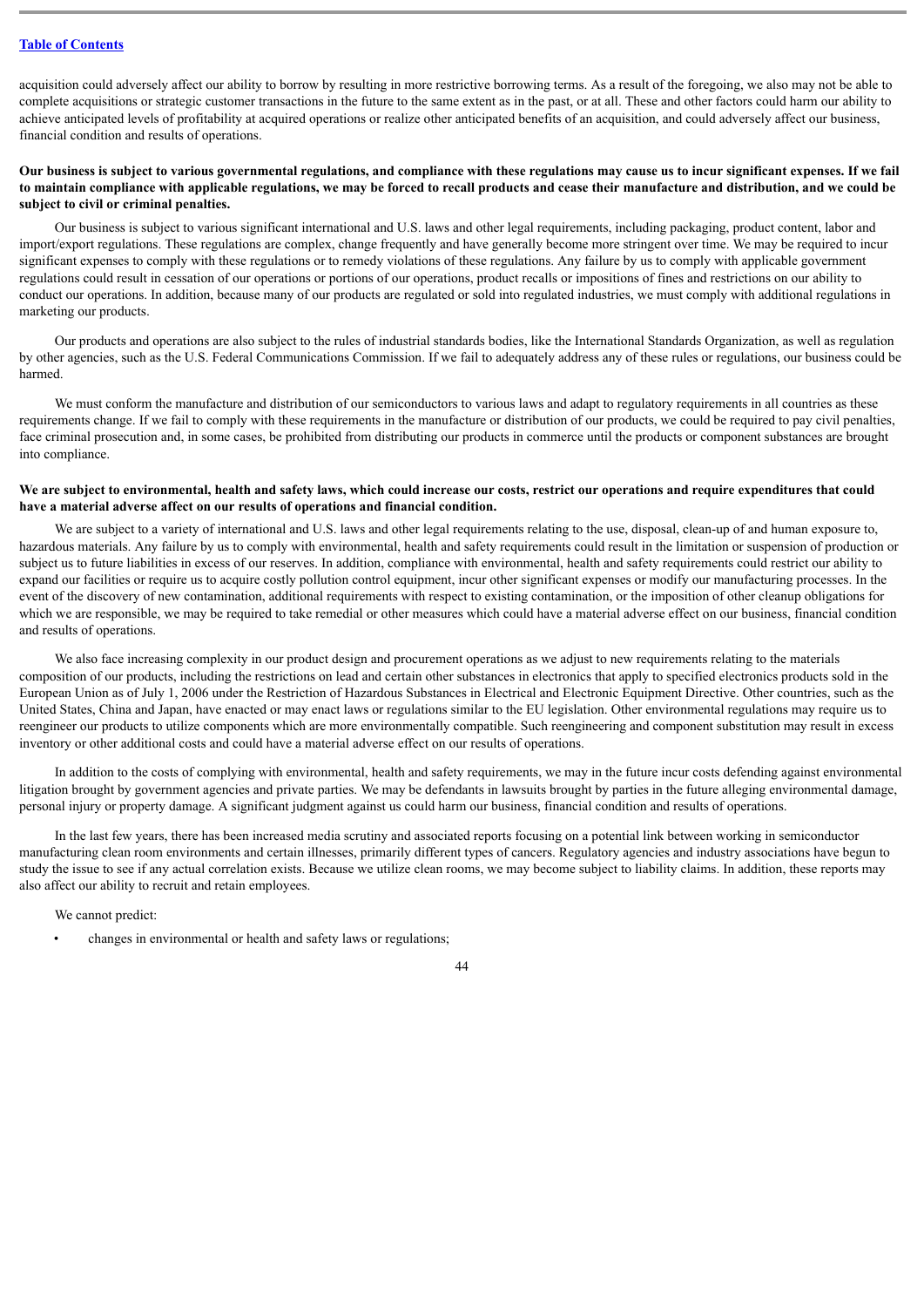- the manner in which environmental or health and safety laws or regulations will be enforced, administered or interpreted;
- our ability to enforce and collect under indemnity agreements and insurance policies relating to environmental liabilities; or
- the cost of compliance with future environmental or health and safety laws or regulations or the costs associated with any future environmental claims, including the cost of clean-up of currently unknown environmental conditions.

# **We may not realize the expected benefits of our recent restructuring activities and other initiatives designed to reduce costs and increase revenue across our operations.**

We recently have pursued a number of restructuring initiatives designed to reduce costs and increase revenue across our operations. These initiatives included significant workforce reductions in certain areas as we realigned our business. Additional initiatives included establishing certain operations closer in location to our global customers, evaluating functions more efficiently performed through partnerships or other outside relationships and steps to attempt to further reduce our overhead costs. We are also exploring opportunities to leverage our technology and diversified product portfolio to increase revenue. These initiatives have been substantial in scope and disruptive to some of our historical operations. We may not realize the expected benefits of these new initiatives. As a result of these initiatives, we have incurred restructuring or other infrequent charges and we may in the future experience disruptions in our operations, loss of key personnel and difficulties in delivering products timely. In the nine months ended August 2, 2009 and the year ended November 2, 2008, we incurred restructuring charges of \$32 million and \$12 million, respectively, consisting primarily of employee severance and related costs resulting from a reduction in our workforce.

#### **We are subject to risks associated with our distributors' product inventories and product sell-through.**

We sell many of our products to customers through distributors who maintain their own inventory of our products for sale to dealers and end users. We recognize revenues for sales to distributors upon delivery to the distributor. We limit distributor return rights and we allow limited price adjustments on sales to distributors. We provide reserves for distributor rights related to these limited stock returns and price adjustments. Sales to distributors accounted for 38% and 32% of our net revenue from continuing operations in the nine months ended August 3, 2008 and August 2, 2009, respectively.

If these distributors are unable to sell an adequate amount of their inventory of our products in a given quarter to dealers and end users or if they decide to decrease their inventories for any reason, such as due to the current global recession or due to any downturn in technology spending, our sales to these distributors and our revenues may decline. In addition, if distributors decide to purchase more inventory in any particular quarter, due to product availability or other reasons, than is required to satisfy end customer demand, inventory at our distributors may grow in such quarter, which could adversely affect our product revenues in a subsequent quarter as such distributors will likely reduce future orders until their inventory levels realign with end customer demand. For example, during the nine months ended August 2, 2009, the semiconductor industry experienced a significant decline in demand. Consequently, our distributors experienced declines in their resales of our products and were carrying a higher level of inventories of our products than historical levels at the end of the first fiscal quarter of 2009. As a result, our distributors decided to reduce their inventory of our products during the second fiscal quarter of 2009 and we also reduced our own inventory by \$27 million or 15%.

We also face the risk that our distributors may for other reasons have inventory levels in excess of future anticipated sales. If such sales do not occur in the time frame anticipated by these distributors for any reason, these distributors may substantially decrease the amount of product they order from us in subsequent periods, which would harm our business.

Our reserve estimates associated with products stocked by our distributors are based largely on reports that our distributors provide to us on a monthly basis. To date, we believe this data has been generally accurate. To the extent that this resale and channel inventory data is inaccurate or not received in a timely manner, we may not be able to make reserve estimates for future periods accurately or at all.

## **We rely on third-party distributors and manufacturers' representatives and the failure of these distributors and manufacturers' representatives to perform as expected could reduce our future sales.**

We sell many of our products to customers through distributors and manufacturers' representatives. We are unable to predict the extent to which our distributors and manufacturers' representatives will be successful in marketing and selling our products. Moreover, many of our distributors and manufacturers' representatives and distributors also market and sell competing products. Our representatives and distributors may terminate their relationships with us at any time. Our future performance will also depend, in part, on our ability to attract additional distributors or manufacturers' representatives that will be able to market and support our products effectively, especially in markets in which we have not previously distributed our products. If we cannot retain our current distributors or manufacturers' representatives or recruit additional or replacement distributors or manufacturers' representatives, our sales and operating results will be harmed.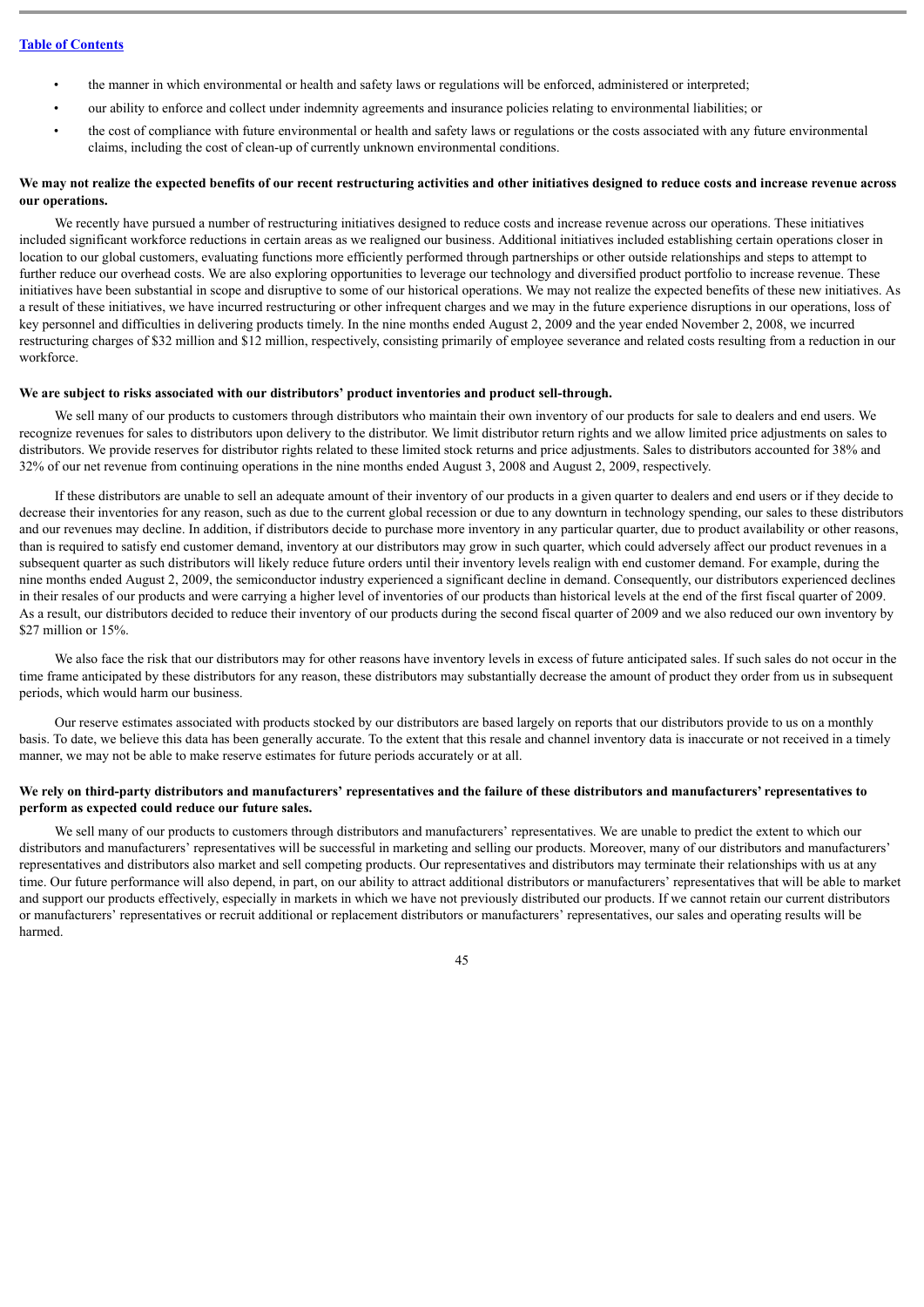## **The average selling prices of products in our markets have historically decreased rapidly and will likely do so in the future, which could harm our revenues and gross profits.**

The products we develop and sell are used for high volume applications. As a result, the prices of those products have historically decreased rapidly. We expect that our gross profits on our products are likely to decrease over the next fiscal year below levels we have historically experienced due to pricing pressures from our customers, and an increase in sales of wireless and other products into consumer application markets, which are highly competitive and cost sensitive. In the past, we have reduced the average selling prices of our products in anticipation of future competitive pricing pressures, new product introductions by us or our competitors and other factors. Our gross profits and financial results will suffer if we are unable to offset any reductions in our average selling prices by increasing our sales volumes, reducing manufacturing costs, or developing new and higher value-added products on a timely basis.

# **We will be required to assess our internal control over financial reporting on an annual basis and any future adverse findings from such assessment could result in a loss of investor confidence in our financial reports, significant expenses to remediate any internal control deficiencies and ultimately have an adverse effect on our share price.**

We will comply with Section 404(a) (management's report on financial reporting) under the Sarbanes-Oxley Act of 2002, as amended, or the Sarbanes-Oxley Act, for the fiscal year ending November 1, 2009, and will comply with Section 404(b) (auditor's attestation) no later than the fiscal year ending October 31, 2010. We cannot assure you that our compliance with Section 404 will not result in significant additional expenditures. We will be required to disclose, among other things, control deficiencies that constitute a "material weakness." A "material weakness" is a control deficiency, or combination of control deficiencies, that results in more than a remote likelihood that a material misstatement of the annual or interim financial statements will not be prevented or detected. If we fail to implement the requirements of Section 404 in a timely manner, we might be subject to sanctions or investigation by regulatory agencies such as the SEC. In addition, failure to comply with Section 404 or the disclosure by us of a material weakness may cause investors to lose confidence in our financial statements and the trading price of our ordinary shares may decline.

If we fail to remedy any material weakness, our financial statements may be inaccurate, our ability to report our financial results on a timely and accurate basis may be adversely affected, our access to the capital markets may be restricted, the trading price of our ordinary shares may decline, and we may be subject to sanctions or investigation by regulatory authorities, including the SEC or the Nasdaq Stock Market. We may also be required to restate our financial statements from prior periods.

**Our substantial indebtedness could adversely affect our financial health and our ability to raise additional capital to fund our operations, limit our ability to react to changes in the economy or our industry, expose us to interest rate risk to the extent of our variable rate indebtedness and prevent us from fulfilling our obligations under our indebtedness.**

The following table presents our long-term indebtedness and capital lease obligations as of August 2, 2009:

|                                                            | As of August  |
|------------------------------------------------------------|---------------|
|                                                            | 2, 2009       |
|                                                            | (in millions) |
| $10\frac{1}{8\%}$ senior notes due 2013                    | 403           |
| Senior floating rate notes due 2013                        | 50            |
| $11\frac{7}{8}\%$ senior subordinated notes due 2015       | 247           |
| Long-term obligation for capital leases                    |               |
| Total long-term indebtedness and capital lease obligations | 703           |

In addition, we had \$17 million of letters of credit outstanding under our revolving credit facility.

Subject to restrictions in the indentures governing our  $10\frac{1}{8}\%$  senior notes, senior floating rate notes and  $11\frac{7}{8}\%$  senior subordinated notes, generally referred to collectively as our outstanding notes, and our senior credit agreement, we may incur additional indebtedness. Furthermore, borrowings under our senior credit agreement are secured by substantially all of our assets.

Our substantial indebtedness could have important consequences including:

- making it more difficult for us to satisfy our obligations with respect to our outstanding notes, including our repurchase obligations;
- increasing our vulnerability to adverse general economic and industry conditions;
- requiring us to dedicate a substantial portion of our cash flow from operations to payments on our indebtedness, thereby reducing the availability of our cash flow to fund working capital, capital expenditures, research and development efforts, execution of our business strategy and other general corporate purposes;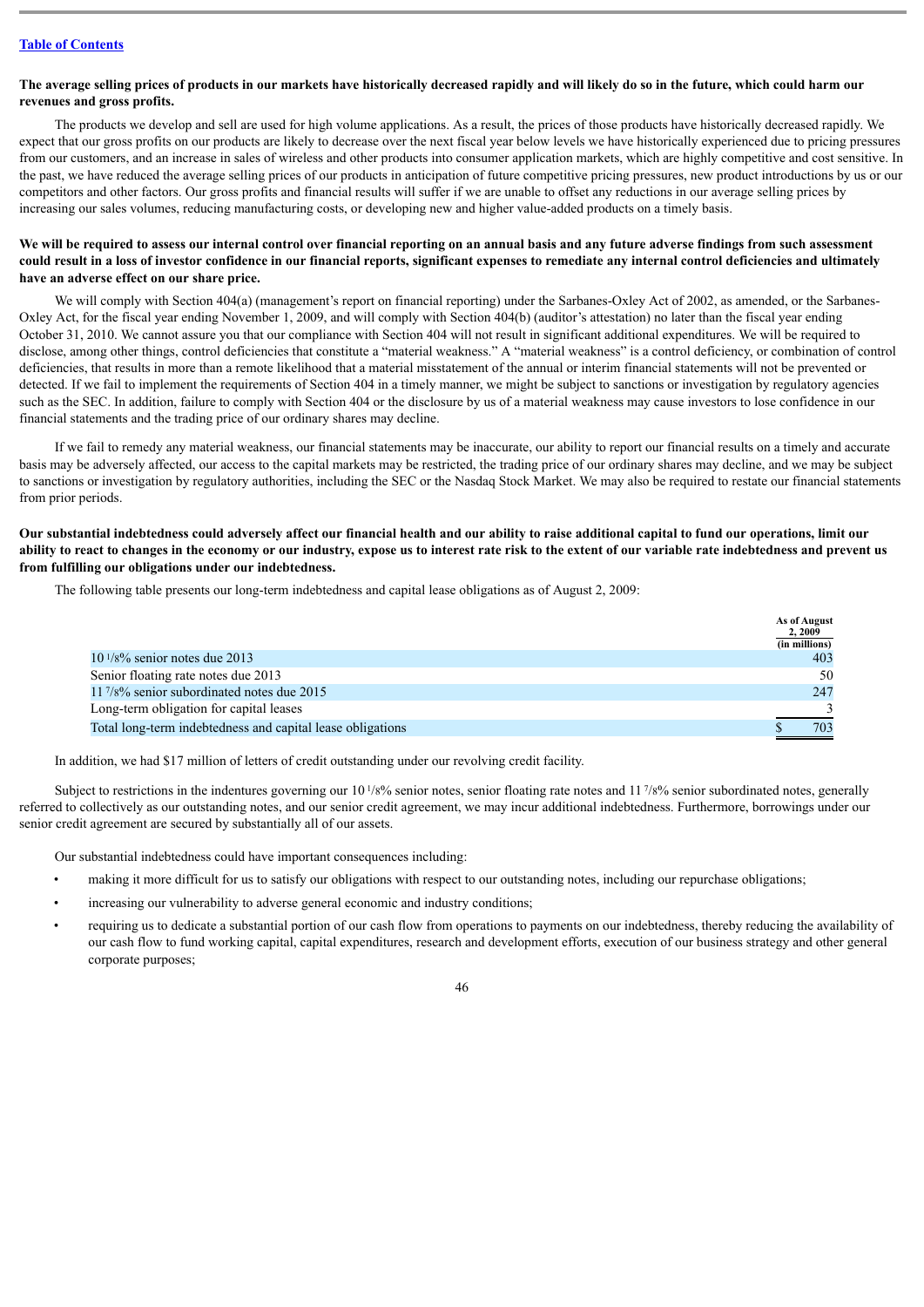- limiting our flexibility in planning for, or reacting to, changes in the economy and the semiconductor industry;
- placing us at a competitive disadvantage compared to our competitors with less indebtedness;
- exposing us to interest rate risk to the extent of our variable rate indebtedness;
- limiting our ability to, or increasing the costs to, refinance indebtedness; and
- making it more difficult to borrow additional funds in the future to fund working capital, capital expenditures and other purposes.

Any of the foregoing could materially and adversely affect our business, financial conditions and results of operations.

#### **The indentures governing our outstanding notes and our senior credit agreement impose significant restrictions on our business.**

The indentures governing our outstanding notes and the senior credit agreement contain a number of covenants imposing significant restrictions on our business. These restrictions may affect our ability to operate our business and may limit our ability to take advantage of potential business opportunities as they arise. The restrictions placed on us include limitations on our ability and the ability of our subsidiaries to:

- incur additional indebtedness and issue ordinary or preferred shares;
- pay dividends or make other distributions on, redeem or repurchase our shares or make other restricted payments;
- make investments, acquisitions, loans or advances;
- incur or create liens;
- transfer or sell certain assets;
- engage in sale and lease back transactions;
- declare dividends or make other payments to us;
- guarantee indebtedness;
- engage in transactions with affiliates; and
- consolidate, merge or transfer all or substantially all of our assets.

In addition, over a specified limit, our senior credit agreement requires us to meet a financial ratio test and restricts our ability to make capital expenditures or prepay certain other indebtedness. Our ability to meet the financial ratio test may be affected by events beyond our control, and we do not know whether we will be able to maintain this ratio.

The foregoing restrictions could limit our ability to plan for, or react to, changes in market conditions or our capital needs. We do not know whether we will be granted waivers under, or amendments to, our senior credit agreement or the indentures if for any reason we are unable to meet these requirements, or whether we will be able to refinance our indebtedness on terms acceptable to us, or at all.

The breach of any of these covenants or restrictions could result in a default under the indentures governing our outstanding notes or our senior credit agreement. In addition, our senior credit agreement and our indentures contain cross-default provisions which could thereby result in an acceleration of amounts outstanding under all those debt instruments if certain events of default occur under any of them. If we are unable to repay these amounts, lenders having secured obligations, including the lenders under our senior credit agreement, could proceed against the collateral securing that debt. Any of the foregoing would have a material adverse effect on our business, financial condition and results of operations.

# **Risks Relating to Investments in Singapore Companies**

# **It may be difficult to enforce a judgment of U.S. courts for civil liabilities under U.S. federal securities laws against us, our directors or officers in Singapore.**

We are incorporated under the laws of the Republic of Singapore, and certain of our officers and directors are or will be residents outside the United States. Moreover, a majority of our consolidated assets are located outside the United States. Although we are

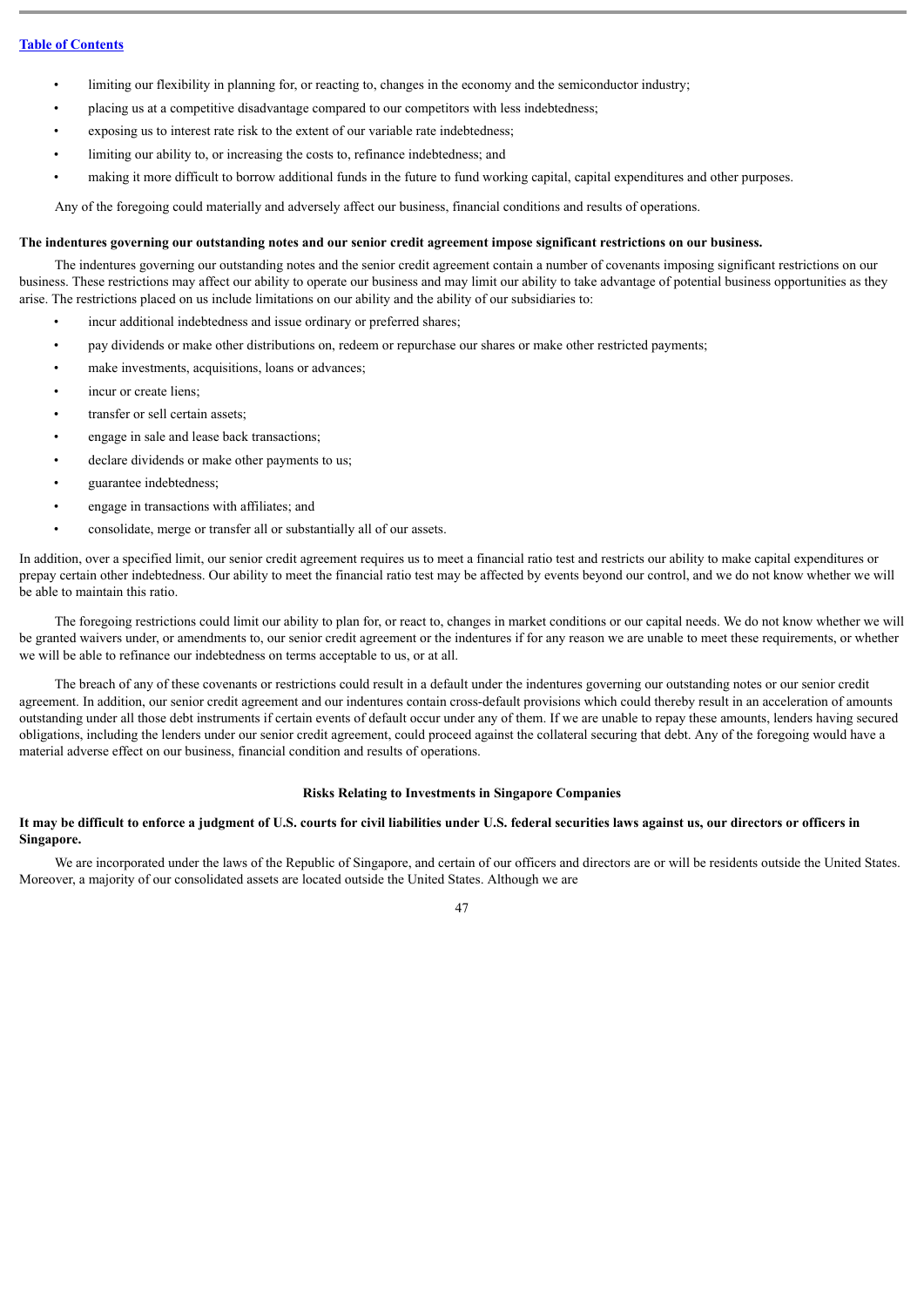incorporated outside the United States, we have agreed to accept service of process in the United States through our agent designated for that purpose. Nevertheless, since a majority of the consolidated assets owned by us are located outside the United States, any judgment obtained in the United States against us may not be collectible within the United States.

There is no treaty between the United States and Singapore providing for the reciprocal recognition and enforcement of judgments in civil and commercial matters and a final judgment for the payment of money rendered by any federal or state court in the United States based on civil liability, whether or not predicated solely upon the federal securities laws, would, therefore, not be automatically enforceable in Singapore. There is doubt whether a Singapore court may impose civil liability on us or our directors and officers who reside in Singapore in a suit brought in the Singapore courts against us or such persons with respect to a violation solely of the federal securities laws of the United States, unless the facts surrounding such a violation would constitute or give rise to a cause of action under Singapore law. Consequently, it may be difficult for investors to enforce against us, our directors or our officers in Singapore judgments obtained in the United States which are predicated upon the civil liability provisions of the federal securities laws of the United States.

# **We are incorporated in Singapore and our shareholders may have more difficulty in protecting their interest than they would as shareholders of a corporation incorporated in the United States.**

Our corporate affairs are governed by our memorandum and articles of association and by the laws governing corporations incorporated in Singapore. The rights of our shareholders and the responsibilities of the members of our board of directors under Singapore law are different from those applicable to a corporation incorporated in the United States. Therefore, our public shareholders may have more difficulty in protecting their interest in connection with actions taken by our management, members of our board of directors or our controlling shareholder than they would as shareholders of a corporation incorporated in the United States. For example, controlling shareholders in U.S. corporations are subject to fiduciary duties while controlling shareholders in Singapore corporations are not subject to such duties.

### **For a limited period of time, our directors have general authority to allot and issue new shares on terms and conditions and with any preferences, rights or restrictions as may be determined by our board of directors in its sole discretion.**

Under Singapore law, we may only allot and issue new shares with the prior approval of our shareholders in a general meeting. At our 2009 annual general meeting of shareholders, our shareholders provided our directors with the general authority to allot and issue any number of new shares (whether as ordinary shares or preference shares) until the earlier of (i) the conclusion of our 2010 annual general meeting, (ii) the expiration of the period within which the next annual general meeting is required to be held (i.e., within 15 months from the conclusion of the last general meeting) or (iii) the subsequent revocation or modification of such general authority by our shareholders acting at a duly noticed and convened meeting. Subject to the general authority to allot and issue new shares provided by our shareholders, the provisions of the Singapore Companies Act and our memorandum and articles of association, our board of directors may allot and issue new shares on terms and conditions and with the rights (including preferential voting rights) and restrictions as they may think fit to impose. Any additional issuances of new shares by our directors may adversely impact the market price of our ordinary shares.

#### **Risks Relating to Owning Our Ordinary Shares**

#### **Control by principal shareholders could adversely affect our other shareholders.**

After the completion of our IPO in August 2009, our executive officers, directors and greater than 5% shareholders, collectively, beneficially own approximately 78% of our ordinary shares (based on the number of ordinary shares outstanding as of August 2, 2009 and excluding shares issuable upon exercise of outstanding options). In addition, pursuant to the terms of our Second Amended and Restated Shareholder Agreement, or the Shareholder Agreement, investment funds affiliated with Kohlberg Kravis Roberts & Co., or KKR, and investment funds affiliated with Silver Lake Partners, or Silver Lake, and together with KKR, the Sponsors, or their respective affiliates, and Seletar Investments Pte Ltd, or Seletar, can elect their respective designees to serve as members of our board of directors. These shareholders will have a continuing ability to control our board of directors and will continue to have significant influence over our affairs for the foreseeable future, including controlling the election of directors and significant corporate transactions, such as a merger or other sale of our company or our assets. In addition, under the "controlled company" exception to the independence requirements of the Nasdaq Stock Market, we are exempt from the rules of the Nasdaq Stock Market that require that our board of directors be comprised of a majority of independent directors, that our compensation committee be comprised solely of independent directors and that our nominating and governance committee be comprised solely of independent directors. This concentrated control will limit the ability of other shareholders to influence corporate matters and, as a result, we may take actions that our non-Sponsor shareholders do not view as beneficial. For example, this concentration of ownership could have the effect of delaying or preventing a change in control or otherwise discouraging a potential acquirer from attempting to obtain control of us, which in turn could cause the market price of our ordinary shares to decline or prevent our shareholders from realizing a premium over the market price for their ordinary shares.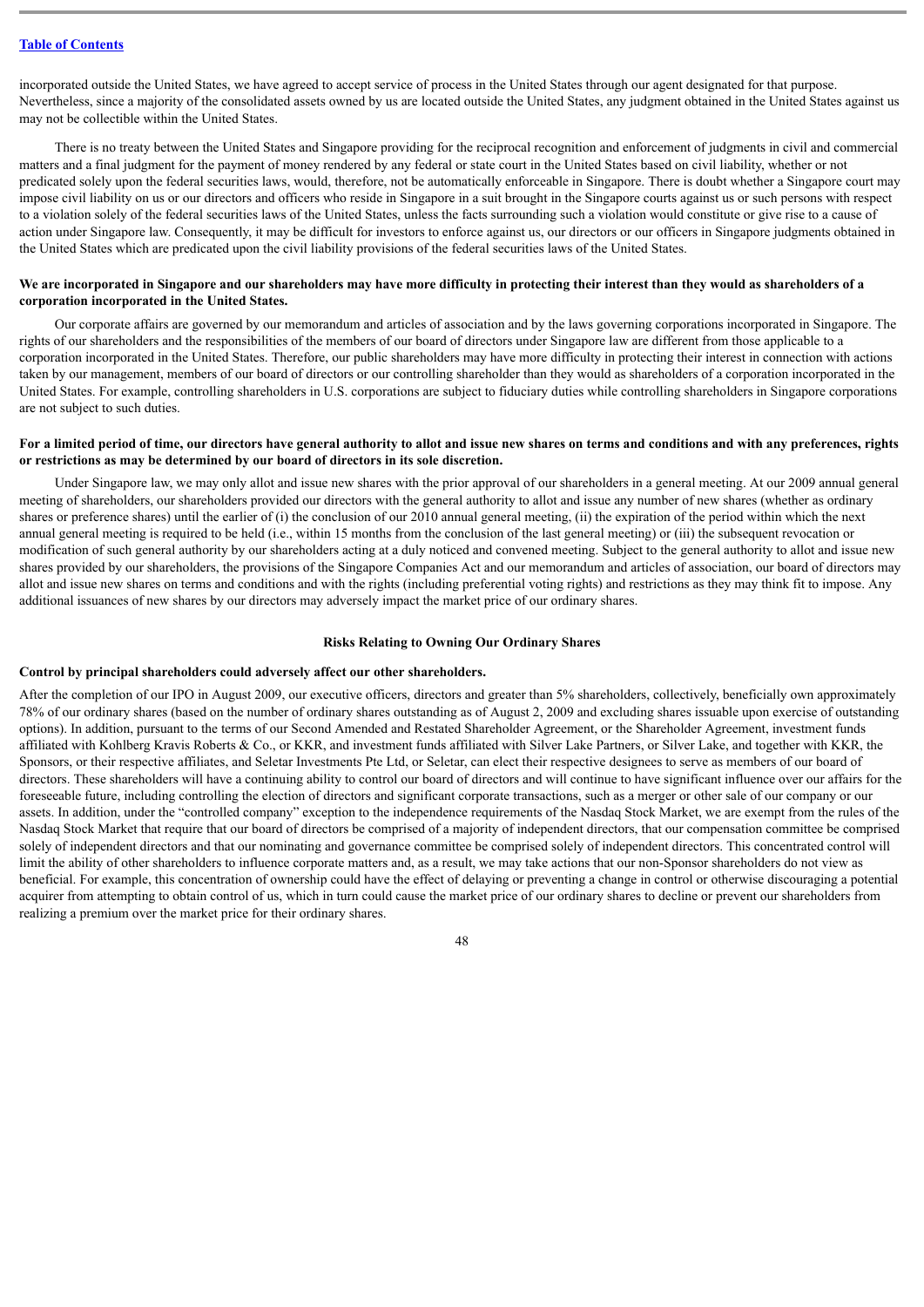#### **Our share price may be volatile and the value of an investment in our ordinary shares may decline.**

Our ordinary shares were sold in our IPO in August 2009 at a price of \$15.00 per share, and through September 2, 2009 our ordinary shares have subsequently traded as high as \$19.00. The market price of our ordinary shares could be subject to wide fluctuations in response to many risk factors listed in this section, and others beyond our control, including:

- actual or anticipated fluctuations in our financial condition and operating results;
- overall conditions in the semiconductor market;
- addition or loss of significant customers;
- changes in laws or regulations applicable to our products;
- actual or anticipated changes in our growth rate relative to our competitors;
- announcements of technological innovations by us or our competitors;
- announcements by us or our competitors of significant acquisitions, strategic partnerships, joint ventures or capital commitments;
- additions or departures of key personnel;
- competition from existing products or new products that may emerge;
- issuance of new or updated research or reports by securities analysts;
- fluctuations in the valuation of companies perceived by investors to be comparable to us;
- disputes or other developments related to proprietary rights, including patents, litigation matters and our ability to obtain intellectual property protection for our technologies;
- announcement of, or expectation of additional financing efforts;
- sales of our ordinary shares by us or our shareholders;
- share price and volume fluctuations attributable to inconsistent trading volume levels of our shares;
- the expiration of contractual lock-up agreements with our executive officers, directors and greater than 5% shareholders; and
- general economic and market conditions.

Furthermore, the stock markets have experienced extreme price and volume fluctuations that have affected and continue to affect the market prices of equity securities of many companies. These fluctuations often have been unrelated or disproportionate to the operating performance of those companies. These broad market and industry fluctuations, as well as general economic, political and market conditions such as recessions, interest rate changes or international currency fluctuations, may negatively impact the market price of our ordinary shares. In the past, companies that have experienced volatility in the market price of their stock have been subject to securities class action litigation. We may be the target of this type of litigation in the future. Securities litigation against us could result in substantial costs and divert our management's attention from other business concerns, which could seriously harm our business.

#### **An active trading market may not develop or be sustained following this offering.**

An active, liquid and orderly trading market may not develop for our ordinary shares or, if developed, may not be sustained. The lack of an active market may impair your ability to sell your shares at the time you wish to sell them or at a price that you consider reasonable. The lack of an active market may also reduce the fair market value of your shares. An inactive market may also impair our ability to raise capital to continue to fund operations by selling shares and may impair our ability to acquire other companies or technologies by using our shares as consideration.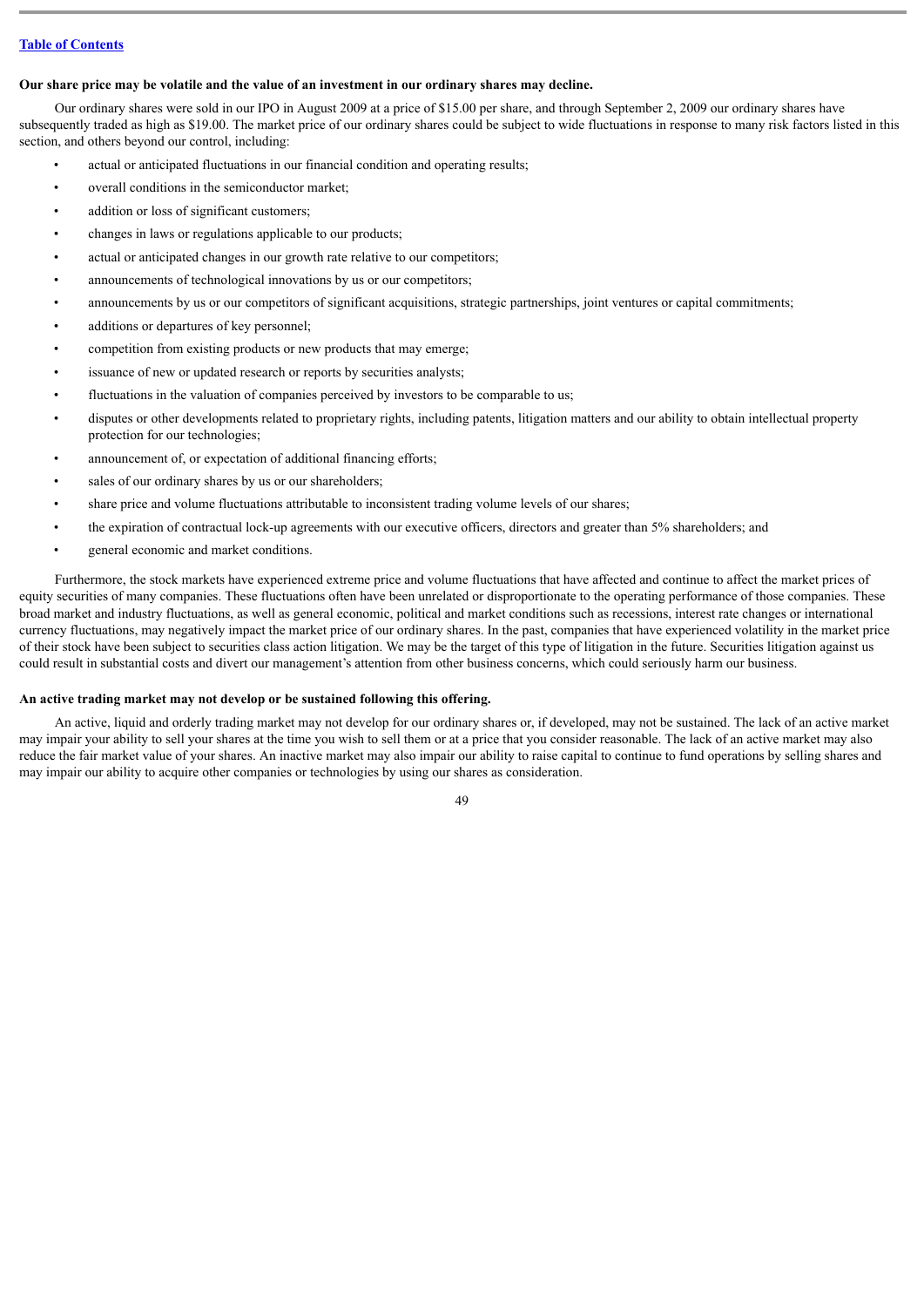### **If securities or industry analysts do not publish research or reports about our business, or publish negative reports about our business, our share price and trading volume could decline.**

The trading market for our ordinary shares depends in part on the research and reports that securities or industry analysts publish about us or our business. We do not have any control over these analysts. If one or more of the analysts who cover us downgrade our shares or change their opinion of our shares, our share price would likely decline. If one or more of these analysts cease coverage of our company or fail to regularly publish reports on us, we could lose visibility in the financial markets, which could cause our share price or trading volume to decline.

#### **Future sales of our ordinary shares in the public market could cause our share price to fall.**

Sales of a substantial number of our ordinary shares in the public market, or the perception that these sales might occur, could depress the market price of our ordinary shares and could impair our ability to raise capital through the sale of additional equity securities.

All of the 49,680,000 shares sold in our IPO are freely tradable without restrictions or further registration under the Securities Act, except for any shares held by our affiliates as defined in Rule 144 under the Securities Act. The remaining 185,680,897 ordinary shares, based on shares outstanding as of August 2, 2009, are restricted as a result of securities laws, lock-up agreements or other contractual restrictions that restrict transfers for at least 180 days after the date of our IPO, subject to certain extensions. 183,157,330 shares are subject to the contractual transfer restrictions in our Shareholder Agreement, which is described under "Certain Relationships and Related Party Transactions—Amended and Restated Shareholder Agreement—Transfer Restrictions" in the Prospectus for our IPO. An aggregate of 1,987,532 shares held by members of our board of directors and employees who are party to a management shareholders agreement are subject to transfer restrictions, subject to certain exceptions, until the fifth anniversary of the date of purchase or, in the case of shares purchased upon exercise of options, the date of grant of the option. These shares are currently scheduled to be released from such transfer restrictions as follows: 526,532 shares in 2010, 1,452,274 shares in 2011, no shares in 2012, and 8,726 shares in 2013. These remaining shares will generally become available for sale subject to compliance with applicable securities laws or upon expiration of these lock-up agreements or other contractual restrictions. The underwriters of our IPO may, in their sole discretion, release all or some portion of the shares subject to lock-up agreements prior to expiration of the lock-up period.

The holders of 184,994,862 ordinary shares, or 79% based on shares outstanding as of August 2, 2009, will be entitled to rights with respect to registration of such shares under the Securities Act pursuant to a registration rights agreement. In addition, upon exercise of outstanding options by our executive officers and certain other employees, our executive officers and those other employees will be entitled to rights with respect to registration of the ordinary shares acquired on exercise. If such holders, by exercising their registration rights, sell a large number of shares, they could adversely affect the market price for our ordinary shares. If we file a registration statement for the purposes of selling additional shares to raise capital, and are required to include shares held by these holders pursuant to the exercise of their registration rights, our ability to raise capital may be impaired. We will file a registration statement on Form S-8 under Securities Act to register approximately 41 million shares for issuance under our Amended and Restated Equity Incentive Plan for Executive Employees of Avago Technologies Limited and Subsidiaries, Amended and Restated Equity Incentive Plan for Senior Management Employees of Avago Technologies Limited and Subsidiaries and 2009 Equity Incentive Award Plan. These shares can be freely sold in the public market upon issuance and once vested, subject to a 180-day lock-up period and other restrictions provided under the terms of the Management Shareholders Agreement, the applicable plan and/or the option agreements entered into with option holders.

# **The requirements of being a public company may strain our resources, divert management's attention and affect our ability to attract and retain qualified board members.**

As a public company, we are subject to the reporting requirements of the Securities Exchange Act of 1934, as amended, or the Exchange Act, the Sarbanes-Oxley Act, listing requirements of the Nasdaq Stock Market and other applicable securities rules and regulations. Compliance with these rules and regulations increases our legal and financial compliance costs, make some activities more difficult, time-consuming or costly and increase demand on our systems and resources. The Exchange Act requires, among other things, that we file annual, quarterly and current reports with respect to our business and financial condition. The Sarbanes-Oxley Act requires, among other things, that we maintain effective disclosure controls and procedures and internal control over financial reporting. In order to maintain and, if required, improve our disclosure controls and procedures and internal control over financial reporting to meet this standard, significant resources and management oversight may be required. As a result, management's attention may be diverted from other business concerns, which could have a material adverse effect on our business, financial condition and results of operations. Although we have already hired additional staff to comply with these requirements, we may need to hire more employees in the future, which will increase our costs and expenses.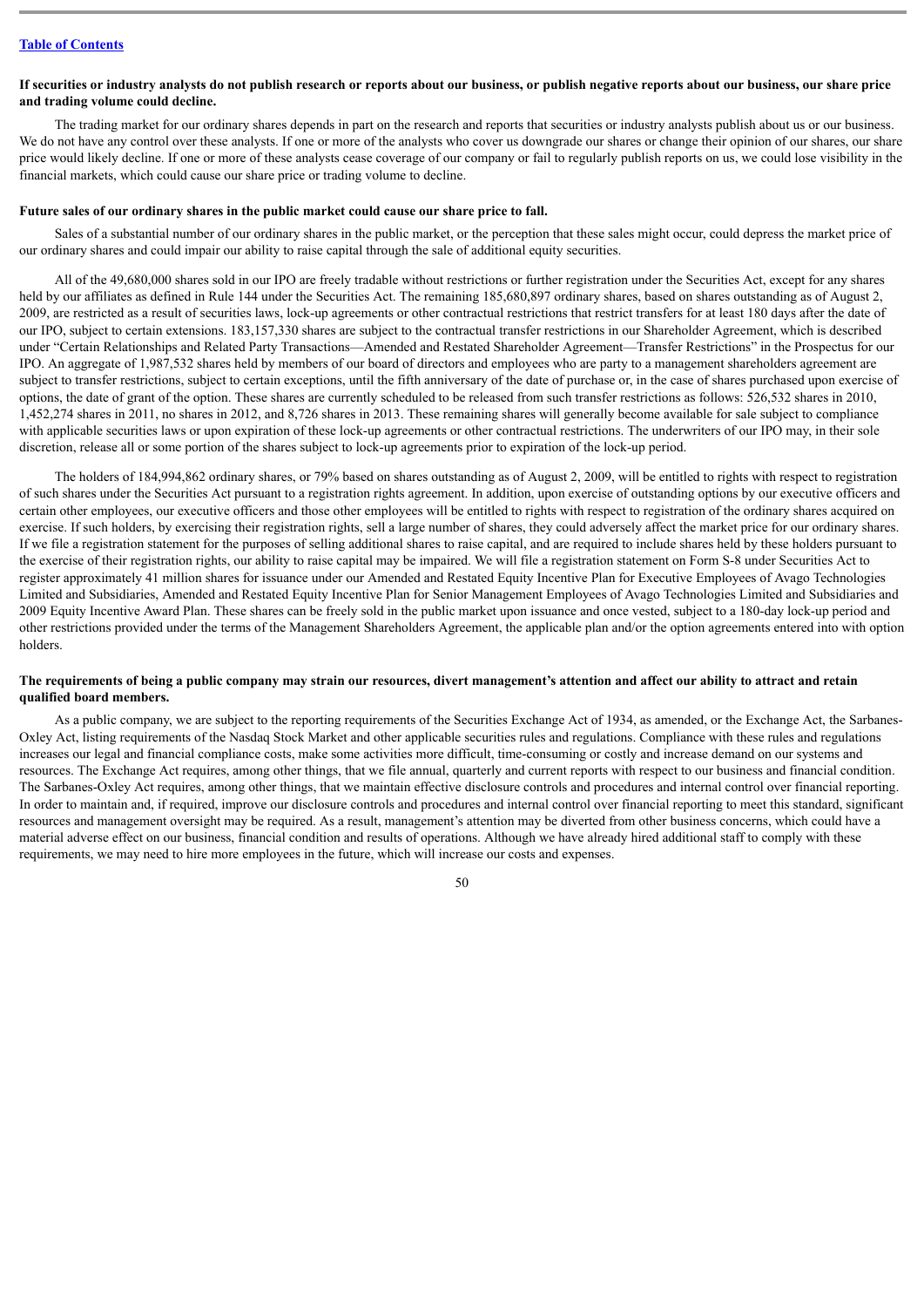In addition, changing laws, regulations and standards relating to corporate governance and public disclosure are creating uncertainty for public companies, increasing legal and financial compliance costs and making some activities more time consuming. These laws, regulations and standards are subject to varying interpretations, in many cases due to their lack of specificity, and, as a result, their application in practice may evolve over time as new guidance is provided by regulatory and governing bodies. This could result in continuing uncertainty regarding compliance matters and higher costs necessitated by ongoing revisions to disclosure and governance practices. We intend to invest resources to comply with evolving laws, regulations and standards, and this investment may result in increased general and administrative expenses and a diversion of management's time and attention from revenue-generating activities to compliance activities. If our efforts to comply with new laws, regulations and standards differ from the activities intended by regulatory or governing bodies due to ambiguities related to practice, regulatory authorities may initiate legal proceedings against us and our business may be harmed.

As a public company, it is more expensive for us to obtain director and officer liability insurance, and we may be required to accept reduced coverage or incur substantially higher costs to obtain coverage. These factors could also make it more difficult for us to attract and retain qualified members of our board of directors, particularly to serve on our audit committee and compensation committee, and qualified executive officers.

#### **Singapore corporate law may impede a takeover of our company by a third-party, which could adversely affect the value of our ordinary shares.**

The Singapore Code on Take-overs and Mergers contains provisions that may delay, deter or prevent a future takeover or change in control of our company for so long as we remain a public company with more than 50 shareholders and net tangible assets of S\$5 million or more. Any person acquiring an interest, whether by a series of transactions over a period of time or not, either on their own or together with parties acting in concert with such person, in 30% or more of our voting shares, or, if such person holds, either on their own or together with parties acting in concert with such person, between 30% and 50% (both inclusive) of our voting shares, and such person (or parties acting in concert with such person) acquires additional voting shares representing more than 1% of our voting shares in any six-month period, must, except with the consent of the Securities Industry Council in Singapore, extend a mandatory takeover offer for the remaining voting shares in accordance with the provisions of the Singapore Code on Take-overs and Mergers. While the Singapore Code on Take-overs and Mergers seeks to ensure equality of treatment among shareholders, its provisions may discourage or prevent certain types of transactions involving an actual or threatened change of control of our company. These legal requirements may impede or delay a takeover of our company by a third-party, which could adversely affect the value of our ordinary shares.

#### **We do not intend to pay dividends for the foreseeable future.**

We have never declared or paid any cash dividends on our ordinary shares and do not intend to pay any cash dividends in the foreseeable future. The payment of cash dividends on ordinary shares is restricted under the terms of the agreements governing our indebtedness. In addition, because we are a holding company, our ability to pay cash dividends on our ordinary shares may be limited by restrictions on our ability to obtain sufficient funds through dividends from subsidiaries, including restrictions under the terms of the agreements governing our indebtedness. We anticipate that we will retain all of our future earnings for use in the development of our business, in reducing our indebtedness and for general corporate purposes. Any determination to pay dividends in the future will be at the discretion of our board of directors. Accordingly, investors must rely on sales of their ordinary shares after price appreciation, which may never occur, as the only way to realize any future gains on their investments.

#### <span id="page-50-0"></span>**Item 2. Unregistered Sales of Equity Securities and Use of Proceeds**

#### **Unregistered Sales of Equity Securities**

In the quarter ended August 2, 2009, our employees did not exercise any options to purchase ordinary shares pursuant to options issued under our equity incentive plans.

In the quarter ended August 2, 2009, we granted options to purchase an aggregate of 127,000 ordinary shares at a weighted average exercise price of \$7.40 per share to 16 employees.

These issuances were made under compensatory benefit plans in reliance upon the exemption from registration requirements of Rule 701 of the Securities Act of 1933, as amended.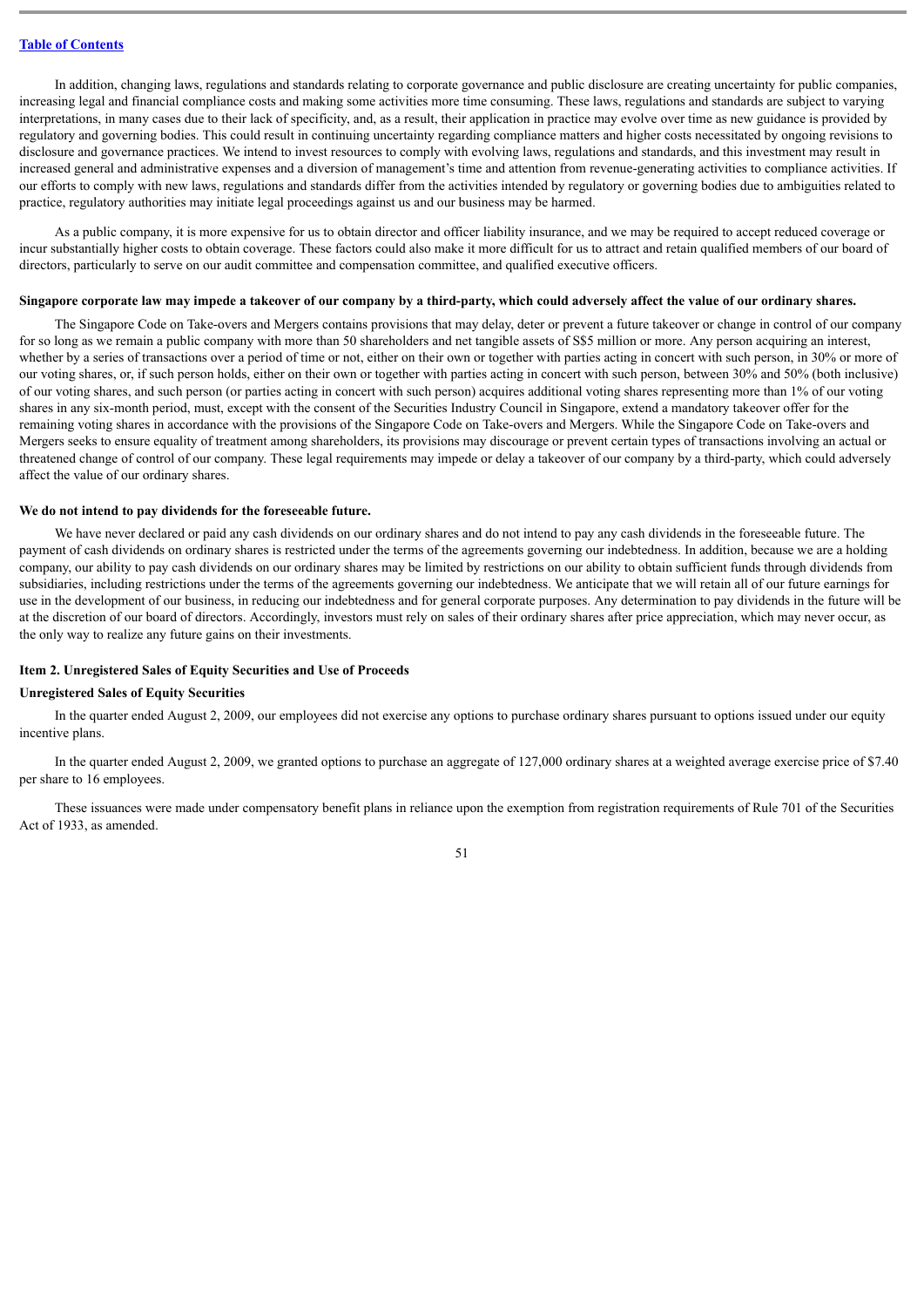# **Use of Proceeds**

On August 5, 2009, our registration statement on Form S-1 (File No. 333-153127) was declared effective for our IPO, pursuant to which we registered the offering and sale of 21,500,000 ordinary shares and the associated sale of 28,180,000 ordinary shares by selling shareholders (including 6,480,000 shares in connection with the underwriters' exercise of their over-allotment option), at a public offering price of \$15.00 per share. On August 11, 2009, we sold 21,500,000 ordinary shares for an aggregate offering price, before underwriters' discounts and commissions and estimated offering expenses, of \$322.5 million and the selling shareholders sold 21,700,000 ordinary shares for an aggregate offering price, before underwriters' discounts and commissions and estimated offering expenses, of \$325.5 million. On August 18, 2009, pursuant to the underwriters' exercise of their over-allotment option in full, the selling shareholders sold an additional 6,480,000 ordinary shares for an aggregate offering price, before underwriters' discounts and commissions and estimated offering expenses, of \$97.2 million.

Bali Investments S.àr.l, an entity controlled by investment funds affiliated with KKR and Silver Lake, is our controlling shareholder and was a selling shareholder in the IPO. Pursuant to our shareholders agreement, our directors Adam H. Clammer, James H. Greene, Jr. and David Kerko are affiliated with KKR and have been appointed to our board by investment funds affiliated with KKR, and our directors James A. Davidson, Kenneth Y. Hao and John R. Joyce are affiliated with Silver Lake and have been appointed to our board by investment funds affiliated with Silver Lake.

Joint book-running managers on the offering were Deutsche Bank Securities Inc., Barclays Capital Inc., Morgan Stanley & Co. Incorporated and Citi. The co-managers of the offering were Credit Suisse Securities (USA) LLC, Goldman, Sachs & Co., J.P. Morgan Securities Inc., UBS Securities LLC and KKR Capital Markets LLC.

As a result of the IPO, we received net proceeds of \$297 million, after deducting underwriting discounts and commissions reasonably estimated at \$19.4 million and additional offering-related expenses reasonably estimated at \$6.1 million. None of such payments were direct or indirect payments to any of our directors or officers or their associates or to persons owning 10 percent or more of our ordinary shares or direct or indirect payments to others, other than \$3 million advisory fees paid to our equity sponsors pursuant to our advisory agreement included in the \$6.1 million of offering-related expenses. KKR Capital Markets LLC, one of the underwriters in the IPO, is an affiliate of KKR.

The net offering proceeds have been invested in bank deposits and money market funds.

We used a portion of the net proceeds to pay to affiliates of KKR and Silver Lake \$54 million in connection with the termination of our advisory agreement pursuant to its terms (with one-half payable to each equity sponsor). We intend to use the balance to repay a portion of our long-term indebtedness.

There has been no material change in the planned use of proceeds from our IPO as described in our Prospectus filed with the SEC pursuant to Rule 424(b).

# **Repurchases**

The following table contains information regarding our purchase of ordinary shares during the third fiscal quarter of 2009. We repurchased these ordinary shares in connection with the departure of certain of our employees.

|                                     | <b>Total Number</b><br>of Shares<br>Purchased | <b>Average Price</b><br>Paid per<br>Share | <b>Total Number of Shares</b><br>Purchased as Part of<br><b>Publicly Announced</b><br><b>Plans or Programs</b> | <b>Maximum Number of</b><br><b>Shares that May Yet be</b><br><b>Purchased Under the</b><br><b>Plans or Programs</b> |
|-------------------------------------|-----------------------------------------------|-------------------------------------------|----------------------------------------------------------------------------------------------------------------|---------------------------------------------------------------------------------------------------------------------|
| May 3, 2009 through May 31, 2009    | 420,000                                       | 8.12                                      |                                                                                                                |                                                                                                                     |
| June 1, 2009 through June 30, 2009  |                                               |                                           |                                                                                                                |                                                                                                                     |
| July 1, 2009 through August 2, 2009 | 232,000                                       | 6.93                                      |                                                                                                                |                                                                                                                     |
| Total                               | 652,000                                       | 7.70                                      |                                                                                                                |                                                                                                                     |

## <span id="page-51-0"></span>**Item 3. Defaults Upon Senior Securities**

Not Applicable.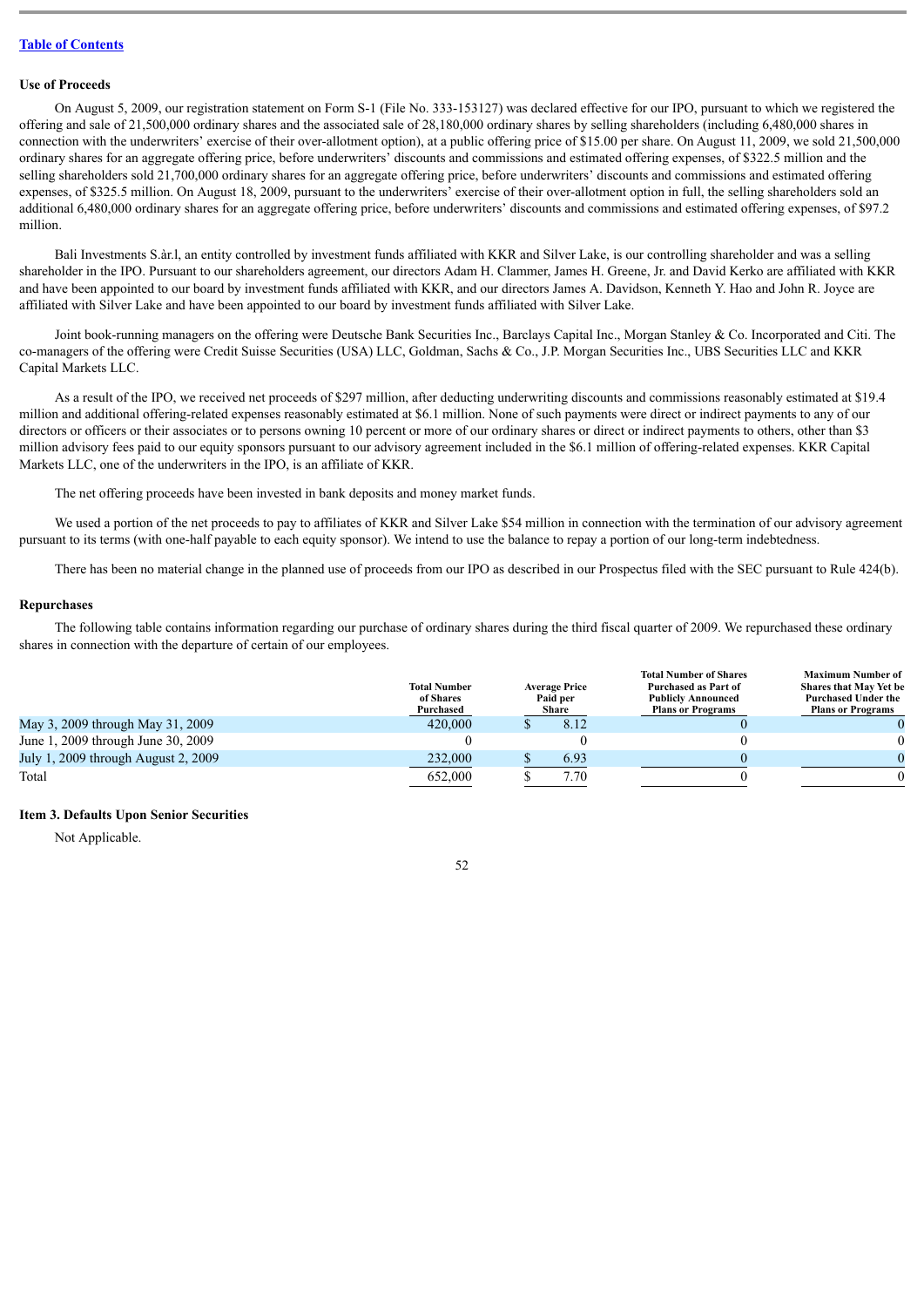#### <span id="page-52-0"></span>**Item 4. Submission of Matters to a Vote of Security Holders**

On July 31, 2009, at our extraordinary meeting of shareholders, holders of 210,461,263 shares of our then-outstanding ordinary shares approved the following matters: the IPO, our 2009 Equity Incentive Award Plan effective upon the closing of the IPO, our Employee Share Purchase Plan effective upon the closing of the IPO, an agreement with Bali Investments S.àr.l, and the amendment and restatement of our Memorandum of Association and Articles of Association effective upon the closing of the IPO. No votes were cast against these resolutions.

# <span id="page-52-1"></span>**Item 5. Other Information**

Not Applicable.

# <span id="page-52-2"></span>**Item 6. Exhibits**

| Exhibit No. | <b>Description</b>                                                                                                                          |
|-------------|---------------------------------------------------------------------------------------------------------------------------------------------|
|             | Memorandum and Articles of Association (incorporated herein by reference to Exhibit 3.1 filed with the Company's Current Report on Form 8-K |
|             | filed with the SEC on August 14, 2009).                                                                                                     |

- 4.1 Second Amended and Restated Shareholder Agreement, dated August 11, 2009, among Avago Technologies Limited, Silver Lake Partners II Cayman, L.P., Silver Lake Technology Investors II Cayman, L.P., Integral Capital Partners VII, L.P., KKR Millennium Fund (Overseas), Limited Partnership, KKR European Fund, Limited Partnership, KKR European Fund II, Limited Partnership, KKR Partners (International), Limited Partnership, Capstone Equity Investors LLC, Avago Investment Partners, Limited Partnership, Bali Investments S.àr.l., Seletar Investments Pte Ltd, Geyser Investment Pte. Ltd. and certain other Persons (incorporated herein by reference to Exhibit 4.1 filed with the Company's Current Report on Form 8-K filed with the SEC on August 14, 2009).
- 31.1 Certification of Chief Executive Officer pursuant to Section 302 of the Sarbanes-Oxley Act of 2002.
- 31.2 Certification of Chief Financial Officer pursuant to Section 302 of the Sarbanes-Oxley Act of 2002.
- 32.1 Certification pursuant to 18 U.S.C. Section 1350, as adopted pursuant to Section 906 of the Sarbanes-Oxley Act of 2002, by Chief Executive Officer.
- 32.2 Certification pursuant to 18 U.S.C. Section 1350, as adopted pursuant to Section 906 of the Sarbanes-Oxley Act of 2002, by Chief Financial Officer.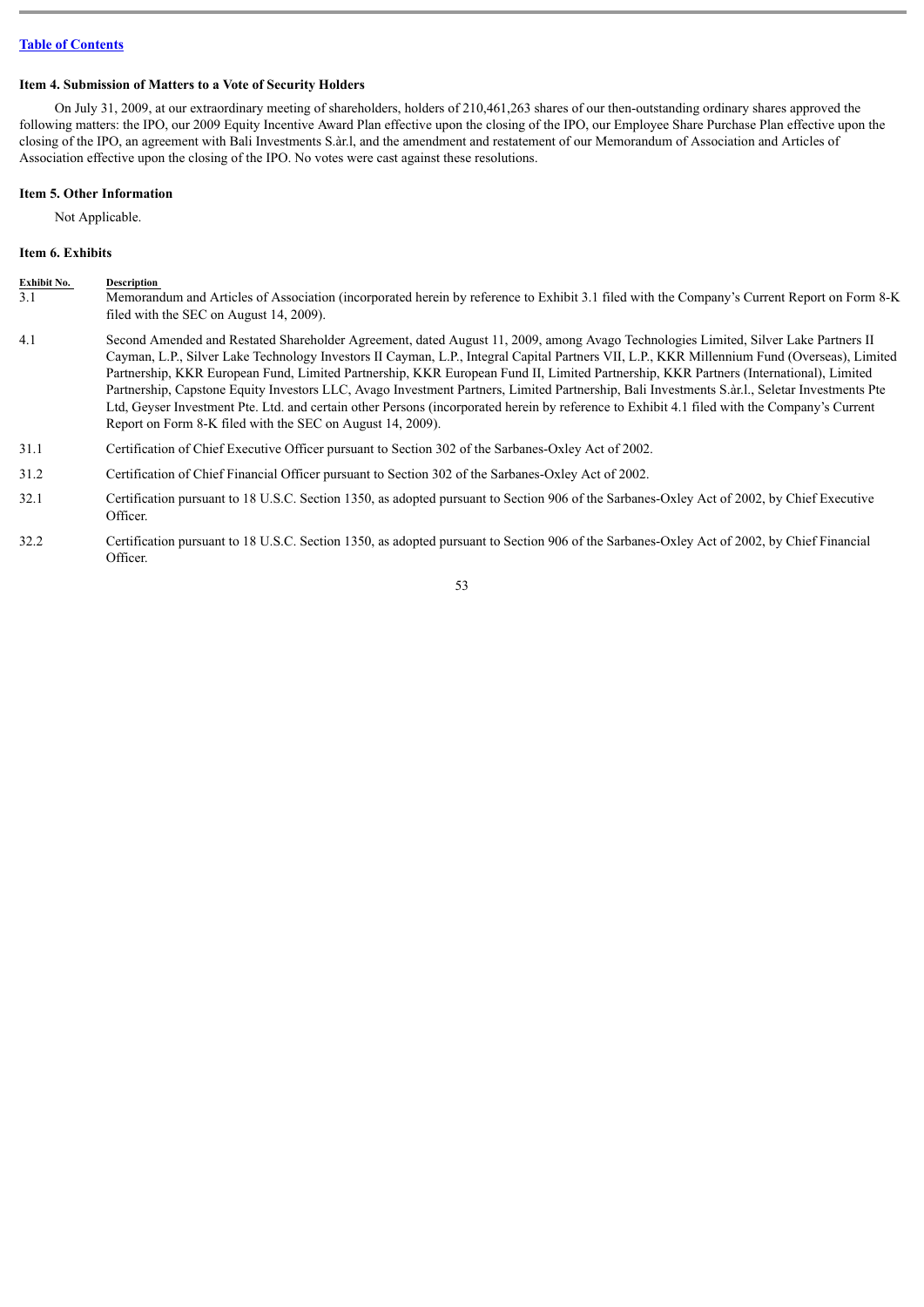# **SIGNATURES**

<span id="page-53-0"></span>Pursuant to the requirements of the Securities Exchange Act of 1934, the registrant has duly caused this report to be signed on its behalf by the undersigned thereunto duly authorized.

# **AVAGO TECHNOLOGIES LIMITED**

By: /s/ Douglas R. Bettinger

Douglas R. Bettinger Senior Vice President and Chief Financial Officer

Date: September 3, 2009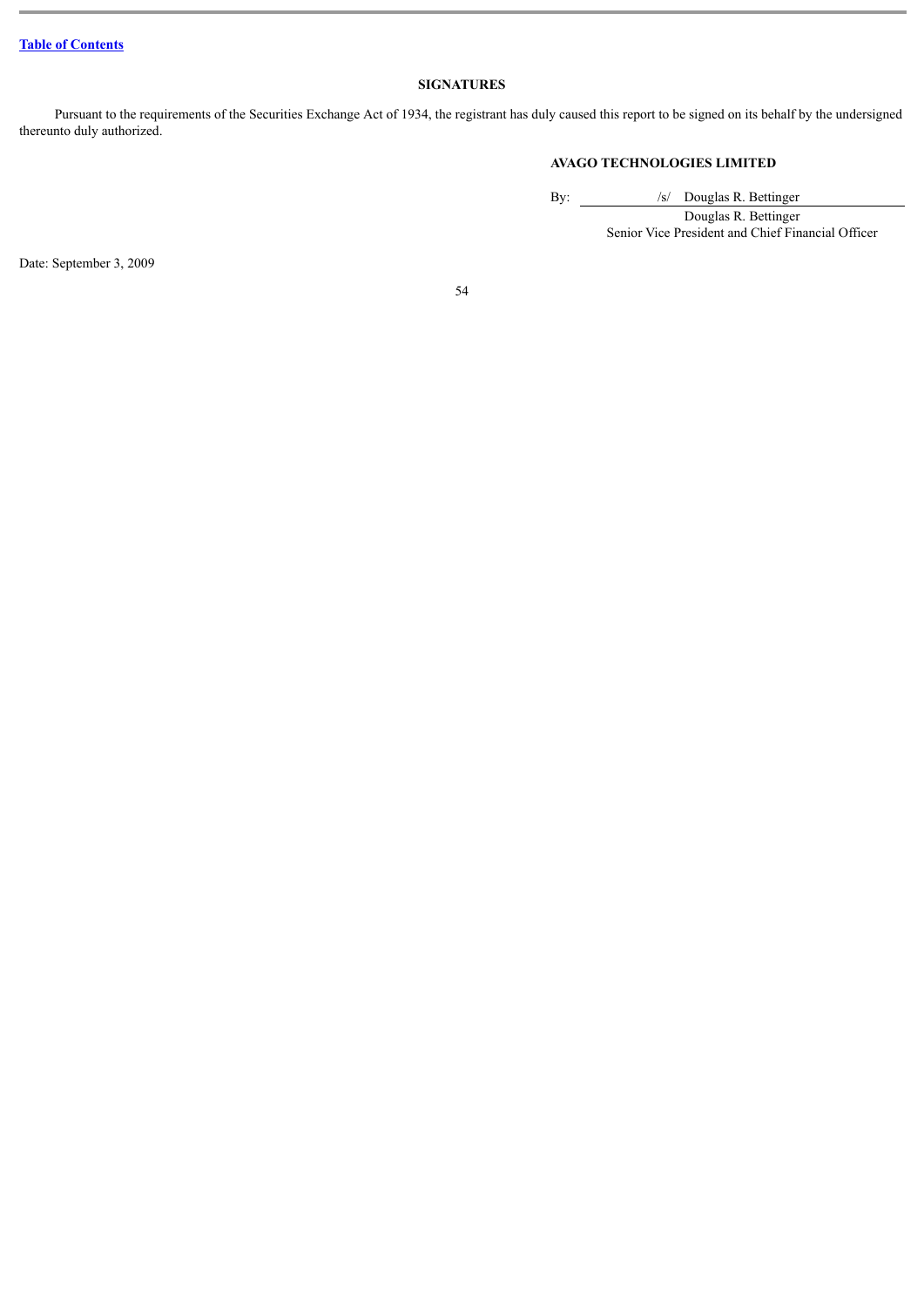# **EXHIBIT INDEX**

# **Exhibit No. Description**

- 3.1 Memorandum and Articles of Association (incorporated herein by reference to Exhibit 3.1 filed with the Company's Current Report on Form 8-K filed with the SEC on August 14, 2009).
- 4.1 Second Amended and Restated Shareholder Agreement, dated August 11, 2009, among Avago Technologies Limited, Silver Lake Partners II Cayman, L.P., Silver Lake Technology Investors II Cayman, L.P., Integral Capital Partners VII, L.P., KKR Millennium Fund (Overseas), Limited Partnership, KKR European Fund, Limited Partnership, KKR European Fund II, Limited Partnership, KKR Partners (International), Limited Partnership, Capstone Equity Investors LLC, Avago Investment Partners, Limited Partnership, Bali Investments S.àr.l., Seletar Investments Pte Ltd, Geyser Investment Pte. Ltd. and certain other Persons (incorporated herein by reference to Exhibit 4.1 filed with the Company's Current Report on Form 8-K filed with the SEC on August 14, 2009).
- 31.1 Certification of Chief Executive Officer pursuant to Section 302 of the Sarbanes-Oxley Act of 2002.
- 31.2 Certification of Chief Financial Officer pursuant to Section 302 of the Sarbanes-Oxley Act of 2002.
- 32.1 Certification pursuant to 18 U.S.C. Section 1350, as adopted pursuant to Section 906 of the Sarbanes-Oxley Act of 2002, by Chief Executive Officer.
- 32.2 Certification pursuant to 18 U.S.C. Section 1350, as adopted pursuant to Section 906 of the Sarbanes-Oxley Act of 2002, by Chief Financial Officer.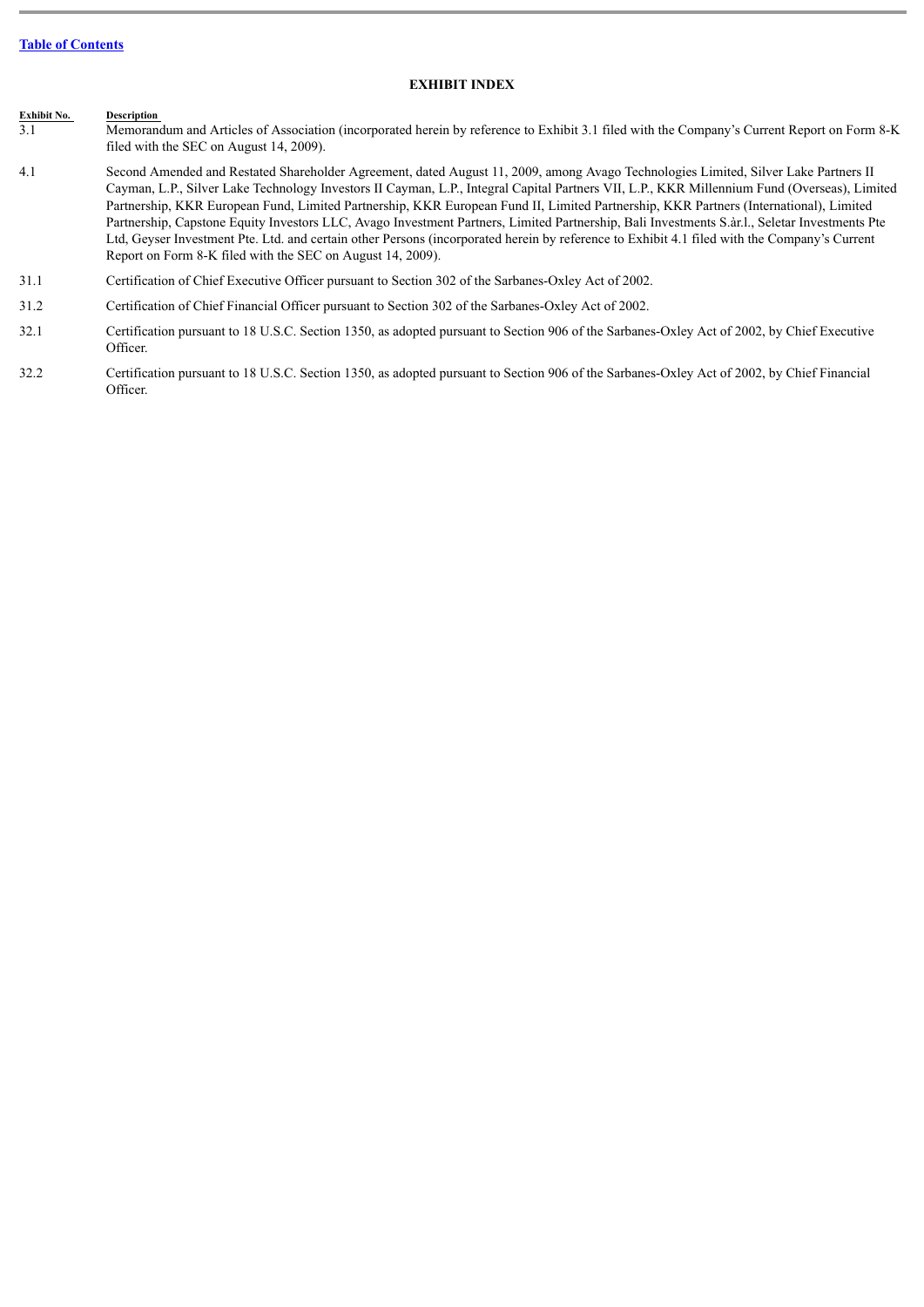# **CERTIFICATION OF CHIEF EXECUTIVE OFFICER PURSUANT TO SECTION 302 OF THE SARBANES-OXLEY ACT OF 2002**

I, Hock E. Tan, certify that:

- 1. I have reviewed the Quarterly Report on Form 10-Q of Avago Technologies Limited;
- 2. Based on my knowledge, this report does not contain any untrue statement of a material fact or omit to state a material fact necessary to make the statements made, in light of the circumstances under which such statements were made, not misleading with respect to the period covered by this report;
- 3. Based on my knowledge, the financial statements, and other financial information included in this report, fairly present in all material respects the financial condition, results of operations and cash flows of the registrant as of, and for, the periods presented in this report;
- 4. The registrant's other certifying officer(s) and I are responsible for establishing and maintaining disclosure controls and procedures (as defined in Exchange Act Rules 13a-15(e) and 15d-15(e)) and internal control over financial reporting (as defined in Exchange Act Rules 13a-15(f) and 15d-15(f)) for the registrant and have:
	- a. Designed such disclosure controls and procedures, or caused such disclosure controls and procedures to be designed under our supervision, to ensure that material information relating to the registrant, including its consolidated subsidiaries, is made known to us by others within those entities, particularly during the period in which this report is being prepared;
	- b. Designed such internal control over financial reporting, or caused such internal control over financial reporting to be designed under our supervision, to provide reasonable assurance regarding the reliability of financial reporting and the preparation of financial statements for external purposes in accordance with generally accepted accounting principles;
	- c. Evaluated the effectiveness of the registrant's disclosure controls and procedures and presented in this report our conclusions about the effectiveness of the disclosure controls and procedures, as of the end of the period covered by this report based on such evaluation; and
	- d. Disclosed in this report any change in the registrant's internal control over financial reporting that occurred during the registrant's most recent fiscal quarter (the registrant's fourth fiscal quarter in the case of an annual report) that has materially affected, or is reasonably likely to materially affect, the registrant's internal control over financial reporting; and
- 5. The registrant's other certifying officer(s) and I have disclosed, based on our most recent evaluation of internal control over financial reporting, to the registrant's auditors and the audit committee of the registrant's board of directors (or persons performing the equivalent functions):
	- a. All significant deficiencies and material weaknesses in the design or operation of internal control over financial reporting which are reasonably likely to adversely affect the registrant's ability to record, process, summarize and report financial information; and
	- b. Any fraud, whether or not material, that involves management or other employees who have a significant role in the registrant's internal control over financial reporting.

/s/ Hock E. Tan

Hock E. Tan Chief Executive Officer Date: September 3, 2009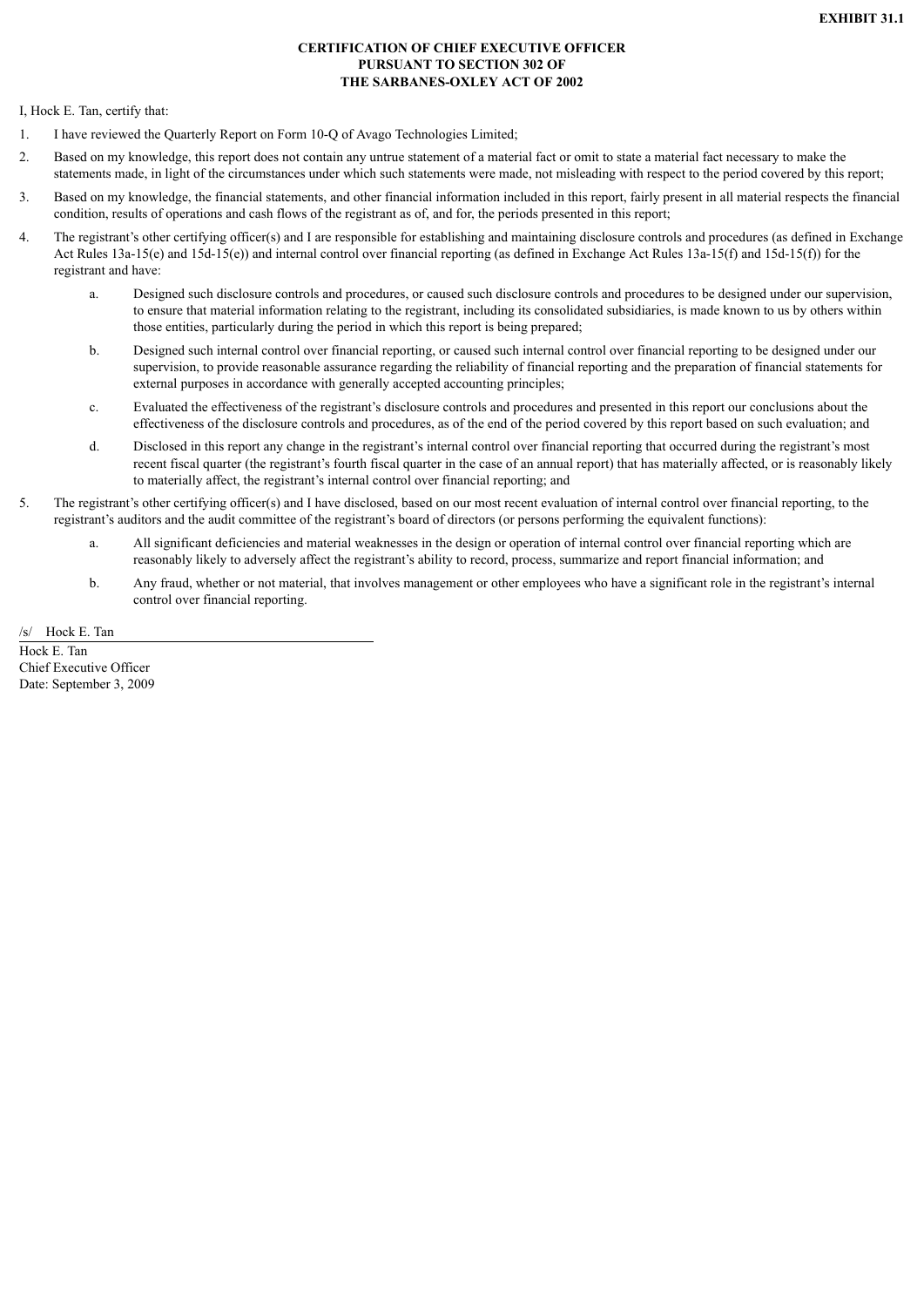# **CERTIFICATION OF CHIEF FINANCIAL OFFICER PURSUANT TO SECTION 302 OF THE SARBANES-OXLEY ACT OF 2002**

I, Douglas R. Bettinger, certify that:

- 1. I have reviewed the Quarterly Report on Form 10-Q of Avago Technologies Limited;
- 2. Based on my knowledge, this report does not contain any untrue statement of a material fact or omit to state a material fact necessary to make the statements made, in light of the circumstances under which such statements were made, not misleading with respect to the period covered by this report;
- 3. Based on my knowledge, the financial statements, and other financial information included in this report, fairly present in all material respects the financial condition, results of operations and cash flows of the registrant as of, and for, the periods presented in this report;
- 4. The registrant's other certifying officer(s) and I are responsible for establishing and maintaining disclosure controls and procedures (as defined in Exchange Act Rules 13a-15(e) and 15d-15(e)) and internal control over financial reporting (as defined in Exchange Act Rules 13a-15(f) and 15d-15(f)) for the registrant and have:
	- a. Designed such disclosure controls and procedures, or caused such disclosure controls and procedures to be designed under our supervision, to ensure that material information relating to the registrant, including its consolidated subsidiaries, is made known to us by others within those entities, particularly during the period in which this report is being prepared;
	- b. Designed such internal control over financial reporting, or caused such internal control over financial reporting to be designed under our supervision, to provide reasonable assurance regarding the reliability of financial reporting and the preparation of financial statements for external purposes in accordance with generally accepted accounting principles;
	- c. Evaluated the effectiveness of the registrant's disclosure controls and procedures and presented in this report our conclusions about the effectiveness of the disclosure controls and procedures, as of the end of the period covered by this report based on such evaluation; and
	- d. Disclosed in this report any change in the registrant's internal control over financial reporting that occurred during the registrant's most recent fiscal quarter (the registrant's fourth fiscal quarter in the case of an annual report) that has materially affected, or is reasonably likely to materially affect, the registrant's internal control over financial reporting; and
- 5. The registrant's other certifying officer(s) and I have disclosed, based on our most recent evaluation of internal control over financial reporting, to the registrant's auditors and the audit committee of the registrant's board of directors (or persons performing the equivalent functions):
	- a. All significant deficiencies and material weaknesses in the design or operation of internal control over financial reporting which are reasonably likely to adversely affect the registrant's ability to record, process, summarize and report financial information; and
	- b. Any fraud, whether or not material, that involves management or other employees who have a significant role in the registrant's internal control over financial reporting.

/s/ Douglas R. Bettinger

Douglas R. Bettinger Chief Financial Officer Date: September 3, 2009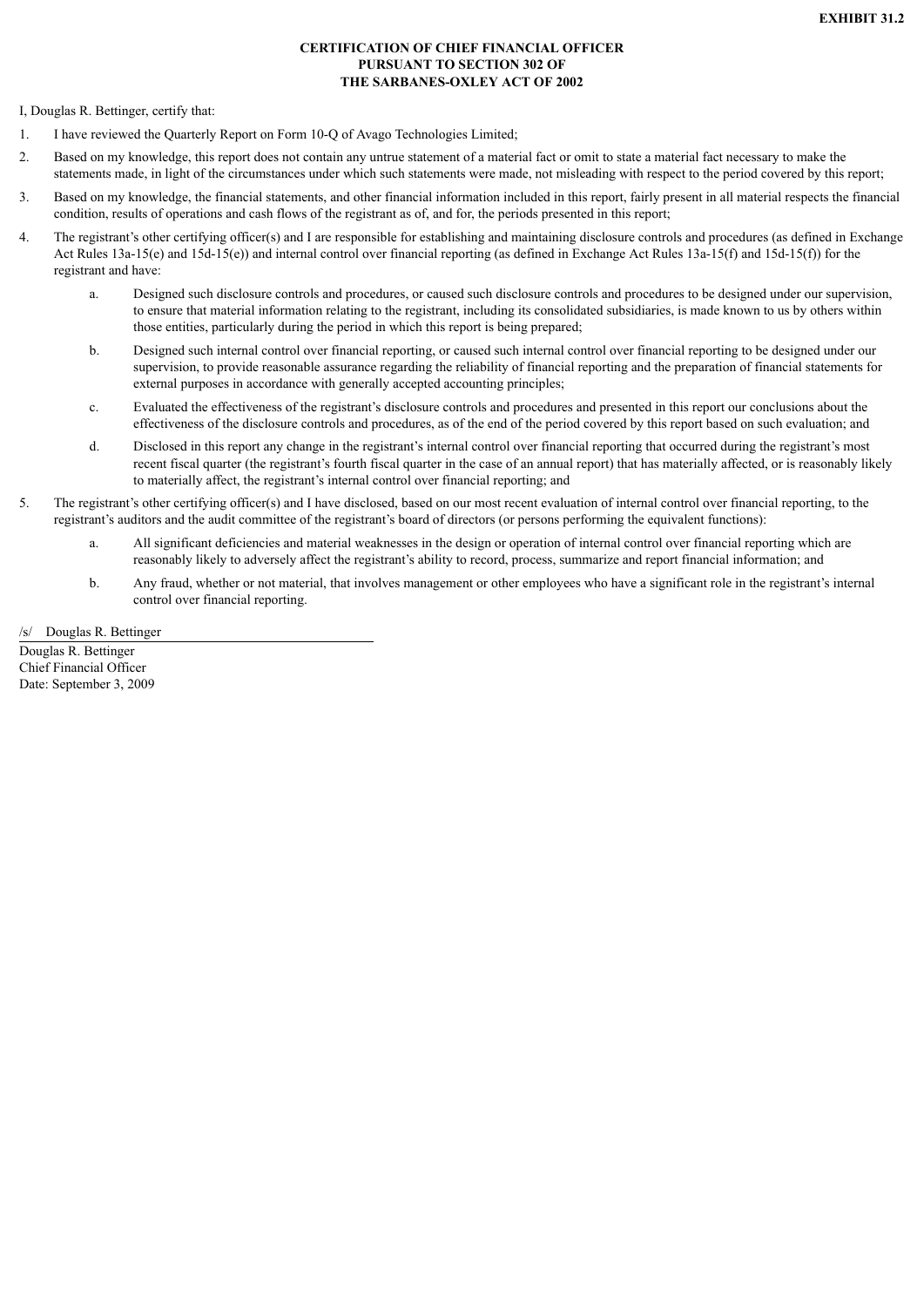# **CERTIFICATION OF THE CHIEF EXECUTIVE OFFICER PURSUANT TO 18 U.S.C. SECTION 1350, AS ADOPTED PURSUANT TO SECTION 906 OF THE SARBANES-OXLEY ACT OF 2002**

In connection with the Quarterly Report on Form 10-Q of Avago Technologies Limited (the "Company") for the period ended August 2, 2009 as filed with the Securities and Exchange Commission on the date hereof (the "Report"), the undersigned, Hock E. Tan, Chief Executive Officer of the Company, hereby certifies, pursuant to 18 U.S.C. Section 1350, that:

- (1) The Report fully complies with the requirements of Section 13(a) or 15(d) of the Securities Exchange Act of 1934; and
- (2) The information contained in the Report fairly presents, in all material respects, the financial condition and results of operations of the Company.

Date: September 3, 2009 /s/ Hock E. Tan

Hock E. Tan Chief Executive Officer

The foregoing certification is being furnished solely pursuant to 18 U.S.C. § 1350 and is not being filed as part of the Report or as a separate disclosure document.